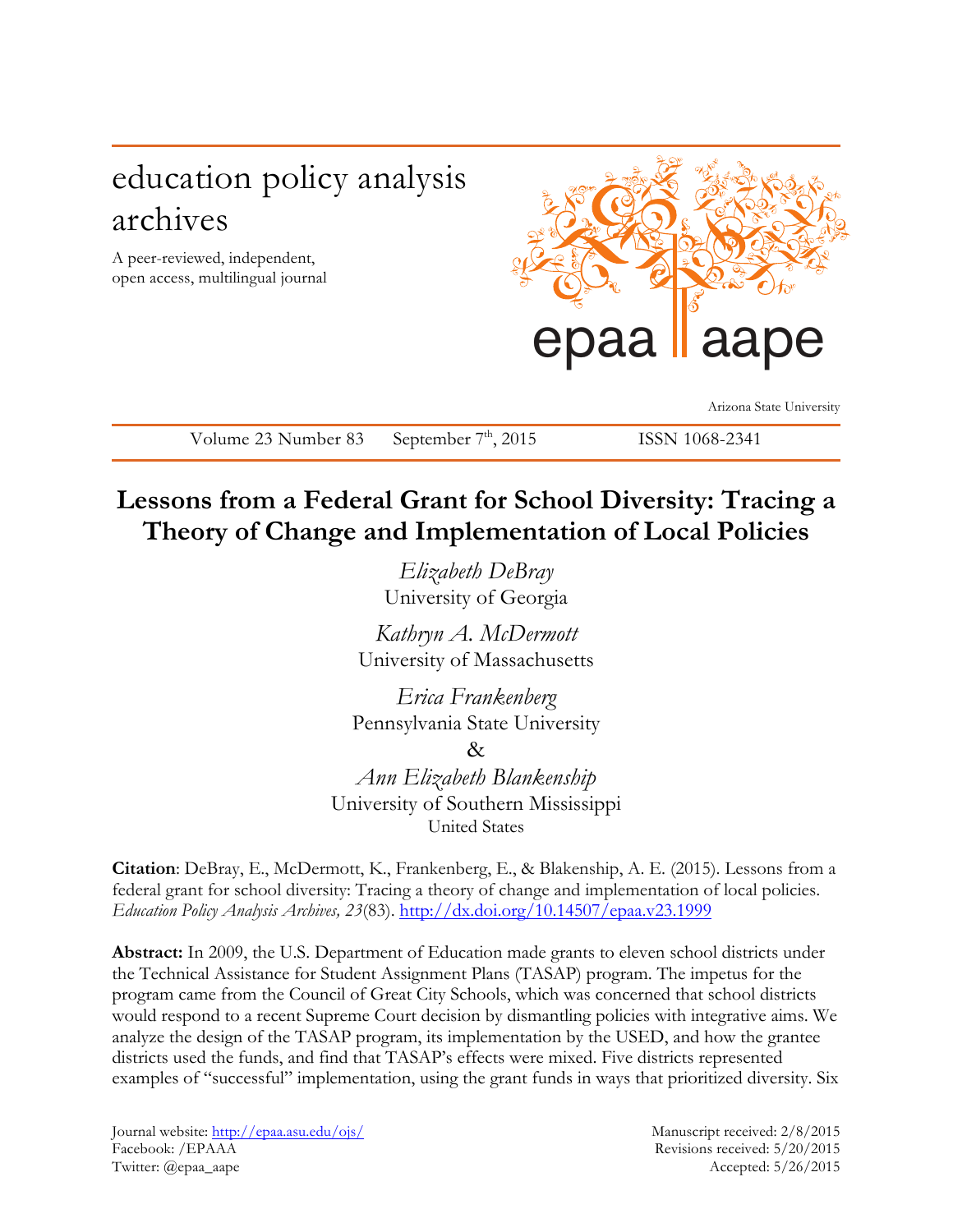demonstrated "subverted" implementation, using funds in ways that met local needs but moved away from the diversity goal.

**Keywords:** implementation; diversity; federal policy; politics

## **Lecciones de un Programa Federal para la Diversidad Escolar: Delineando una Teoría de Cambio e Implementación de Políticas Locales**

**Resumen:** En 2009, el Departamento de Educación de Estados Unidos financió once distritos escolares usando el programa de asistencia técnica para los Planes de Asignación Estudiantil (TASAP). El impulso para el programa provino del Consejo de Escuelas de Ciudades de Gran Tamaño, que estaba preocupado que los distritos escolares podrían responder a una decisión de la Corte Suprema desmantelando políticas con objetivos de integración. Analizamos el diseño del programa TASAP, su aplicación por el depto de Educación, y cómo los distritos utilizaron los fondos, y encontramos que los resultados de TASAP fueron mixtos. Cinco distritos representaron ejemplos de aplicación "exitosos", en el uso de los fondos en formas que priorizaban la diversidad. Seis demostraron una implementación "subvertido", usando los fondos de manera que satisfacian las necesidades locales, pero alejadas de la meta de diversidad.

**Palabras clave:** aplicación; la diversidad; la política federal; política

#### **Lições de um Programa Federal para a Diversidade Escolar: Esboçando uma Teoria da Mudança e Implementação de Políticas Locais**

**Resumo:** Em 2009, o Departamento de Educação dos Estados Unidos financiou onze distritos escolares usando o programa de assistência técnica para os Planos de Atribuição dos estudantes (TASAP). O impulso para o programa veio do Conselho de Escolas das Grandes cidades, que estava preocupado que os distritos escolares poderiam responder a uma decisão da Suprema Corte desmantelando as políticas para objectivos de integração. Analisamos a concepção do programa TASAP, a implementação pelo Departamento de Educação, e como os distritos utilizaram os fundos, e encontramos resultados misturados. Cinco distritos representaram exemplos de implementação "bem sucedida", na utilização dos fundos de maneiras que priorizaram a diversidade. Seis mostraram uma implementação "subvertida", usando os fundos para satisfacer as necessidades locais, mas muito longe da meta de diversidade.

**Palavras-chave:** aplicação; diversidade; política federal; política

## **Lessons from a Federal Grant for School Diversity: Tracing a Theory of Change and Implementation of Local Policies**

In its 2007 decision *Parents Involved in Community Schools v. Seattle School District* (PICS), the U.S. Supreme Court invalidated policies that considered individual students' race in assigning them to schools. Somewhat paradoxically, the Court also upheld the idea that government has a compelling interest in maintaining diverse public schools and reducing racial isolation in schools. After the decision, school districts' leaders were uncertain about what kinds of diversity policies remained acceptable. To assist districts that sought to maintain or design voluntary integration efforts that would survive constitutional scrutiny, Congress authorized the Technical Assistance for Student Assignment Plans (TASAP) grant program. The TASAP grants, awarded to eleven school districts, represent a new direction for the federal role in education and social opportunity, as the supporter of local diversity initiatives rather than the enforcer of desegregation mandates over local resistance.

Three research questions guided our analysis of TASAP and its implementation, with the goal of expanding knowledge about local responses to federal incentives in general, and about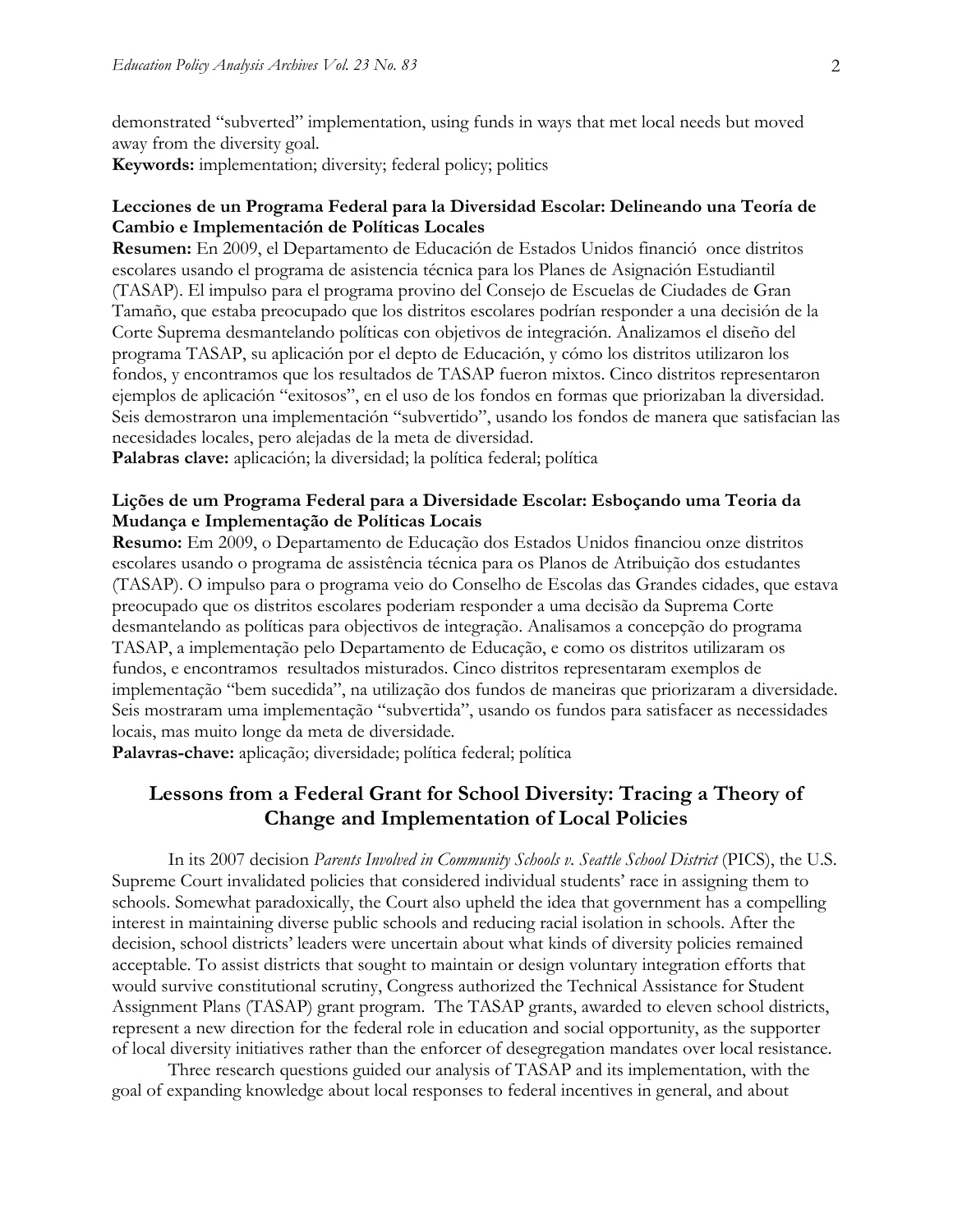federal diversity policy in particular. First, what was the theory of action of TASAP, and did grantees' use of the funds tend to confirm that theory of action? Second, under what circumstances did grantees' work actually contribute to adopting or refining student assignment plans that had diversity as a goal? Finally, what general lessons can be drawn from TASAP to inform future federal efforts to encourage diversity and equity through technical assistance and/or by other means? We conclude that TASAP had both an implicit and an explicit theory of action, combining symbolic and material elements. Explicitly, the point of the program was to provide funds to school districts for developing new student-assignment policies or refining existing ones. Implicitly and symbolically, TASAP indicated the federal government's continued commitment to diversity as an educational goal, even after the Supreme Court limited districts' options for pursuing that goal. However, the federal government sent mixed messages on diversity. Although TASAP identified diversity and prevention of re-segregation as priorities, initial federal legal guidance after *PICS* went further than the Supreme Court had to discourage using race in student assignment. In addition, the U.S. Department of Education administered TASAP in a non-directive way that did not provide it with much leverage over how grantees spent the funds; it is also unclear that federal officials would have used more leverage if they had had it. Local politics and priorities led some TASAP districts to enact new student assignment policies that did not actually include diversity as a goal. (We examine local politics in more depth in a companion paper, Frankenberg, McDermott, DeBray, & Blankenship, 2015.) TASAP projects that built districts' capacity to implement existing policy were likelier to emphasize diversity than projects that included enactment of new policies.

We begin this article with a brief summary of the TASAP grant program, before grounding our study in existing research and establishing our conceptual framework. We then analyze TASAP's theory of action, and the federal government's implementation of the program. Following the program to the local level, we analyze local participants' understanding of TASAP, and how those understandings played out in terms of the goals they set. We conclude by discussing broader implications for policy and further research. In this article, we do not have an analytic focus on the link between local implementation of TASAP and district diversity or other outcomes, because our data collection ended with the refinement or enactment of local student assignment policies. However, where public data about how the local SAPs affected enrollments is available, we have included it. Our overall purpose is to deepen understanding of the dynamics of implementing equity policies across levels of government, and to identify challenges and possible lessons for policymakers for future efforts for design and administration of a federal role in technical assistance for student assignment policies.

## **Overview of TASAP**

In order to understand the origins of the TASAP program, it is necessary to begin with the *PICS* decision. In *PICS*, five Supreme Court justices found that Seattle's and Jefferson County's race-conscious student assignment policies used individual students' race to determine which school they would attend in ways that violated the Equal Protection Clause of the Fourteenth Amendment. Four justices also found that any use of race for student assignment was unconstitutional. Justice Anthony Kennedy wrote a separate concurrence that argued race was a permissible component to include in a multi-factor diversity index, and that individual students' race could be considered if districts had tried all other options without success. To diversity advocates, Kennedy's concurrence looked like an invitation to experiment with new approaches to student assignment that would achieve diversity – perhaps even in race-conscious ways.

Legislatively, TASAP was a \$2.5 million increase in the budget for the federal Equity Assistance Centers, within the U.S. Department of Education, earmarked for technical assistance for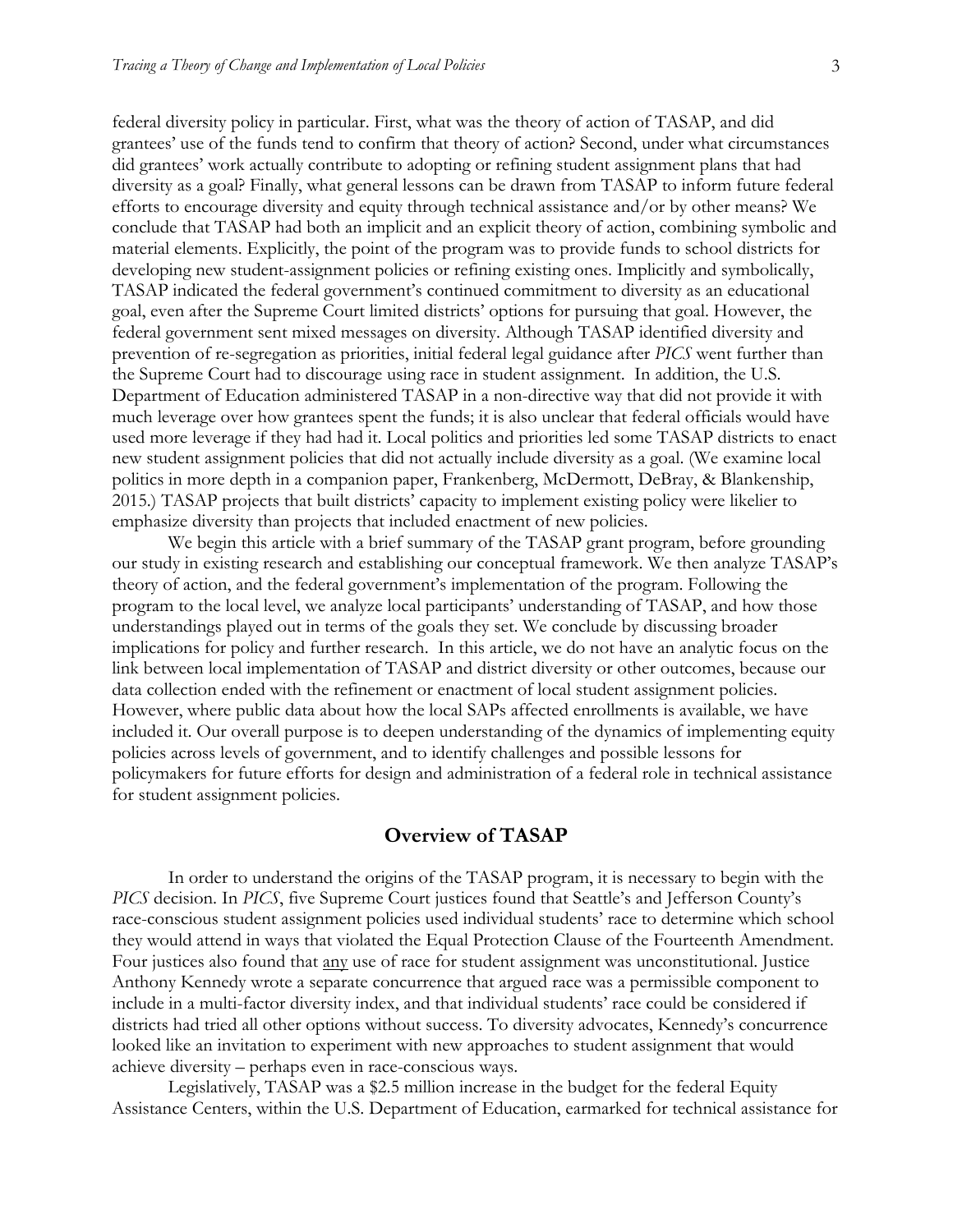student assignment plans. The Request for Proposals (RFP) to which applicants responded appeared in the *Federal Register* on July 22, 2009. The deadline for proposals was August 21, 2009. Twenty-one districts and one charter school submitted proposals, of which eleven were funded. Funds were to be spent within two years, though most of the grantees requested and received no-cost extensions to continue their work after the original end date. (Details of the grantees' proposals and activities appear in McDermott, DeBray, Frankenberg, Fung-Morley, & Blankenship, 2014.)

#### **Literature Review and Conceptual Framework**

#### **Desegregation and Diversity**

Decades of research concludes that schools whose enrollments are predominantly students of color have fewer educational resources such as middle-class peers, stable, qualified and experienced teachers, and advanced curricular offerings (Linn & Welner, 2007). Students who attend these segregated minority schools have weaker academic outcomes, including graduation and persistence to higher education. These effects have long-lasting impacts: for example, they limit students' opportunities for higher-paying employment (Johnson, 2014). Racially isolated schools – whether minority or white – also limit the opportunity of students of any race to benefit from diverse schools, which have a range of positive outcomes such as lower racial prejudice and higher likelihood to live and participate in integrated settings as adults (Mickelson & Nkomo, 2012). Despite evidence of its harms, school segregation is on the rise. Some of the increase is due to the end of desegregation orders in the south (Reardon et al., 2012). In addition to the end of judicial oversight, the rise of market-based types of school choice, district boundary lines, and stubborn patterns of residential segregation all help to explain these patterns of segregation in public schools.

Contemporary desegregation and diversity efforts must contend with changed demographics. At the time of *Brown v. Board of Education,* almost 90% of the U.S. population was white, and the vast majority of non-whites were African Americans, particularly in the South where the most desegregation cases occurred. Today, the public school enrollment is in its last years of a white majority, and Latinos outnumber African Americans as the second largest group of students nationally as well in many regions of the country including the South (Frankenberg & DeBray, 2011). This diversity is spreading beyond central city districts and transforming many suburban districts as well. As illustrated by many of the TASAP districts (see Appendix A), large districts have incredibly complex diversity, many with no majority group but several groups that comprise a substantial share of the enrollment and a rather small percentage of white students. Other districts may be newly diverse and dealing with increasing segregation without prior experiences of a generation or two ago. Finally, particularly in places where metropolitan areas are highly fragmented, districts may experience rapid transition from largely white student enrollment to majority nonwhite within a relatively short timeframe. There are a number of implications of these trends for desegregation efforts. As a conceptual and technical matter, devising desegregation policies is more complicated with multiple groups, and it can be difficult to muster political will to maintain commitment to desegregation in this changed demographic context (Frankenberg et al., 2015).

Within this context, our analysis of TASAP and its local implementation was informed by prior research on policy instruments and the assumptions behind them, and by research on local variation in policy implementation.

#### **Policy Instruments**

In a 1987 article, McDonnell and Elmore identified four categories of policy instruments: mandates, inducements, capacity building, and system changing. Our analysis in this article focuses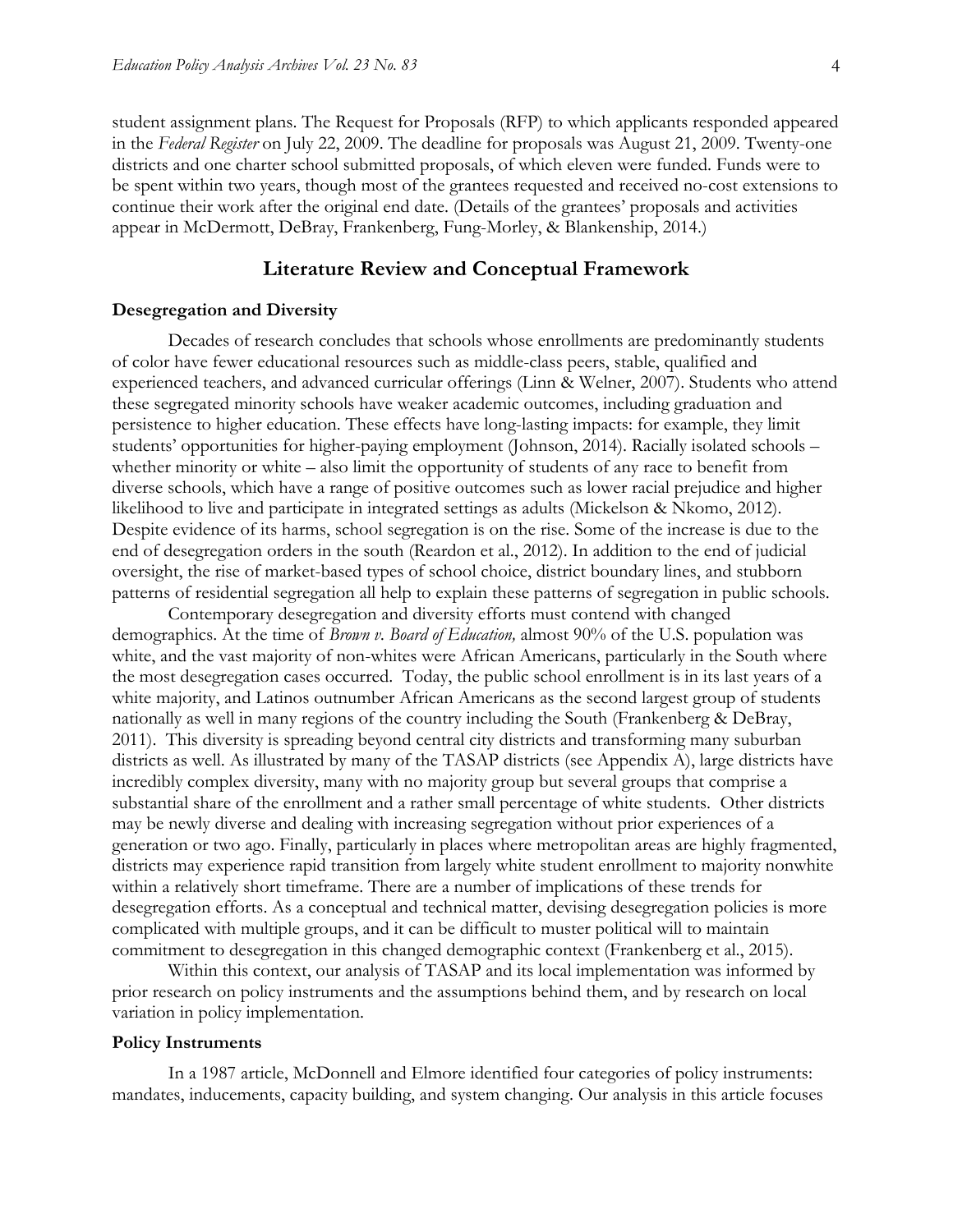on mandates and inducements. In later work, Schneider and Ingram (1990; 1997) and McDonnell (2004) added the category of "hortatory" policy, which depends upon generating information and making it public. Policy makers' choices among available policy instruments reflect their assumptions about what causes the problems they are trying to solve, and also about the causal chains that will enable policies to solve or ameliorate the problems (Malen, Croninger, Muncey, & Redmond-Jones, 2002; McDonnell & Elmore, 1987; McDonnell, 2004; Mintrop & Sunderman, 2009). Policies also have symbolic dimensions, in that they express an official commitment to a particular goal, or a particular way of understanding a problem (Gusfield, 1981). *Mandates*, which for several decades were the policy instrument of choice for school desegregation, assume an "essentially coercive or adversarial relationship" between enforcers and enforcees (McDonnell & Elmore, 1987, p. 141). However, later work notes that mandates may actually affect local policy choices from below rather than above, if they inspire or complement politics on the ground (Welner & Oakes, 2005). Policy makers who use financial *inducements* believe that the targets of the policy will make the desired changes in order to get the promised funding, and that a variety of possible responses are acceptable (McDonnell & Elmore, 1987, p. 142). Hortatory policy instruments rely on persuasion and information production, rather than incentives or sanctions (McDonnell, 2004; Schneider & Ingram, 1990, 1997). McDonnell (2004) says that hortatory policies "can buy officials time and make it appear that they are doing something when no definite solution is available, or when political constraints prevent more direct intervention" (p. 44).

The goal of educational equity has posed particular challenges for policy makers. Mandates have had some positive effects, particularly where they changed local policy agendas (Welner, 2001). When this happens, the initial opposition sometimes gives way to acceptance and support of the previously unthinkable policies (Smith, 2004). At the same time, the initial opposition to mandates imposes a high political cost, so inducements often emerge as a preferred alternative. However, inducements present a "central problem" for officials: deciding "how much variation policymakers are willing to tolerate in production of things of value, and how narrowly they are willing to prescribe how money is to be used and what is to be produced" (McDonnell & Elmore, 1987, p. 142). Because federal equity-promoting policies are intended to serve the interests of constituencies who are often neglected in local politics, such as students of color, language-minority students, and students with disabilities, leaving the use or interpretation of such policies up to local governments is likely to limit the extent to which they have their intended effects.

In the case of federal Title I spending and the Emergency School Aid Act (ESAA), which was intended to fund local integration efforts, local school administrators initially diverted the funds away from the statutory goals of aiding disadvantaged students and supporting integration (Murphy, 1971; Hodge, 2012; Peterson, Rabe, & Wong, 1986). Tighter regulations reduced these diversions (Hodge, 2012; Peterson, Rabe, & Wong, 1986).

The advocates who promoted TASAP faced a particularly difficult set of legal and political constraints. TASAP was an incentive program that also served the symbolic purpose of expressing continued federal commitment to diversity as a goal. It used federal funds to support pro-diversity local initiatives, and also potentially to build local capacity for diversity policy. In implementing TASAP, the U.S. Department of Education deferred to local decisions about how to use the funds. Funding districts to seek technical assistance, rather than working through the Equity Assistance Centers, suggested an interest in system-changing: shifting the power to set the diversity agenda from the federal to the local level, within legal constraints.

#### **Local Variation in Policy Implementation**

Because our goal was to understand commonalities and variation in local TASAP projects, our conceptual framework is based on ideas from the literature on policy implementation. In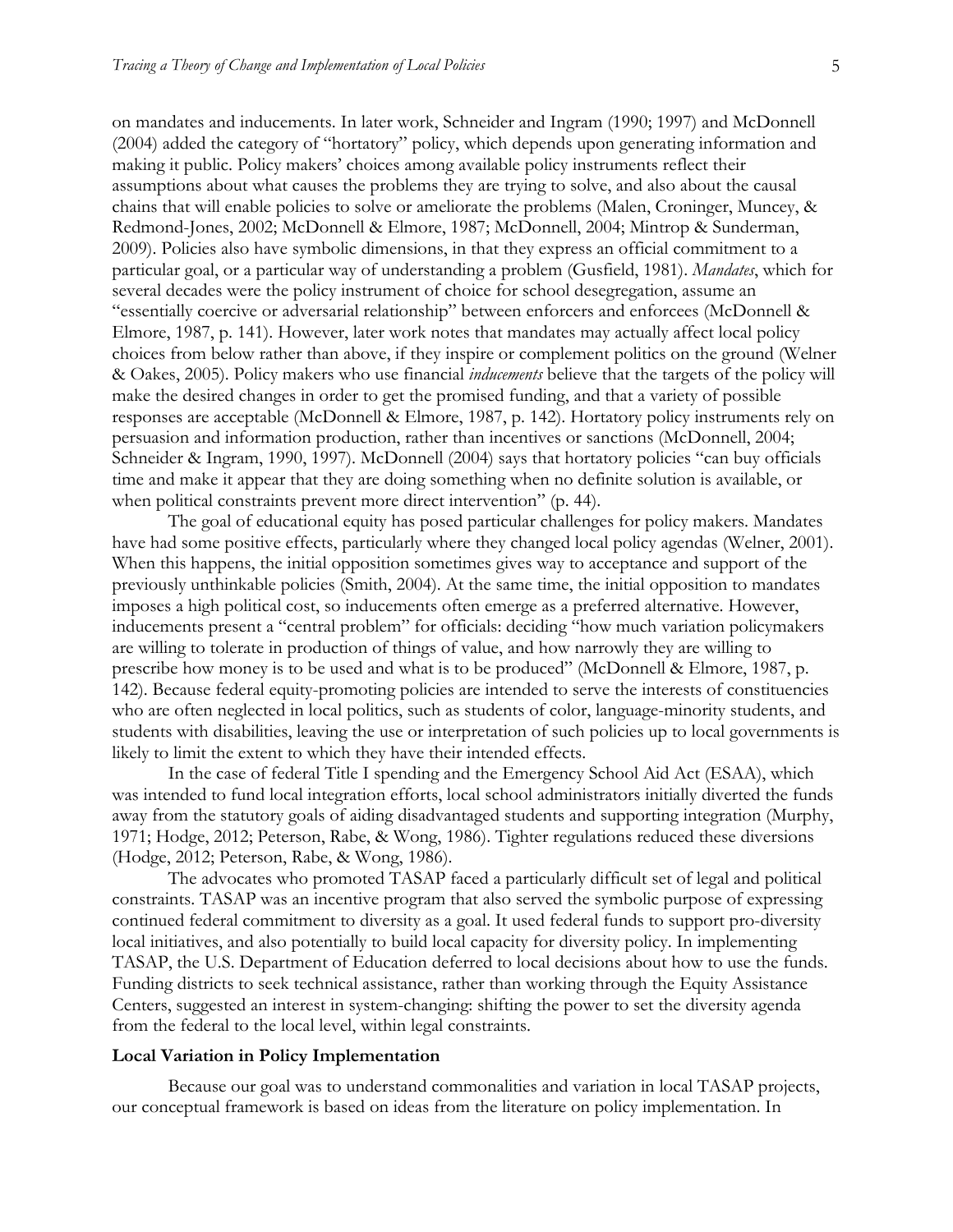contrast to early research that sought to determine when policies were likeliest to come out looking like their designers intended (Pressman & Wildavsky, 1973; Sabatier & Mazmanian, 1979), later work accepted local variation as inevitable, and even as beneficial. The RAND Change Agent Study of federal programs designed to support innovation in local schools found that effective implementation strategies promoted "mutual adaptation" of a project and its setting (McLaughlin 1990, p. 12). It is particularly important for federal or state governments to be flexible about implementation when the process spans levels of the intergovernmental system, because state and local officials have authority independent of that of higher levels of government, and also must balance federal demands with their own constituents' needs (Stoker, 1991). The assumption behind mutual adaptation is that people who work locally know best what suits their local context, and those at the top need to appreciate that programs and policies are likelier to succeed if they accept that local implementers' changes to a policy or program may improve it (McLaughlin, 1987).

Complicating local implementation, governments communicate policies in multiple ways. In Spillane's analysis of mathematics and science curriculum reform in Michigan, the state department of education was encouraging teachers to have their students work with problems that had no obvious answers, to discover their own solutions, and to communicate in ways that emphasized mathematical principles, not just procedures and algorithms. At the same time, though, the state assessed students' performance with old-fashioned multiple-choice tests, signaling that nothing much had changed (Spillane, 2004). Faced with ambiguity, local actors' interests shape their interpretation and implementation of policy. Lin (2000) points out that "absence of appropriate policy activities" indicates a gap between local staff's "purposes and values" and those of the policy makers (38). She categorized the implementation of federally required prison education programs as either "successful," "subverted," "neglected," or "abandoned" (p. 57), depending on the extent to which prison staff members understood the programs as supporting their values of communication and solidarity. A policy like prison education programs is likeliest to be implemented most successfully where it interacts positively with a value that local staff believes is central to their work and to meeting their other needs.

#### **Conceptual Framework**

Our analysis of TASAP draws on two of Lin's categories, successful and subverted implementation. Because of the time frame in which we collected data, we focus on the immediate outcomes of the TASAP projects – new student assignment policies or refinements of existing policies – rather than on the policies' ultimate effects for students and schools. We define "success" as a TASAP project that led to enactment of a new student assignment policy (SAP) that emphasized the goals of promoting diversity and preventing re-segregation, as outlined in the *Federal Register* and supported by the CGCS, or refinement of an existing policy with those goals. We identify TASAP implementation as "subverted" where districts used the federal funds in a way that did not prioritize diversity or prevention of re-segregation. Subverted projects met some other local need, such as cutting costs or responding to demand for neighborhood schools, while downplaying the *Federal Register* goals.

We anticipated some subverted implementation because we knew that local school boards and administrators have faced multiple other new challenges in addition to the long-standing task of improving educational diversity, quality and equity (McDermott et al., 2012; Frankenberg et al., 2015). The financial crisis of 2008 and ensuing recession led to a sharp drop in tax revenue and thus to pressure to reduce spending. Many urban school districts are also struggling with declining revenues and decreasing enrollments. Finally, as we will discuss further, federal oversight was minimal and the program's objectives were somewhat ambiguous, which means that a district's departing from the programmatic aim of attempting to create diverse schools may not always have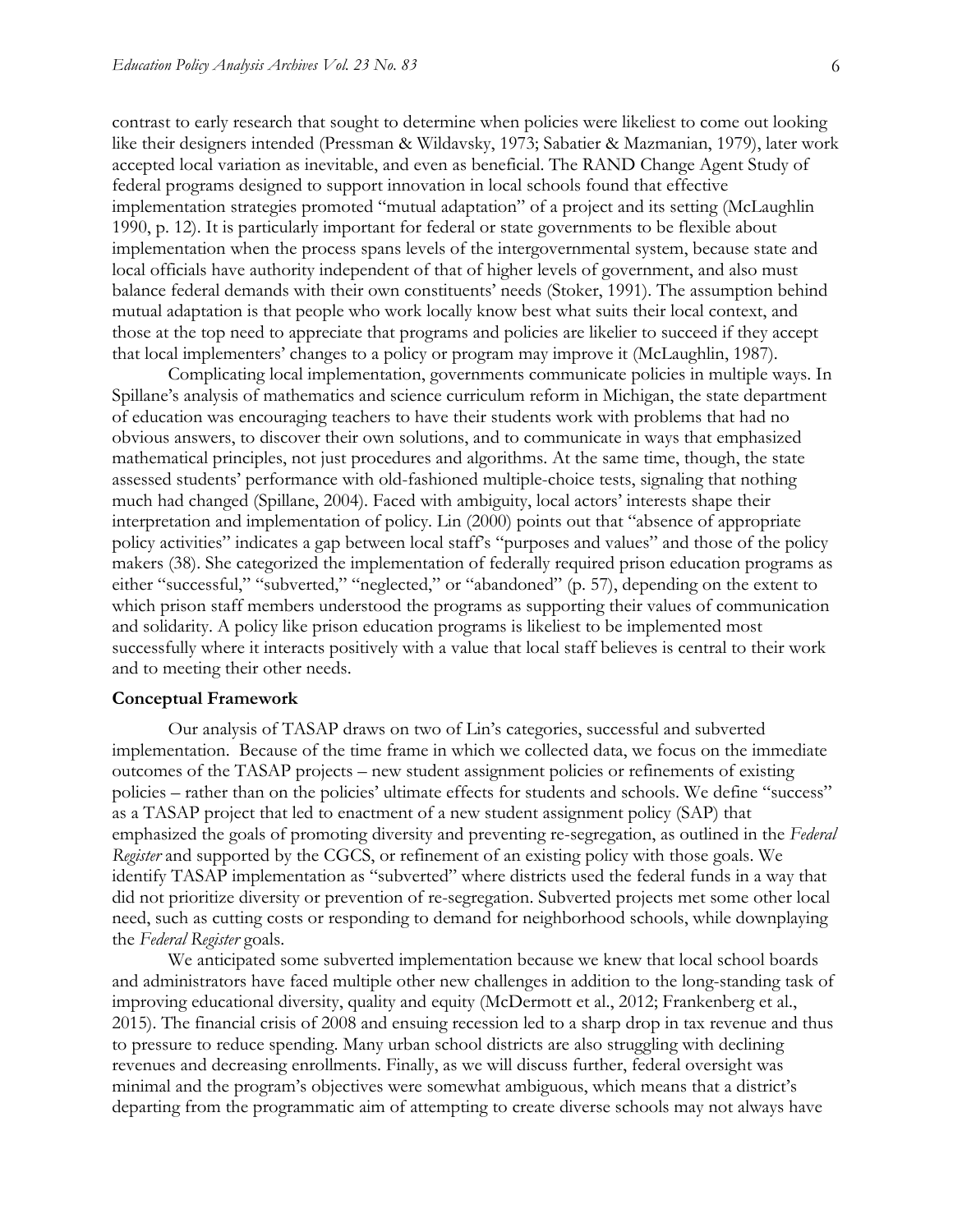been an *intentional* subversion. Subverted implementation contrasts with mutual adaptation because local goals crowd out federal priorities, rather than being balanced with them.

Our other pair of analytic categories was the emphasis on "change" or "continuity" of student assignment policy (SAP) in TASAP projects. We classified as "change" the six proposals from districts that intended to use TASAP funds as part of a process of completely changing their student-assignment policies by redistricting, changing the extent of school choice, or redefining "diversity" and then reorganizing student assignment around the new definition. We classified as "continuity" the five proposals from districts that intended to refine implementation of an existing student-assignment policy, build a new data set that could inform change at an unspecified future point, or focus on closing a few schools (see Table 1).

Table 1

|         | <b>Continuing Policy</b>              | <b>Changing Policy</b>                                  |
|---------|---------------------------------------|---------------------------------------------------------|
| Succeed | Evangeline: goal-focus on magnet      | Champaign: goal-redefine SAP; result-SAP with           |
|         | schools; result-new magnet school     | multifactor SES index                                   |
|         | eligibility policy and marketing plan |                                                         |
|         | Hillsborough: goal-Build GIS tool;    |                                                         |
|         | result-built GIS tool for future use  |                                                         |
|         | Jefferson County: goal-refine         |                                                         |
|         | implementation of SAP; result-built   |                                                         |
|         | internal capacity for SAP             |                                                         |
|         | SFUSD: Refine new SAP; result-built   |                                                         |
|         | internal capacity for SAP             |                                                         |
| Subvert | Orange: goal-Close schools; result-   | Boston: goal-redo whole SAP; result-SAP with no         |
|         | achieve unitary status                | diversity criterion                                     |
|         |                                       | Portland: goal-Reconfigure high schools & balance by    |
|         |                                       | SES; result-closed one high school; created new magnet  |
|         |                                       | program; adjusted attendance zones and ended out-of-    |
|         |                                       | zone choice--but SES range of high schools stayed       |
|         |                                       | about where it was                                      |
|         |                                       | Rockford: goal-New SAP; result-neighborhood schools     |
|         |                                       | St. Paul: goal-New SAP; result-No explicit diversity    |
|         |                                       | criteria when SAP enacted; set-asides for students from |
|         |                                       | some neighborhoods when SAP implemented                 |
|         |                                       | San Diego: goal - analysis of diversity/re-segregation/ |
|         |                                       | student achievement, including "new transportation      |
|         |                                       | schema." Result-not all funds spent; 5-year plan for    |
|         |                                       | getting more students into schools close to home.       |

*Scope and Diversity Orientation of TASAP Projects*

We assumed that the extent to which a district's TASAP project carried out its goals as articulated in the proposal, and the extent to which the project actually advanced the diversity goal, would be a result of interaction between the project's emphasis on change or continuity and the extent to which local decision makers viewed diversity as consistent with rather than contrary to their other goals and interests.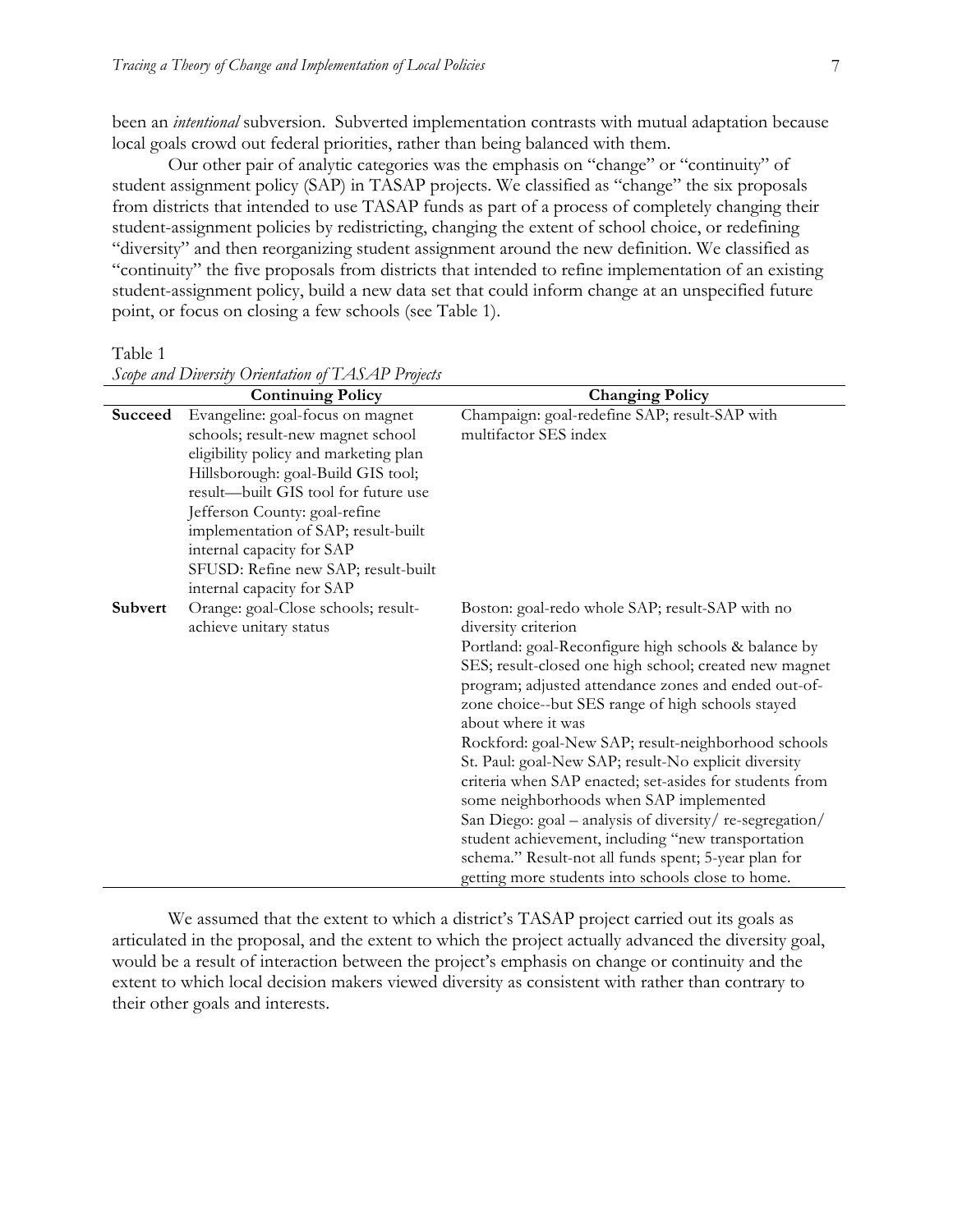## **Research Methods1**

#### **The Overall Study**

The analysis in this paper draws on a larger study of the TASAP grant program and its local effects, undertaken with funding from the Spencer Foundation. The eleven TASAP grantees are a diverse group from across the country, including single-municipality and county school districts with a wide range of enrollment and demographics (see Appendix A). The TASAP grantees clearly are not a representative sample of U.S. school districts. Compared with the nation as a whole, they are relatively large, more likely to have been under a court order to desegregate, and more likely to have used or still be using some form of "controlled" school choice for student assignment.<sup>2</sup> The TASAP districts provide what sociologist Kristin Luker (2008) has labeled as a "data outcropping:" a case or set of cases that provide an unusual opportunity to study a particular phenomenon. The sites are chosen to represent the larger phenomenon, rather than to be statistically representative of a general population (p. 103). The TASAP districts are all places that have engaged in various ways with issues of racial, ethnic, and socioeconomic diversity in schools, either through court-ordered integration or locally-adopted integration diversity policies, or both. Because the federal government's 2011 guidance about pursuing racial diversity in K-12 schools identified controlled choice policies as one legal and effective means to achieve diverse schools and the USED is now conducting technical assistance regarding this guidance around the country, these TASAP districts may be useful examples as other districts may consider implementing such policies.

Rather than engaging with the details of each community's experiences, this paper presents a cross-case analysis (Eisenhardt, 1989) of implementation patterns across multiple TASAP districts. We used qualitative case methodology to allow us to explore what the TASAP activities were, why particular policies were adopted, and how both diversity and the purposes of the federal grant itself were conceptualized by various policy participants (Merriam, 1988; Yin, 1994).

#### **Data**

Each author took responsibility for data collection in at least one grantee district, including documents and interviews. Depending on when we could establish access and the timeline of TASAP activities in each district, field research began in summer 2010 and ended in fall 2013.

**Documents.** We began by assembling available documents related to the TASAP work, including the districts' proposals, expert reviewer comments on proposals obtained through the Freedom of Information Act, and relevant public documents from the districts like policy texts, survey results on student assignment, and products of public meetings. We also read and compiled information from local media coverage of student-assignment policy changes. We used these documents to understand the districts' overall policy agendas, who important actors were, and other significant context. These documents were especially important to our fieldwork given that we had limited time in any particular district, and helped us to triangulate our interview data described below. They also helped us identify possible interview subjects and whether there were any particular topics to probe during interviews. Our analysis did not try to discern the extent to which the local staff who wrote the TASAP proposals had been sincere when they claimed to share the goals outlined in the *Federal Register.* We took at face value what was in the proposals, and in our fieldwork

<sup>1</sup> Much of this section is adapted from Frankenberg et al. (2015).

<sup>&</sup>lt;sup>2</sup> In controlled choice, families apply to enroll in their preferred schools, and students' final assignment to a school depends upon how their enrollment will affect the school's overall demographics.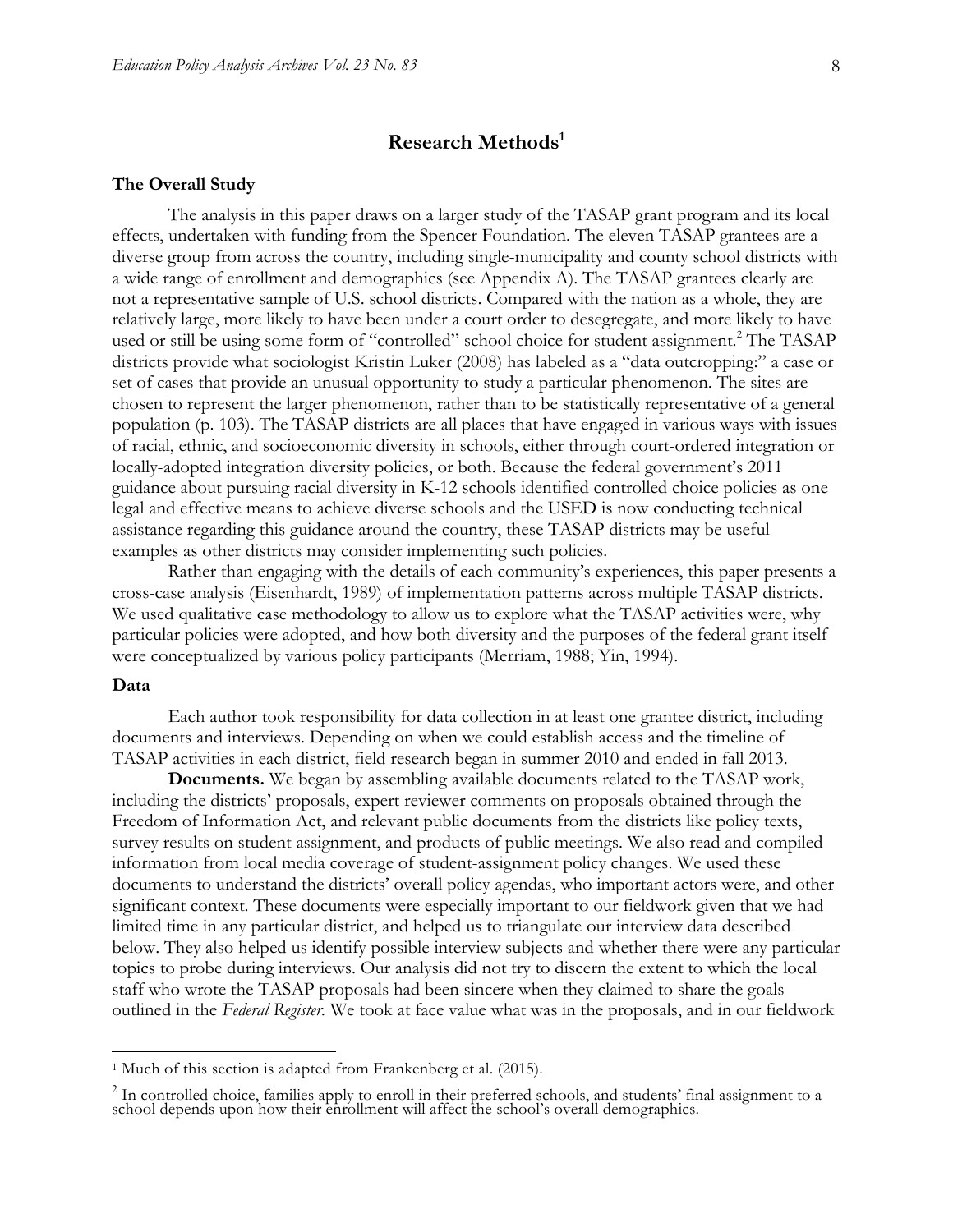we did not see evidence that districts had only pretended to care about diversity for the sake of receiving funds. Even in the districts we classify as "subverters," interviewees identified diversity as a goal that had value.

**Interviews.** In ten of the eleven districts, we conducted interviews with key participants. In San Diego, the eleventh, the TASAP coordinator did not respond to repeated requests for an interview, and in the absence of district cooperation, we chose not to conduct interviews there. Our San Diego analysis is based on district documents and press coverage. Within each of the other 10 districts, we used purposive sampling, beginning with each district's TASAP coordinator and, in most cases, school board, and then following up with selected others like consultants and community activists as necessary to understand each district's process. The exact number and combination of interviewees differs across districts because of differences in the complexity and organization of the TASAP projects.

Interview questions included the reasons the district applied for TASAP funds, the extent and nature of local understandings of diversity, local needs served by the TASAP work, the local support or opposition to grant activities, and local political coalitions. We used two common semistructured interview protocols, one for district officials and employees, and another for participants who were not formally affiliated with the school districts. Overall, we interviewed 95 individuals, 89 in districts and 6 at the federal level (see Table 2).<sup>3</sup>

|  |  | ағыс |  |
|--|--|------|--|
|--|--|------|--|

*Interviewees*

| <b>District</b>              | District<br>officials<br>(current)<br>or former) | School board<br>members<br>(current or<br>former) | Outside<br>consultants | Community<br>activists<br>and parents | Interest<br>groups | Others         | Total |
|------------------------------|--------------------------------------------------|---------------------------------------------------|------------------------|---------------------------------------|--------------------|----------------|-------|
| <b>Boston</b>                | $\overline{2}$                                   |                                                   |                        | 6                                     |                    | $\overline{4}$ | 13    |
| Champaign                    | 4                                                | 3                                                 | 3                      |                                       |                    |                | 11    |
| Evangeline                   | 6                                                |                                                   |                        | 4                                     |                    |                | 11    |
| Hillsborough                 | $\mathbf{1}$                                     | 3                                                 |                        |                                       |                    |                | 5     |
| Jefferson Co.                | 5                                                | 2                                                 |                        |                                       |                    | 1              | 8     |
| Orange Co.                   | 2                                                |                                                   |                        |                                       |                    |                | 3     |
| Portland                     |                                                  |                                                   |                        | 5                                     |                    |                | 13    |
| Rockford                     | 3                                                |                                                   |                        | 2                                     |                    |                | 6     |
| San Francisco                | 4                                                |                                                   |                        | $\overline{2}$                        |                    |                | 6     |
| St Paul                      | 4                                                | 2                                                 |                        | 6                                     |                    |                | 13    |
| Non-district<br>interviewees |                                                  |                                                   |                        |                                       | 3                  | 3              | 6     |
| <b>TOTAL</b>                 | 38                                               | 15                                                | 5                      | 26                                    | 3                  | 8              | 95    |

*Note:* Others include non-educational governmental officials; non-district "other" interviewees included participants in the design and implementation of the TASAP program at the federal level.

Initial analysis of all interview data was conducted by the researcher responsible for fieldwork in that particular district. The first three authors did the full coding of the four interviews

<sup>&</sup>lt;sup>3</sup> See appendix B for more information about interview selection process, interview protocols, and coding details.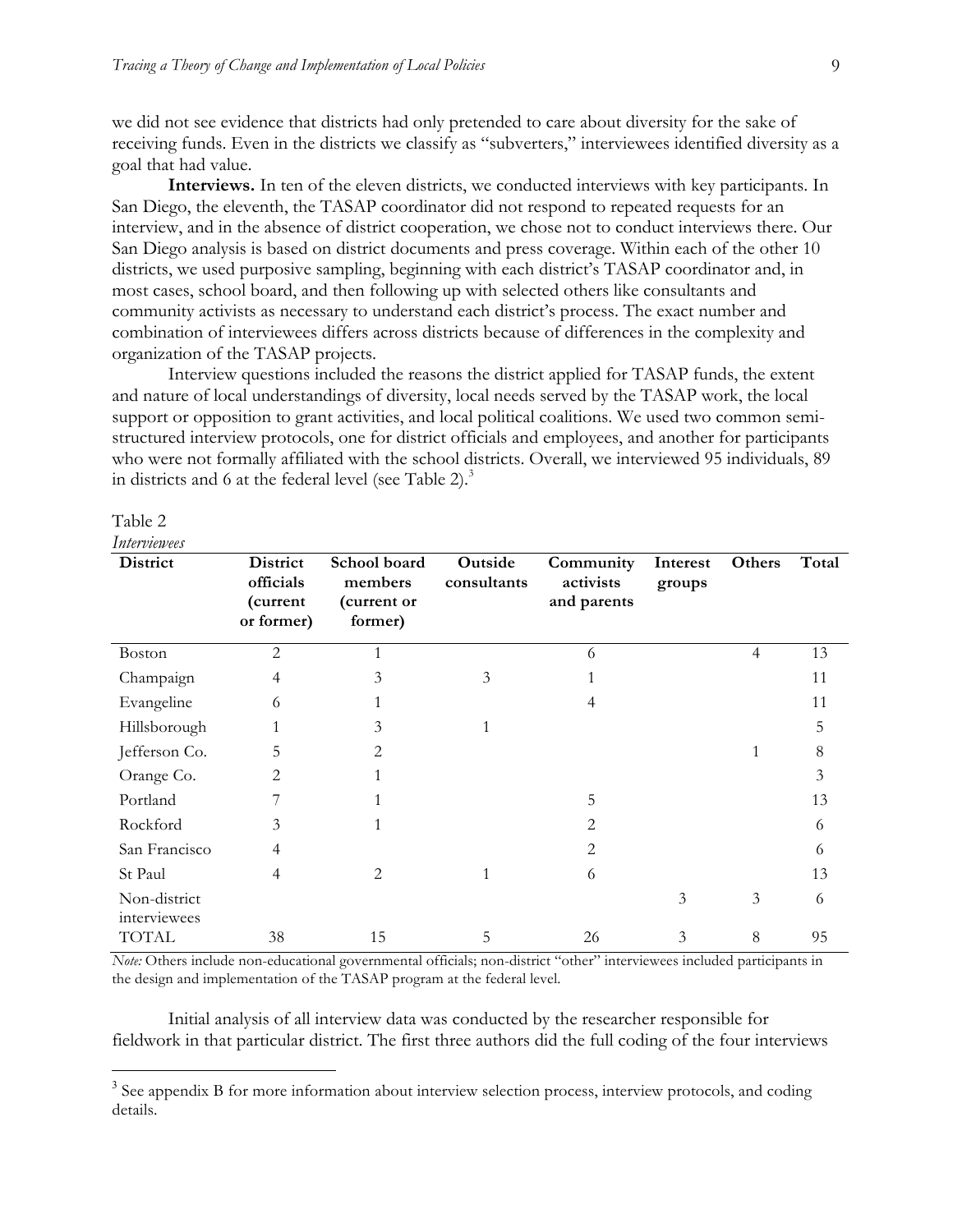per site, with each author coding at least three districts. Except for one district, the author coding these interviews was not the person who had conducted the fieldwork. We initially coded using three thematic clusters derived from the project's overall theoretical framework: TASAP interaction with other policy initiatives, conceptions of diversity, and local politics. For this article, the most relevant cluster of themes was the first one. As we coded, "local theories of action" emerged as its own theme. Consequently, the first and fourth authors also recoded the TASAP coordinator interviews, as well as those with the federal-level program administrator, two representatives from the Council of Great City Schools, and one application reviewer, for the theme of "understanding of the purpose of TASAP" to identify local "theories of action". As we coded interview transcripts, we developed and adapted themes as we found emerging evidence.

#### **TASAP at the Federal Level**

#### **TASAP's Enactment and Theory of Action**

After *PICS*, the NAACP Legal Defense and Education Fund (LDF), which frequently litigates racial discrimination cases, and the Council of Great City Schools (CGCS), which represents large, urban school districts, both looked for ways of supporting districts that wanted to maintain diversity in student assignment policies. Candy Olson, a Board of Education member in Hillsborough County, Florida, and a CGCS Executive Committee member, recalled, "we started thinking and talking about what are we going to do, looking at the Supreme Court…how do you address it in a way that respects the Constitution, but also respects the needs of the society to have a very diverse educational system?" CGCS legislative director Jeff Simering recalled believing that technical assistance was going to be "absolutely necessary" post-*PICS* because districts were confused about their options (Interview,  $12/2/11$ ). Working together, the LDF and the CGCS obtained technical assistance funding from the Ford Foundation.

CGCS also went to the House of Representatives subcommittee with jurisdiction over the budget for the Title IV Equity Assistance Centers, seeking to include public funds for technical assistance in the 2009 Omnibus Appropriations Act. As Simering said, "we did our thing, you know, up on the Hill, and discussed this with both the authorizers and the appropriators, and I think they seemed to be in fairly easy agreement that providing some help for some folks immediately after the decision seemed an appropriate thing to do so that's how it came about" (Interview, 12/2/11). Even though the timing of the RFP makes it easy to assume that TASAP was an early Obama administration civil rights move, the impetus for TASAP actually came from Congress (on behalf of the CGCS), not the executive branch. During the period when USED was implementing TASAP, it had other pressing priorities that included disbursing funds from the 2009 economic stimulus bill and managing the Obama administration's signature "Race to the Top" and "Investing in Innovation" grant competitions for states.

Establishing a separate grant program, rather than adding to the mission of the existing Equity Assistance Centers, was a deliberate decision. Simering said that CGCS wanted to "at least let our districts deal creatively with the issue and the particular politics they had to deal with," and "didn't want to constrain our districts" (Interview,  $12/2/11$ ). The Equity Assistance Centers, originally created as Desegregation Assistance Centers under the 1964 Civil Rights Act, have shifted in recent years to focus on a wide range of equity issues such as educating LEP students, assuring access to high-quality teachers, preventing school dropouts, and reducing over-representation of minority students in special education. Consequently, the technical expertise in the ten centers may no longer be relevant to voluntary desegregation efforts. TASAP had a narrower focus than the Equity Assistance Centers, but it also gave the districts more autonomy in deciding what kinds of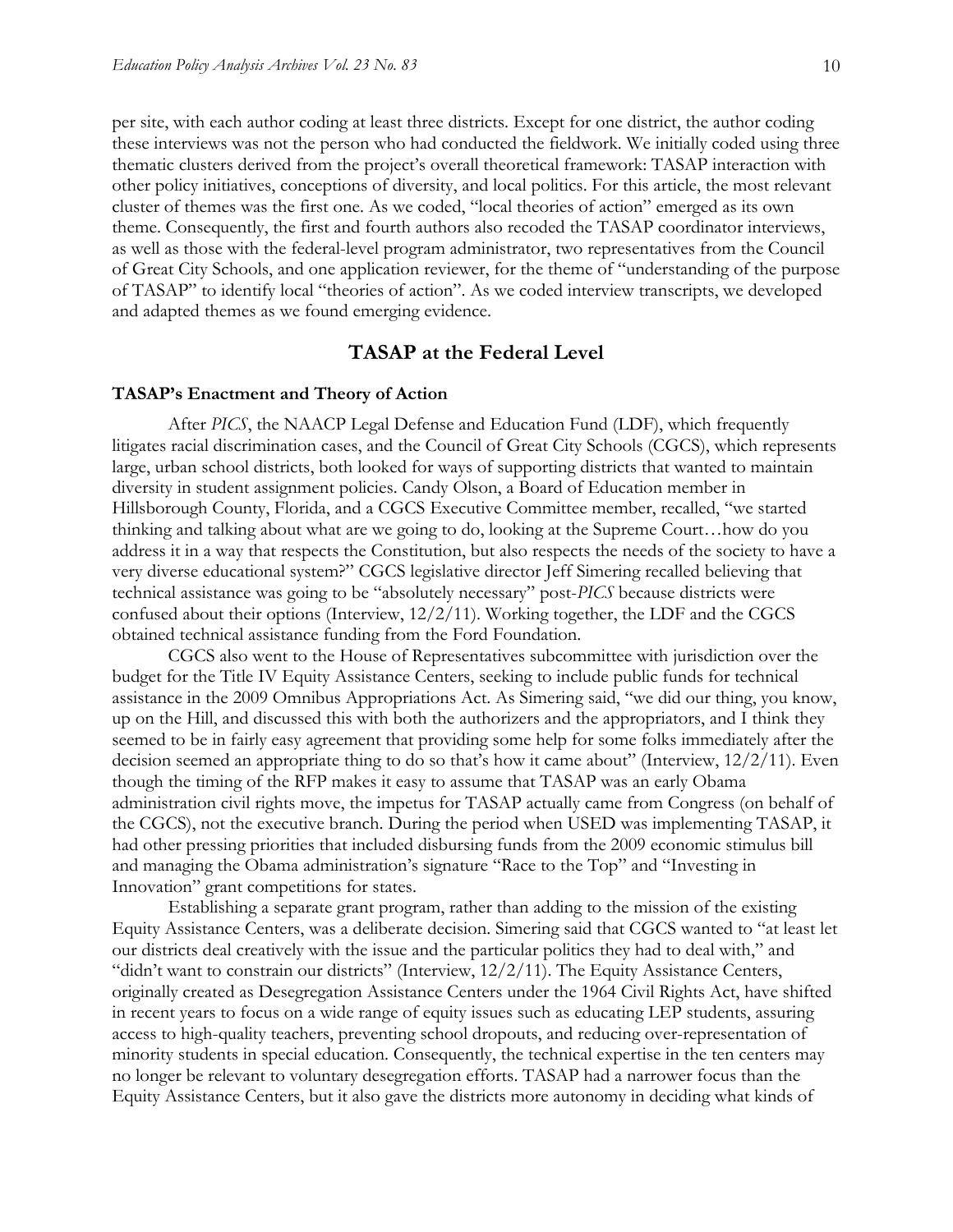help they most needed. Earmarks by their nature happen quietly, noticed mainly by their sponsors and their beneficiaries (Rocca & Gordon, 2013). Many do not even appear in the relevant appropriations bill. Instead, they are part of the Appropriations Committee's report on the bill (Lazarus 2010), or like TASAP, in an even less visible Joint Explanatory Statement on the budget bill (Omnibus Appropriations Act, 2009, Joint Explanatory Statement, pp. 1446-1447). The first notice the office that would implement TASAP had of the program came when it received the appropriations language (anonymous federal official, interview, 2/10/12). To summarize, the TASAP enactment process was driven by the civil rights and urban education communities' urgent sense that a timely, small-scale program to which there might be a wide variation of local response was better than no response, and no alternatives for districts post-*PICS*.

If having a federal theory of action means that staff in either Congress or USED sat down and thought through what they wanted to do with TASAP, then we have to conclude that the federal government did not have a theory of action beyond a general sense that districts were better positioned than the Equity Assistance Centers to decide what kinds of diversity assistance they needed. However, a theory of change is implicit in the appropriations language; in fact, it is probably not too large a stretch to say that the Council of Great City Schools called on the federal budget to implement its own theory of action. The Council wanted to ensure that school districts would be able to continue work on diversity in some way. As Jeff Simering put it in our interview, "We didn't really want to constrain people [in districts] because we didn't know what direction they might want to go in, but we wanted them to go in at least some direction" (Interview, 12/2/11). In effect, Simering is saying here that something beats nothing.

Simering's explanation sounds very much like McDonnell and Elmore's account of the assumptions behind the use of inducements (as opposed to mandates) in education policy: that the targets of the policy are already inclined to do what the policy makers want them to, and that resources will enable them to act. The interest in local autonomy and the idea that local variation was to be encouraged, not restricted, led to the choice of an inducement that allowed districts to choose their own technical assistance providers, so long as their work served the goal of preventing racially isolated schools and/or pursuing diverse schools. Finally, TASAP had an implicit symbolic dimension. It signaled to local diversity advocates that the federal government was on their side, but because its enactment was low-profile, it also did not spark opposition from opponents of diversity or race-conscious policies.

One of the implicit purposes of TASAP was to shift the way in which the federal government interacts with school districts on diversity issues. In contrast to its history of forcing reluctant local officials to integrate their schools, and later of directly providing desegregation assistance, with TASAP the federal government endorsed the goal of diversity and financially supported technical assistance for district diversity efforts, without imposing a particular outcome or providing technical assistance itself. With eleven grantee districts, TASAP provided a potential opportunity for districts to learn from each other's efforts.

The *Federal Register* notice of TASAP lists the program's Absolute Priority as follows: Applications from LEAs seeking to obtain technical assistance in preparing, adopting, or modifying, and implementing student assignment plans that use strategies to avoid racial isolation and resegregation in their schools, and to facilitate student diversity, that are permissible within the parameters of current law. LEAs must use the grant funds to seek assistance and expertise from student assignment specialists, demographers, community relations specialists, facility and other planners, curriculum specialists and others in comparable school districts with relevant and successful experience, as well as specialists and consultants from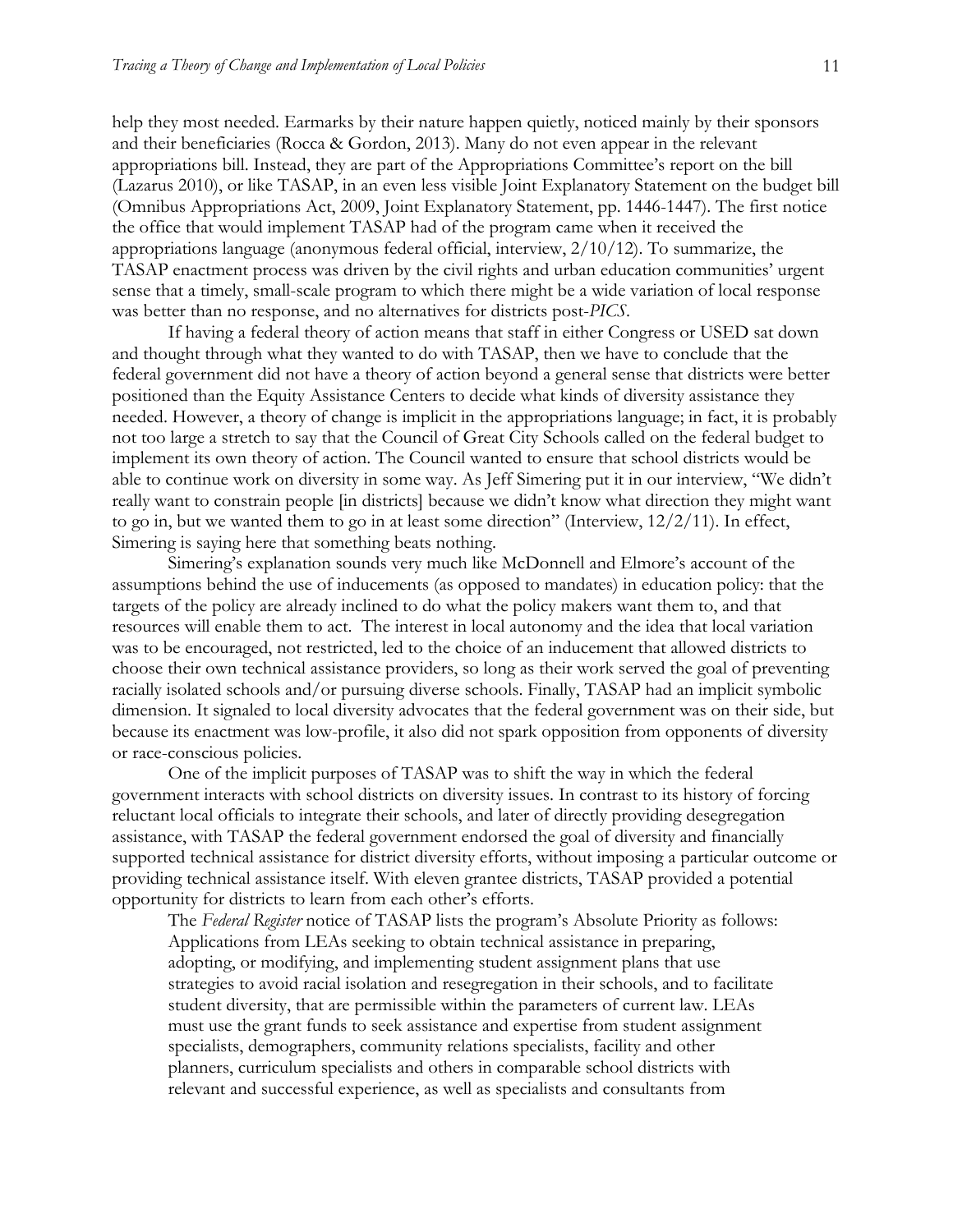academia, non-profit organizations, civil rights organizations, and the private sector (*Federal Register*, July 22, 2009, p. 36175).

A few elements of a theory of action can be identified in this language. It refers to the "parameters of current law," presumably *PICS*, indicating that the federal government wanted to help districts enact new student assignment plans or modify existing ones in ways that would survive legal scrutiny. At the same time, though, the language clearly identifies the goal of avoiding "racial isolation and re-segregation." Recall that Justice Kennedy's concurrence in *PICS* had suggested that some race-conscious measures as well as race-neutral efforts might be appropriate under different conditions. Here it seems as if the grant program was inviting school districts to seek USED help in pushing the bounds of *PICS* and crafting student-assignment plans that Justice Kennedy and the four dissenting justices might vote to uphold. These plans might emerge looking like those of "school districts with relevant and successful experience," which presumably were districts whose student-assignment plans were achieving diversity and avoiding re-segregation in ways likely to survive federal court scrutiny. However, despite these lofty goals, the technical assistance was to be small-scale: lasting only two years, and costing less than \$250,000.

A TASAP grant reviewer described what he viewed as the weaknesses of the relatively small grant as an effective federal policy lever for change: "The money they [the districts] got was not going to affect policy decisions." This reviewer believed that the federal funds would have been better spent on hiring a national student assignment and technical assistance coordinator (Interview, 9/29/11). However, this use of funds would have meant less change in the federal-local relationship on diversity issues, which CGCS had intentionally sought, and potentially less flexibility for local districts if there had been more capacity at the federal level. For local diversity advocates, TASAP combined material and symbolic benefits. The funds would enable a small group of districts to carry out work on post-*PICS* student assignment policies. Ideally, these policies could serve as models for other districts that did not receive funding. TASAP also provided a way in which the Council of Great City Schools could respond to its members' desire for help responding to *PICS*. In contrast with earlier uses of federal funding as leverage for desegregation in resistant communities (Cascio, Gordon, Lewis, & Reber, 2008; Orfield, 1969), TASAP funds were not intended to induce changes in local leaders' preferences, but to help them pursue a preference they had already expressed, within a changed legal environment.

In terms of our conceptual framework, the TASAP RFP was equally open to change- or continuity-oriented projects. In addition to the Absolute Priority, the RFP had a Competitive Preference Priority for districts that already had a voluntary student assignment plan. The Competitive Preference Priority seems like it would have made success (promotion of diversity) likelier than subversion of the diversity goal, but as we will show later, policy makers in districts that had diversity plans in place in August 2009 did not necessarily continue their interest in diversity for the duration of their projects.

TASAP also had potential to be a hortatory policy in that technical assistance is a form of information production (McDonnell, 2004; Schneider & Ingram, 1990, 1997; Weiss, 1990). TASAP provided an opportunity to develop new multi-factor or race-neutral definitions of diversity and to build examples of what kinds of policies remained possible after *PICS.* Other than one initial meeting for all grantees, the program design did not include opportunities for districts to share what they were learning, and did not fund overall documentation and evaluation. The federal government's mixed signals on diversity also limited TASAP's hortatory potential. When President Obama was first elected, civil rights advocates hoped for a rapid increase in federal pressure for racially diverse schooling, and for a change in the official USED position to districts as expressed in a 2008 "Dear Colleague" letter. The letter cautioned districts that any use of race in student assignment would leave them legally vulnerable. However, work on new federal guidance proceeded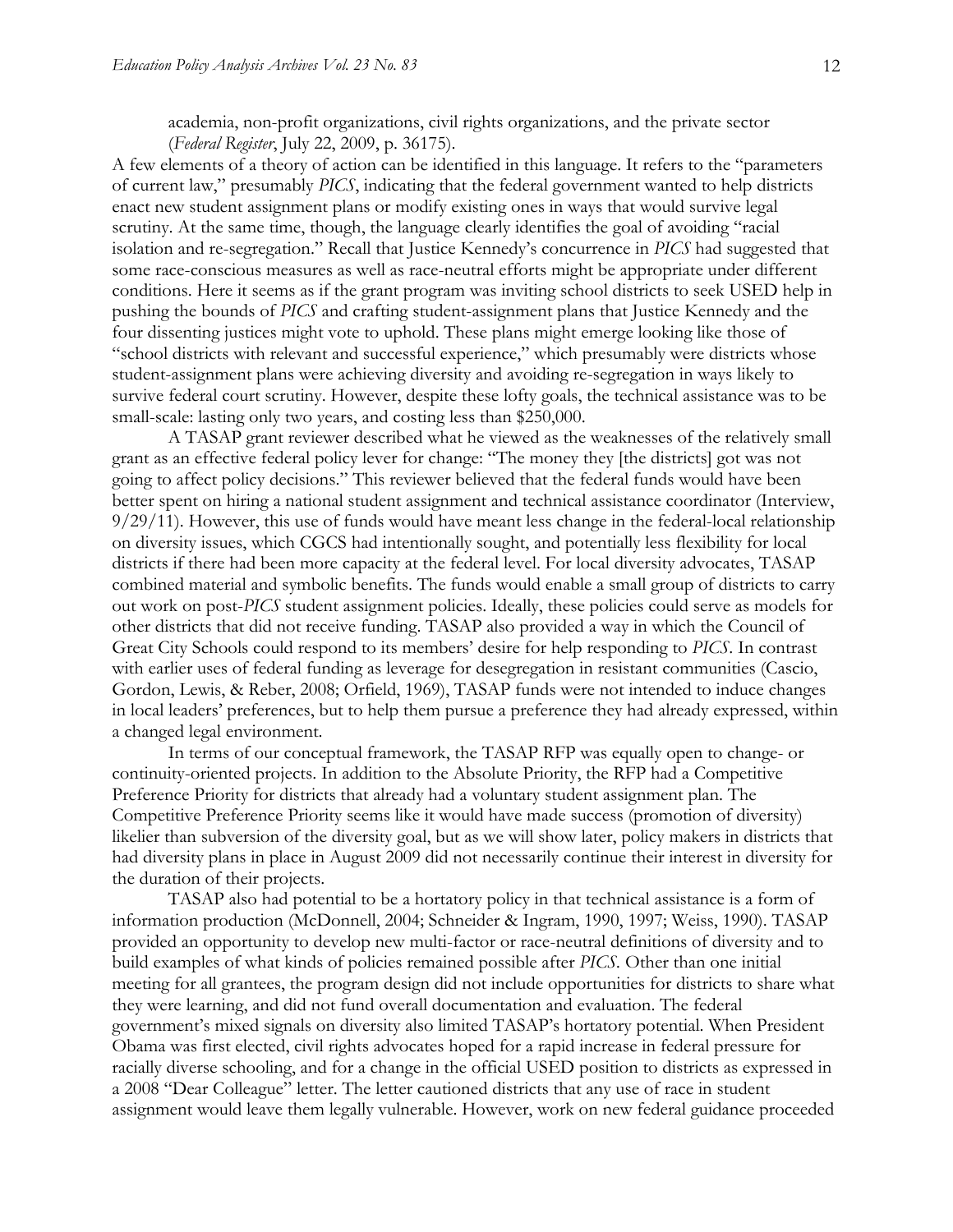slowly, and it was not released until late in 2011. By then, most of the TASAP grant projects were winding down, so the fact that the new guidance did include clear examples of permissible uses of race did not influence the TASAP work.

#### **Federal Implementation of TASAP**

The districts that received grants proposed diversity-related projects that spanned the full range of change and continuity in student assignment. However, USED's implementation of TASAP did not clarify the federal government's mixed messages on diversity or attempt to use the funds as leverage for diversity, which enabled some districts to subvert the original purpose of the program and instead pursue other goals.

**Grantee selection.** The RFP's one-month turnaround time for districts to submit grants fell during the summer when only year-round employees would be at district offices. This made it likelier that applications would come primarily from districts that were either already working on student assignment issues or had staff members responsible for identifying federal grants for which the districts might apply (Anonymous Reviewer, interview, 9/29/11). The short turnaround time meant that the districts did not have much time to consult with community organizations about how best to set up their local projects. In the field, this seems to have reinforced TASAP's tendency to have a low profile.

The RFP included "need," including "consideration of the complexity of the student assignment plan – the extent to which the applicant's student assignment plan involves particular challenges because of either the size of the student body that is part of the plan, the diversity of the student population that is part of the plan, or the applicant's current pattern for assigning students to schools" as the largest source of points (25 out of 100) (*Federal Register*, July 22, 2009, p. 36177). As a result of this definition of need, most (but not all) of those who were grant recipients were urban districts facing the challenge of declining enrollments and funding. According to the federal official we interviewed, USED did some outreach through the Equity Assistance Centers, but did not contact particular districts, in order to avoid the appearance that those districts had an inside track to win the funding. Finally, since all of the funds left USED at the same time, the Department did not have financial leverage over the districts once their projects began. The only financial report required was not due until the end of the project. Even if there had been multiple stages to the federal funds, it seems unlikely that USED would have attempted to use them as leverage.

USED awarded grants to eleven school districts representing a range of size, demographics, and region (see Appendix A): Boston, MA; Champaign, IL; Evangeline Parish, LA; Hillsborough County (Tampa), FL; Jefferson County (Louisville), KY; Orange County (Orlando), FL; Portland, OR; Rockford, IL; St. Paul, MN; San Diego, CA; and San Francisco, CA. Nearly all of the eleven awardees had histories of voluntary integration, and presented evidence that local officials wanted to preserve integration in some sense despite *PICS.* The applicants that did not receive funding, are even more varied than the awardees, including city districts, metropolitan districts, suburbs, and a charter school (see Appendix A for list).

**Evaluation of TASAP proposals.** We obtained the TASAP proposals, reviewers' evaluations, and score sheets from the ED through FOIA requests. Of the 22 applications, 17 were assessed by 3 reviewers and 5 were assessed by 2 reviewers. The USED staff faced the challenge of developing a program around several lines of a Joint Explanatory Statement accompanying an appropriations bill, rather than a statute (which would have been more typical, and most likely would have contained more language about legislative intent). The selection criteria in the RFP are less specific than the language that describes the grant program. The "Need" criterion mentions that the diversity of the population included in the plan will be considered, but the criteria do not mention racial isolation or, indeed, race (*Federal Register*, v. 74, no. 139, pp. 36177-78). The grant reviewer we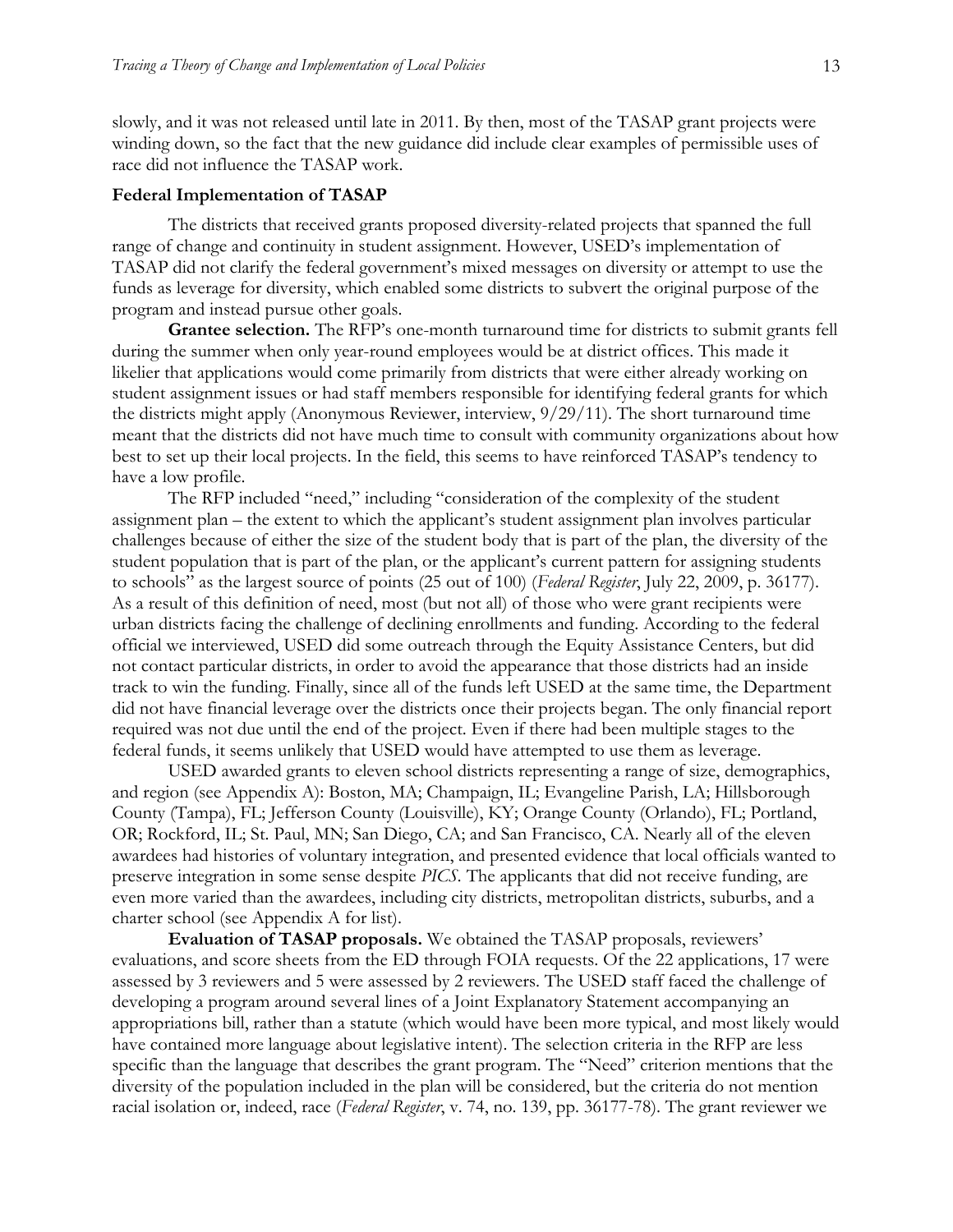interviewed said that the language in the RFP meant there was some ambiguity about what projects to fund: "If you are a reviewer, you can take a position that we want to fund diversity plans, or you can take the position that you would fund any number of plans" (Anonymous Reviewer, interview,  $9/29/11$ ). Compared with the likely results of a mandate, this may not seem like a great deal of impact. However, it is consistent with McDonnell and Elmore's analysis of the implicit theory of action behind incentives: that the targets of the policy are inclined to do what the policy maker wants them to do, if they get resources in exchange for doing it.

Among the funded districts, several themes emerge. First, many describe the TASAP-funded activities as part of an overall plan to be sustained after the end of grant funding. However, Orange County, FL, San Diego and Jefferson County, KY were criticized by some reviewers because they were deemed likely to carry out their projects regardless of whether they got funding or not. Second, reviewers described some funded proposals, including Hillsborough's and Boston's, as potentially too ambitious and not focused enough. Third, reviewers approvingly cited the use of research they felt relevant and appreciated reference in the proposals to districts' past experiences.

In general, the non-funded districts scored high on project need, but earned lower marks for whether the project was well thought out and/or whether the district would be able to carry out the project (districts that only budgeted a small amount of staff time were routinely marked down). This result supported the hypothesis that the quick turnaround may have favored more-advantaged districts with better grant-writing operations and other internal capacity. The district with the tenth highest score, Walpole (MA), was not funded while two districts with lower average scores, Champaign and San Diego, did receive funding. Walpole applied with the METCO city-suburban choice program, proposing to diversify their suburban school district through increased METCO participation. We have been unable to learn why Walpole's proposal was not funded. Except for the two lowest-rated proposals, the readers' final scores were all within a ten-point range, demonstrating a fair amount of consensus.

**Communication with grantees.** TASAP was an unusual sort of federal program. As the USED staff member we interviewed noted, "It's rare that we say to people, we are going to give you money because we don't know what you should do, but you should find out from someone else what you should do" (anonymous federal official, interview, 2/10/12). Although the RFP cited the goal of avoiding racial isolation and re-segregation, it did not specify whether the plans supported by the technical assistance could use race or whether they were prohibited from doing so. According to this interviewee, USED received numerous inquiries from districts that were trying to understand what types of plans to propose that might receive funding. USED emphasized fidelity to the appropriations language in its communication with districts, but eschewed providing its own interpretation of what the language meant. According to the official we interviewed, this is the department's usual role. Typically, Department staff "hew really closely to the specific language" of the statute (or appropriation): "You repeat the language over and over again, because it's not our job to interpret for the public what Congress wants. That's the language Congress wrote, that's apparently what Congress wants" (Anonymous federal official, interview, 2/10/12).

It appears that in the absence of explicit, clear guidance from ED during the TASAP application stage and the duration of TASAP grants, confusion remained even among the eleven districts that were funded. As the federal official said, "it wasn't like we could say, 'here is the money, here's what the Department thinks, take it or leave it, go for it.' It was in my mind really a great opportunity but if you couldn't grasp that opportunity as a district, then we weren't providing any help. Just the money."

Overall, USED's implementation of TASAP was consistent with CGCS official Simering's statement that his organization wanted federal assistance to help districts "do something" in the area of diversity, while giving districts a great deal of room to decide what that "something" should be.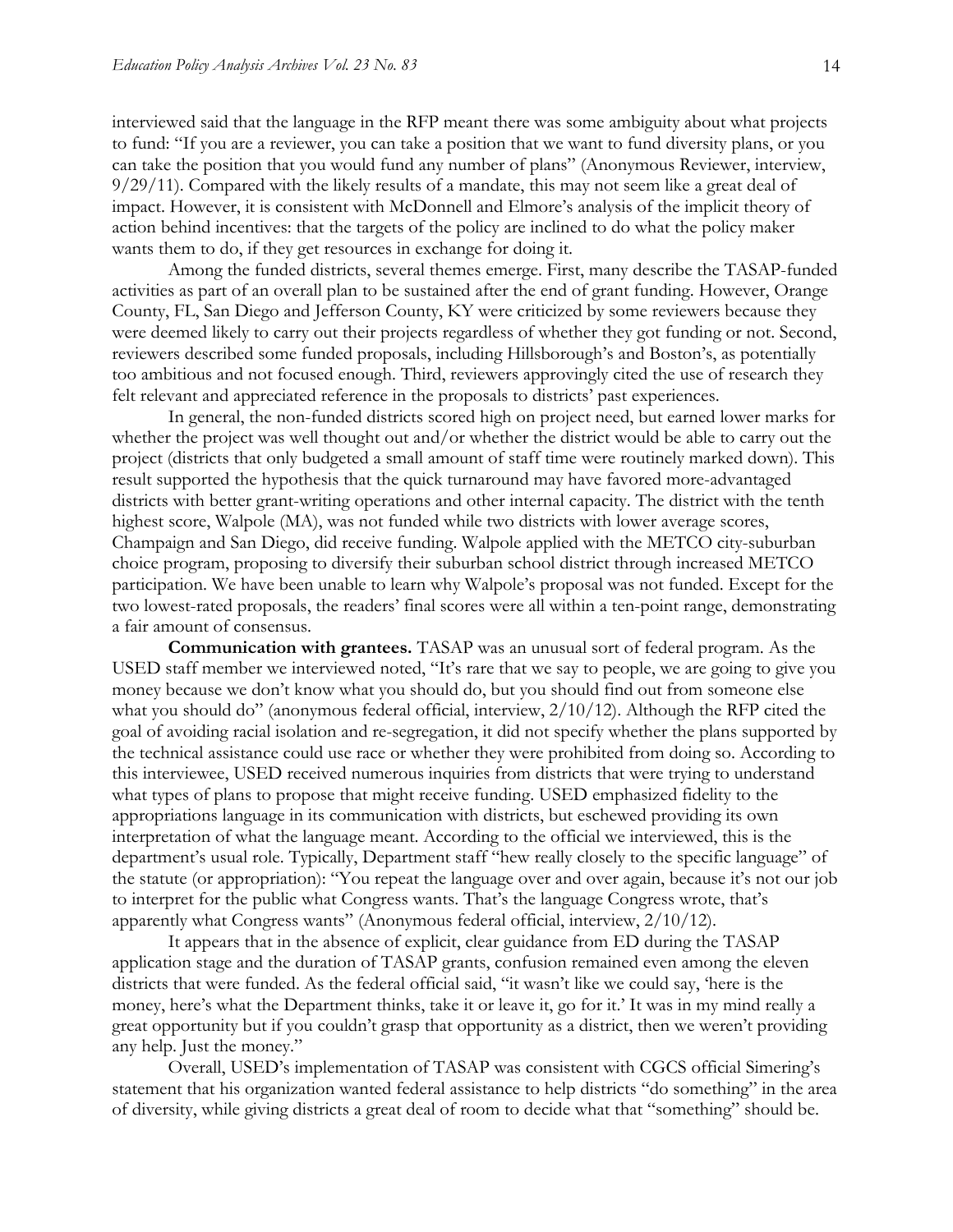The RFP favored larger, better-staffed districts that already had diversity-promoting voluntary student assignment plans. As will be seen in the next section of this paper, it turned out that having a history of promoting diversity through student assignment did not necessarily signal a continued commitment to diversity as a student-assignment goal.

## **What Happened in the TASAP Districts**

We turn next to the questions of what kinds of policies were adopted or advocated for by the TASAP districts during the period we studied, and what kinds of technical assistance the grants actually supported. The federal government's non-directive implementation of TASAP enabled district leaders to emphasize local priorities other than diversity.

#### **Local Understandings of the Purpose of TASAP**

Based on our analysis of the applications received through FOIA, the 22 applicants had somewhat divergent understandings of the grant's purpose, in terms of what diversity meant and how funds could be used (see Table 3).

| <b>IVENTUAL</b> $\theta$ <b>I EVISIVE OF 2 1336366666 INVERSION FOR 12 132 11 1 10 POSOBS</b><br><b>Policies/Activities Pursued</b> | Total funded | Total unfunded |
|-------------------------------------------------------------------------------------------------------------------------------------|--------------|----------------|
| Diversity Definition <sup>1</sup>                                                                                                   | $5-R$        | $10-R$         |
|                                                                                                                                     | $8-S$        | $1-U$          |
|                                                                                                                                     | $2-U$        | $3-S$          |
|                                                                                                                                     | $3-L$        | $1-A$          |
|                                                                                                                                     | $1-G$        | $1-L$          |
| Redistricting Plan (Rezoning)                                                                                                       | 6            | 3              |
| "School Choice" Plan (Magnet Schools)                                                                                               | 7            |                |
| Public Engagement                                                                                                                   | 10           | 8              |
| Program Staff                                                                                                                       | 8            | 9              |
| <b>Translational Services</b>                                                                                                       | 3            |                |
| Web services                                                                                                                        | 2            | 2              |
| GIS Consultation                                                                                                                    | 4            |                |
| Legal Consultation                                                                                                                  |              | 3              |
| Transportation/Busing                                                                                                               | 2            |                |
| Travel to DC Grantee Meeting                                                                                                        | 5            | 3              |
| Equipment, Supplies and Printing                                                                                                    | 9            |                |
| External Program Evaluation                                                                                                         | 5            |                |
| Other kinds of consulting                                                                                                           | 52           | 83             |

Table 3

*Kinds of Technical Assistance Included in TASAP Proposals*

 $1$  A=Academic Diversity, E=Equity, G=Geographic Diversity, L=Language Diversity; R=Racial Diversity; S=Socioeconomic Diversity.

<sup>2</sup> Including Grant writing, Academic consultant, Consultant to develop tracking system, Technical consultant, & Market research and management consultant; coaching the school board.

<sup>3</sup> Including Academic experts on desegregation plans, Land-use management and environmental consultants, Magnet schools of America, marketing consultant & professional development for 4 schools, Urban Planner/Demographer to assist in the preparation and analysis of parent perception surveys, gain parent input in the formation of plan details, and to assess parent understanding of the implemented plan, Technology training and project managing consultant, & Development and installation of the new METCO, Inc. web-based Enroll Edu data-management software system and provide user training and system maintenance.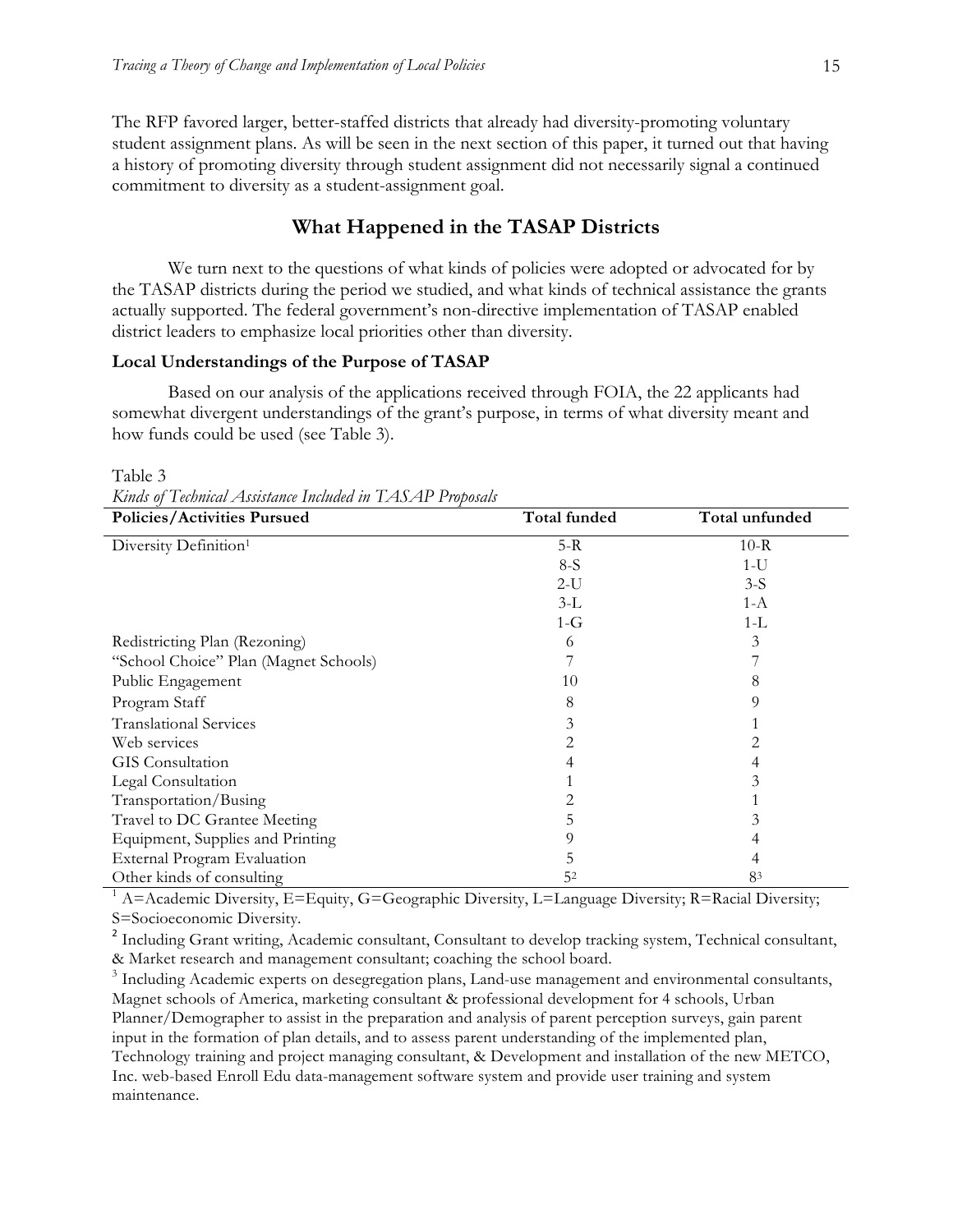The types of diversity that districts were seeking were quite varied, with proposals often mentioning multiple types of diversity. Approximately half of the applicants mentioned racial diversity as a goal, including districts that were under court order to desegregate at the time they applied. A similar number of districts specified socioeconomic diversity, while other types of diversity included geographic, linguistic, academic and unspecified diversity. Many applicants understood that they could apply for technology and software to build internal capacity to facilitate student assignment, and most of the funded districts budgeted for community engagement and outreach activities. Some districts applied for funds to support activities incongruent with the intent of TASAP, such as professional development led by federal officials themselves, or environmental building assessments. Given the emphasis on compliance with *PICS* and other federal court decisions, we were surprised that attorneys were relatively infrequent providers of technical assistance in TASAP districts. Table 4 summarizes our analysis of what the districts actually did with the funds, drawing on interview findings. Among districts that won funding, the most popular kind of technical assistance was data analysis, particularly geospatial analysis that links demographic and educational data to neighborhoods (see Table 4). Five districts proposed student assignment scenarios involving diversity indices, but of these, only San Francisco, Jefferson County, and Champaign are actually currently using them.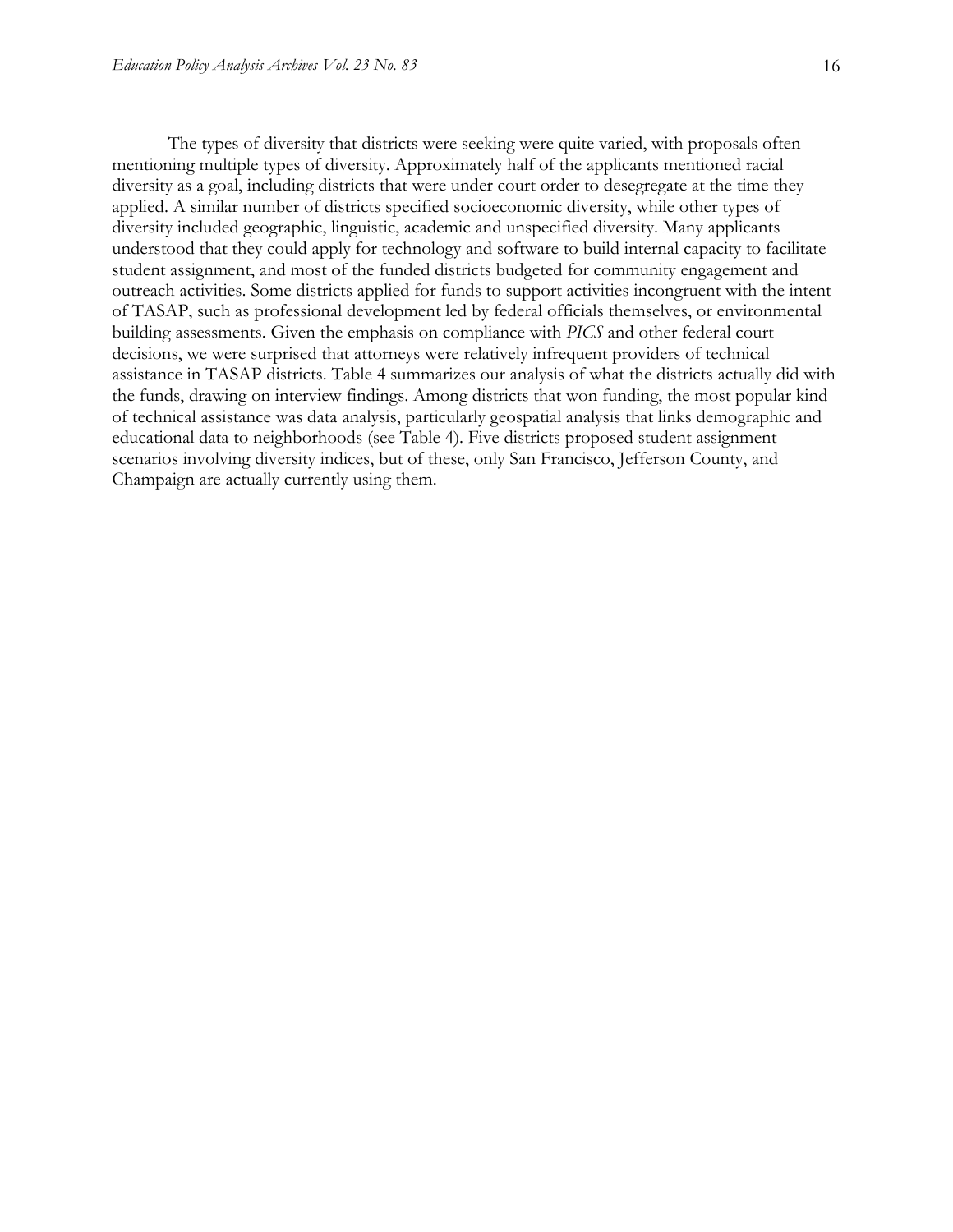Table 4 *Summary of Grant Activities*

|                                                                                | <b>Boston</b>  |                | Champaign Evangeline<br>Parish | Hillsborough<br>County | Jefferson<br>County | Orange<br>County |             | Portland Rockford | San<br>Francisco          | St.<br>Paul |
|--------------------------------------------------------------------------------|----------------|----------------|--------------------------------|------------------------|---------------------|------------------|-------------|-------------------|---------------------------|-------------|
| Diversity Definition <sup>1</sup>                                              | $\mathbf E$    | ${\mathcal S}$ | $\mathbf R$                    | S                      | R, S, G             | $\mathbf R$      | S, L        | $\mathbf E$       | S, L, E, A                | R, S, L     |
| Redistricting Plan<br>(Rezoning)                                               | $\mathbf X$    |                |                                | $\mathbf X$            |                     |                  | $\mathbf X$ | $\mathbf X$       | $\mathbf X$               | $\mathbf X$ |
| "School Choice" Plan<br>(L for Limit Choice; E<br>for Expand; X for<br>revise) | $\mathbf L$    | $\mathbf X$    |                                |                        | $\mathbf X$         |                  | $\Gamma$    | $\Gamma$          | $\boldsymbol{\mathrm{X}}$ | $\Gamma$    |
| Magnet Schools                                                                 |                |                | $\mathbf X$                    |                        | $\mathbf X$         |                  | $\mathbf X$ |                   |                           |             |
| Public Engagement                                                              | $\mathbf X$    | $\mathbf X$    |                                | $\mathbf X$            |                     |                  | $\mathbf X$ | $\mathbf X$       | $\mathbf X$               | $\mathbf X$ |
| <b>Translational Services</b>                                                  | $\mathbf X$    |                |                                |                        |                     |                  |             |                   | $\mathbf X$               |             |
| GIS Consultation                                                               | $\mathbf X$    |                |                                | $\mathbf X$            |                     |                  | $\mathbf X$ |                   |                           | $\mathbf X$ |
| Legal Consultation                                                             |                |                |                                |                        |                     | $\mathbf X$      |             |                   |                           |             |
| Transportation/Busing                                                          |                |                |                                |                        |                     |                  |             |                   | $\mathbf X$               |             |
| Other kinds of<br>consulting                                                   | $\mathbf{X}^2$ |                |                                | $\mathbf{X}^3$         | X <sup>4</sup>      |                  |             | $X^5$             |                           |             |
| Refining/adjusting<br>administration of SAP                                    |                |                | $\mathbf X$                    |                        | $\mathbf X$         |                  |             |                   | $\mathbf X$               |             |

1 R= racial diversity, S= socioeconomic diversity, G= geographic diversity, L= language diversity, E=equity, A=Academic

2 Grant writing

 $3$ Academic consultant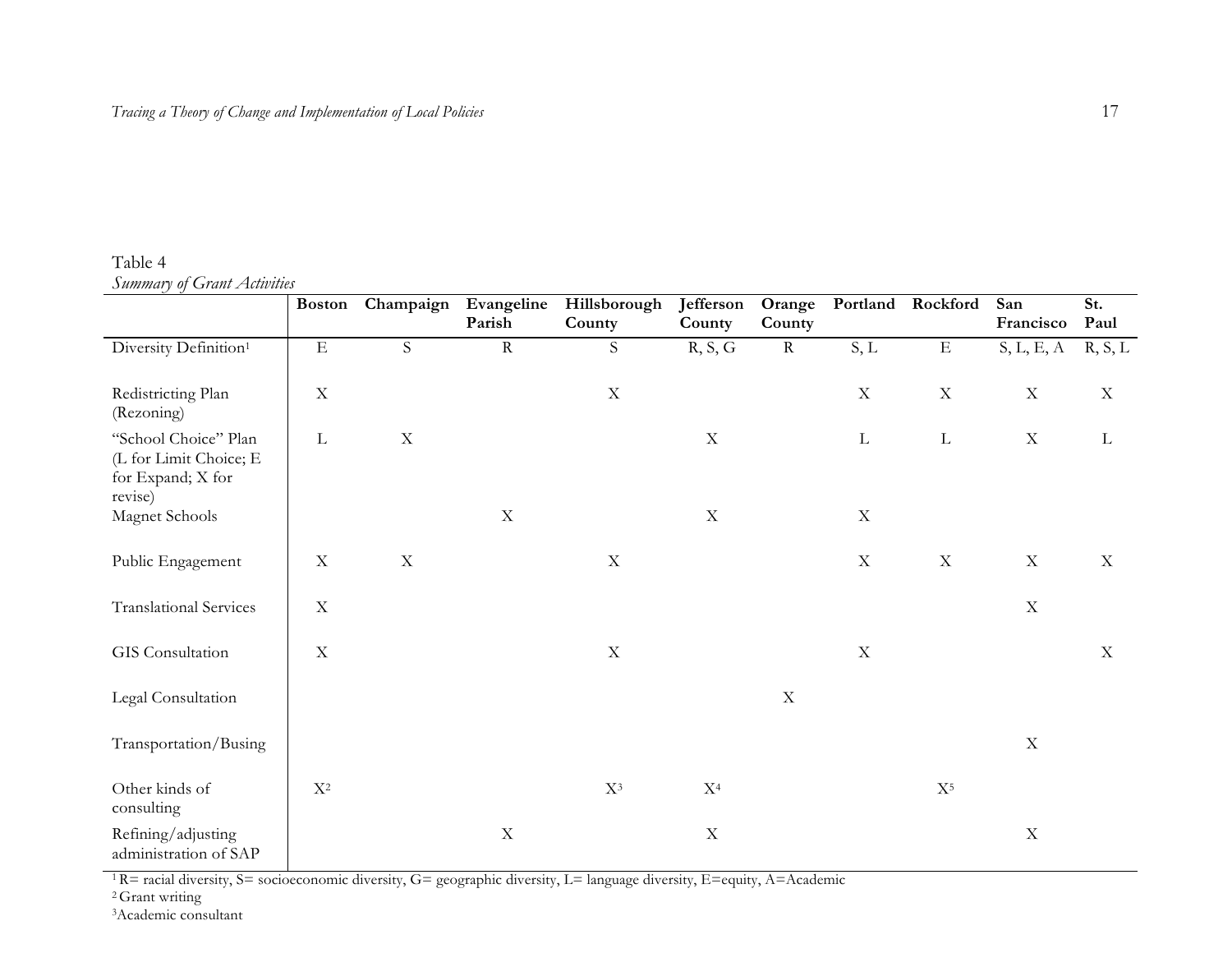#### **Types of Change and Continuity in the TASAP Districts**

As explained in this article's Conceptual Framework and displayed in Table 1, the eleven TASAP districts' grant-funded work falls into two general categories: projects that emphasized continuity in diversity-oriented student assignment policies and used the grant funding to refine or implement specific parts of them, and projects that included changing a district's SAP. The "continuity" projects proved to be less susceptible to subversion of the grant's diversity goals. Because changing an SAP means re-opening previously settled questions, the pressures of local politics and priorities other than diversity weakened policy makers' commitment to diversity in student assignment. These decisions represent "subverted" implementation in terms of the federal theory of change, because other local needs and issues crowded out the initial diversity purpose of the grants. These other needs and issues were genuine; subversion of the federal diversity goal indicates that local decision makers decided that some other goal was more important once the grant activities got under way.

**Continuation projects.** Of the five districts with continuation projects, four were TASAP successes, in the sense that their projects retained diversity as a goal (refer to Table 1). Evangeline Parish, one of two grantee districts that were still under a desegregation order, used its TASAP funds for an effort to reduce segregation at its two high schools with magnet programs, with the ultimate goal of being released from its order. The district hired a private contractor to work on student recruitment and coordination support for two years, from late 2009 to September 2011. The contractor's primary duties included setting up and running a marketing program to publicize the magnet programs, creating a lottery admission system for the magnet programs, and making logistical and systematic improvements to the two magnet programs. While initial enrollment changes to the programs were modest, in 2012, Evangeline Parish's desegregation order was lifted by a federal judge. The district continues these efforts as part of its Student Opportunity Program.

Jefferson County (Louisville) used the funds to convert their processing of transfer requests from a paper-based system to an electronic one. Its TASAP director described the new system as "the opening door for a bigger technology tool that we hope to be able to use that will allow parents to go in and use the system" (Interview, 3/28/12). Because the district has been in court several times defending its post-*PICS* SAP, it was perhaps especially important for them to focus on getting the details of their policy right. Preliminary analysis of the revised student assignment policy finds that the district has a slightly increasing share of students enrolling in JCPS and modest increases in what was quite low racial segregation of students (Frankenberg, 2015).

San Francisco's Board of Education used its TASAP grant for intensive community engagement to develop the specifics of a policy whose broad outline had been adopted in 2009. These included improving access to choices for disadvantaged families, building internal demographic analysis capacity to be able to adjust the plan, marketing the plan, instituting online applications, and monitoring its effectiveness. The district's own analysis shows that the number of racially isolated schools (which they define as 60% or more of one race) has risen since the implementation of the new assignment policy (SFUSD, 2014). According to a recent newspaper article, school district leaders fault the choice process as being a driver of rising segregation and are contemplating other options to try to reduce isolation (Smith, 2015).

In Hillsborough County, there was already an active magnet program in operation, as well as a strong school board commitment to maintaining diverse schools. Hillsborough used its TASAP funds to hire local consulting firm SEER Analytics to develop zoning "scenarios" that would maximize diversity while also efficiently using existing space (Interview, 8/16/11). The district's final report to USED describes the usefulness of the TASAP process as helping them re-conceptualize diversity beyond White/Black composition and also to further refine their work on boundaries.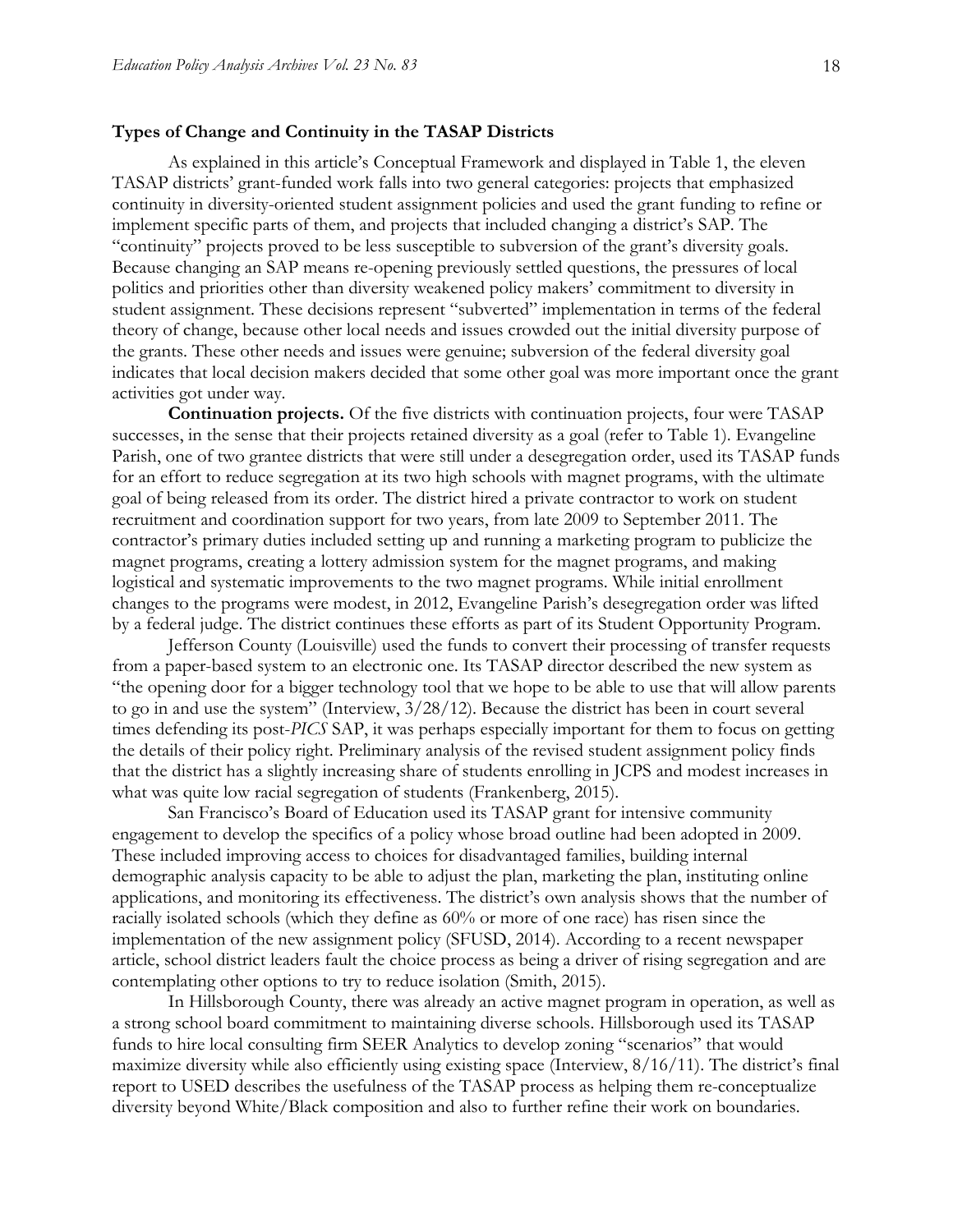Only one district that sought to continue existing policy, Orange County, Florida, subverted the diversity goal of the grant by changing policy in a way that seems likely to reduce diversity (refer to Table 1). Its TASAP proposal was to pay community engagement specialists to consult about the closing of eight small, racially isolated (majority-black) schools whose operation was costing the district \$6 million per year. While the grant was still under review, the Orange County board was persuaded by very vocal opponents, many of them teachers, to keep the schools open. At this point, the district's TASAP coordinator contacted ED to withdraw the application, but the federal officials told them to proceed (Interview, 6/22/11). Orange County then used the grant to hire two attorneys for input on a unitary status settlement agreement, and returned some funds to the US Department of Education. We view this as a subverted project because the school board was persuaded to abandon its plan to close schools. ED's response to the district's offer to withdraw its application shows that federal officials did not view this particular subversion as a problem that warranted not funding the district.

**Change projects.** Six TASAP districts used the grants to support development of new student assignment policies. Each had proposed redesigning their student assignment policies in ways that would pursue diversity or balance, and often make them simpler and/or more cost effective. Reversing the pattern of the districts with continuity projects, five of these subverted the diversity goal of the grants, by enacting new policies that downplay diversity as a goal (refer to Table 1). Notably, in three of the districts whose goals were subverted, prior attempts to change the SAP had ended in stalemate, indicating that the issue was politically unsettled.

In Champaign, the exception to the pattern, the one of the TASAP project evaluators clearly saw the grant as an opportunity to increase school diversity modestly, while also "recrafting" how the community understood school choice and diversity, from "something that was imposed upon [the district] as a result of the consent decree" to something more beneficial (Interview, 11/30/11). Prior to applying for TASAP and after court oversight ended, Champaign switched from a race-conscious controlled choice plan to one that was race-neutral. TASAP enabled them to successfully refine their race-neutral diversity index after using it for one assignment cycle after the end of their desegregation decree. In particular, they hired choice consultant Michael Alves to consider other race-neutral factors to include in their controlled choice algorithm (Interview, 1/4/12). This is exactly the sort of technical assistance that CGCS had in mind when it pushed for TASAP.

San Diego, which initially had an extensive school choice program, proposed to analyze the potential for reducing racial isolation by adjusting school attendance zones, develop "new transportation schema" that would maintain current diversity, and analyze racial and ethnic patterns in performance (San Diego Unified School District, 2009, p. 2). We have classified this district as an example of subverted TASAP implementation because when it spent the funds it actually adopted a new goal of transitioning to neighborhood schools. A progress report on TASAP from the district in April, 2011, which included a request to USED for a no-cost extension, indicates that changes in the district's leadership in 2010 (a new board majority and a new superintendent) had slowed progress. Furthermore, according to the report, the new board had asked for a complete change of direction from the TASAP proposal's emphasis on diversity and transportation for school choice.

According to St. Paul's TASAP proposal, the district's leaders saw existing policy as a poor fit with current demographics. The goal of its project was to actively engage the public about what it wanted in a new SAP, and to redesign its existing controlled choice plan in a way that would maintain both racial and socioeconomic diversity. St. Paul decided that the same firm that was assisting the Board of Education with strategic planning should also do the TASAP work. The consultant's analysis made the case that enrollment declines were due to families choosing other options over the St. Paul Public Schools, rather than to a drop in the number of school-age children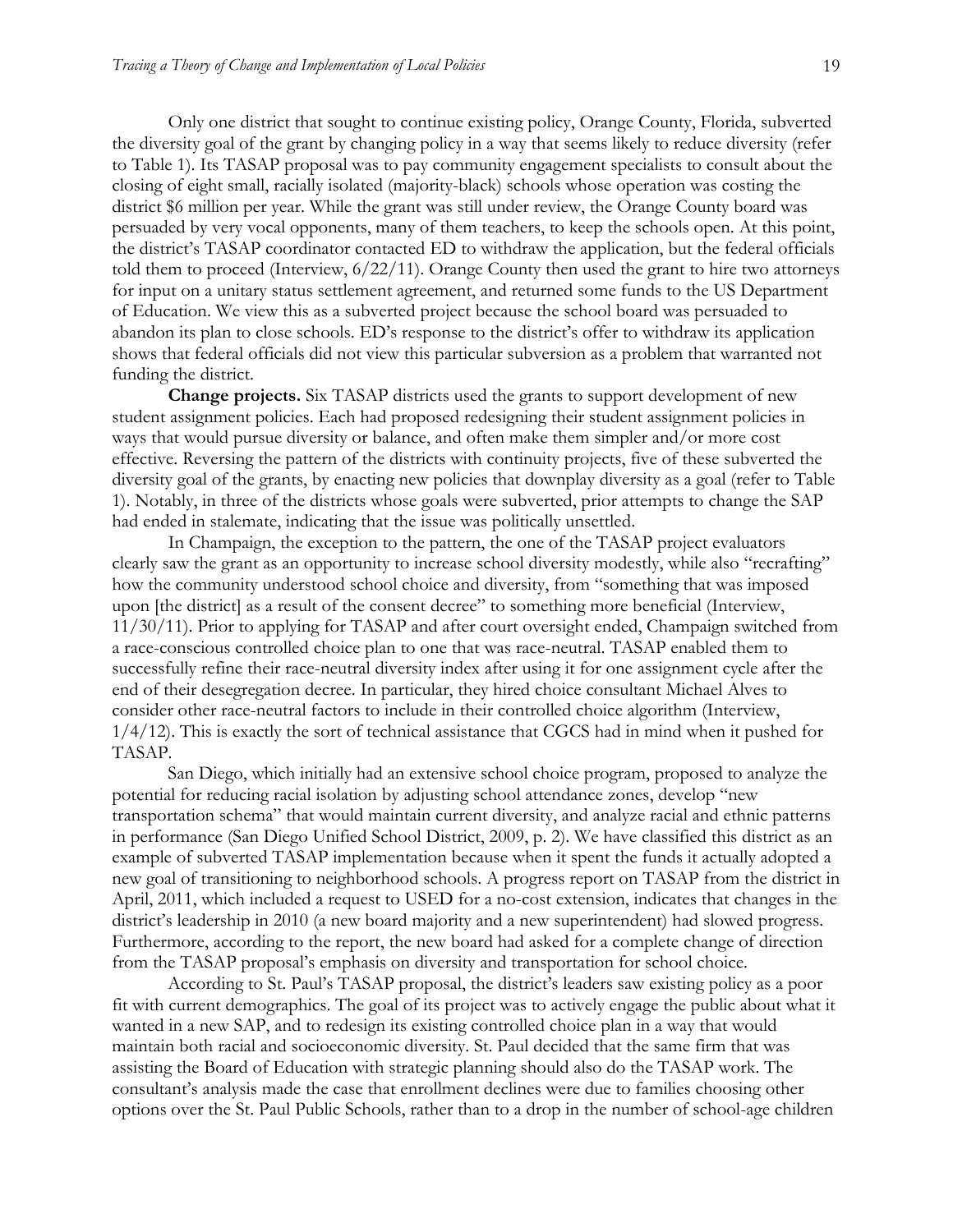in the city. Channeling more funds out of transportation and into school improvement would lead to quality improvements, which in turn would attract more students and end school closures (Interview, 12/6/11). The analysis also showed that "white kids in the city can do well regardless of income, regardless of where they go to school but kids of color were really not being served by the magnets and they were spending a lot of time on buses" (Interview,  $12/6/11$ ), thus decoupling choice and diversity from achievement. The consulting firm also helped the district's leaders explain their proposal to shift from citywide school choice to choice within six zones as a crucial part of its strategic plan for school improvement, rather than just a cost-cutting measure (Interview, 11/14/11; Interview, 12/6/11).

For several years prior to TASAP, Portland had been considering closing one or more high schools, and reducing disparities among the remaining schools' enrollments, demographics, and academic offerings. Portland's high schools were, in theory, neighborhood schools, but the city permitted students to attend high schools other than their neighborhood school, and many students did this. Portland's TASAP application had identified a goal of developing a multifactor diversity index and using its high-school redesign process to "enhance diversity." It contracted with SEER Analytics to develop the diversity index, but the actual policy that the Board of Education adopted in 2010 did not explicitly attempt to shift the schools' diversity. The Board closed a high school campus and adjusted nearby high-school attendance zone boundaries to accommodate the displaced students. It also converted a high school to a citywide early-college magnet. Any student in the city may choose that high school, but otherwise, the Portland Public Schools ended the policy of allowing students to choose high schools outside their home zones. In 2011-12, Portland high schools' percentages of students receiving free and reduced-price lunch ranged from 14.8% to 75.9%, about the same range as before TASAP. (www.pps.k12.or.us/schoolsc/profiles/enrollment). Interviewees attributed the district's non-use of the SEER diversity index to a desire to avoid political controversy and keep middle-class families in the public schools. As a Portland Public Schools administrator said, "We will do a lot of programming and policy in a way that maintains keeping the white middle class….when the white middle class say, we'll take our kids out of schools, we will do things to accommodate that" (Interview, 8/26/11).

Boston's TASAP focused on changing an SAP that had evolved from the district's controlled choice desegregation policy. Many constituencies saw problems with this policy. Students often traveled long distances to school, and the district's leaders wanted to reduce transportation costs. However, because the policy offered all students at least a chance to enroll in sought-after schools in more affluent neighborhoods, civil rights groups defended it, and efforts at change ended in stalemate (Frankenberg et al., 2015a). Boston's original TASAP proposal was for a publicengagement process in collaboration with three civil-rights organizations, with the goal of enacting a new policy that would address problems with the current policy while preventing resegregation. This collaboration ended unsuccessfully in 2010. In 2012, an External Advisory Committee (EAC), appointed by Mayor Thomas Menino, began work with additional outside funding. In March, 2013, the EAC recommended, and the Boston School Committee adopted, a new "Home Based" elementary- and middle-school student assignment plan that went into use in early 2014 for Fall 2014 placements. Rather than diversity, the EAC's focus was "equal access to quality." The new policy uses an algorithm to generate a "basket" of choices for each address in the city, starting with the schools closest to a student's home and then going further away if necessary to include at least four better-performing schools. Diversity is not part of the algorithm. Interviewees from Boston emphasized that the new SAP will get students into schools closer to home, without generating the divisive politics that led to earlier stalemates when the city tried to change the geographic boundaries of choice. The first time Boston used the new choice algorithm, for Fall 2014 school assignments, White kindergarten applicants were less likely to get into one of their top three choices of school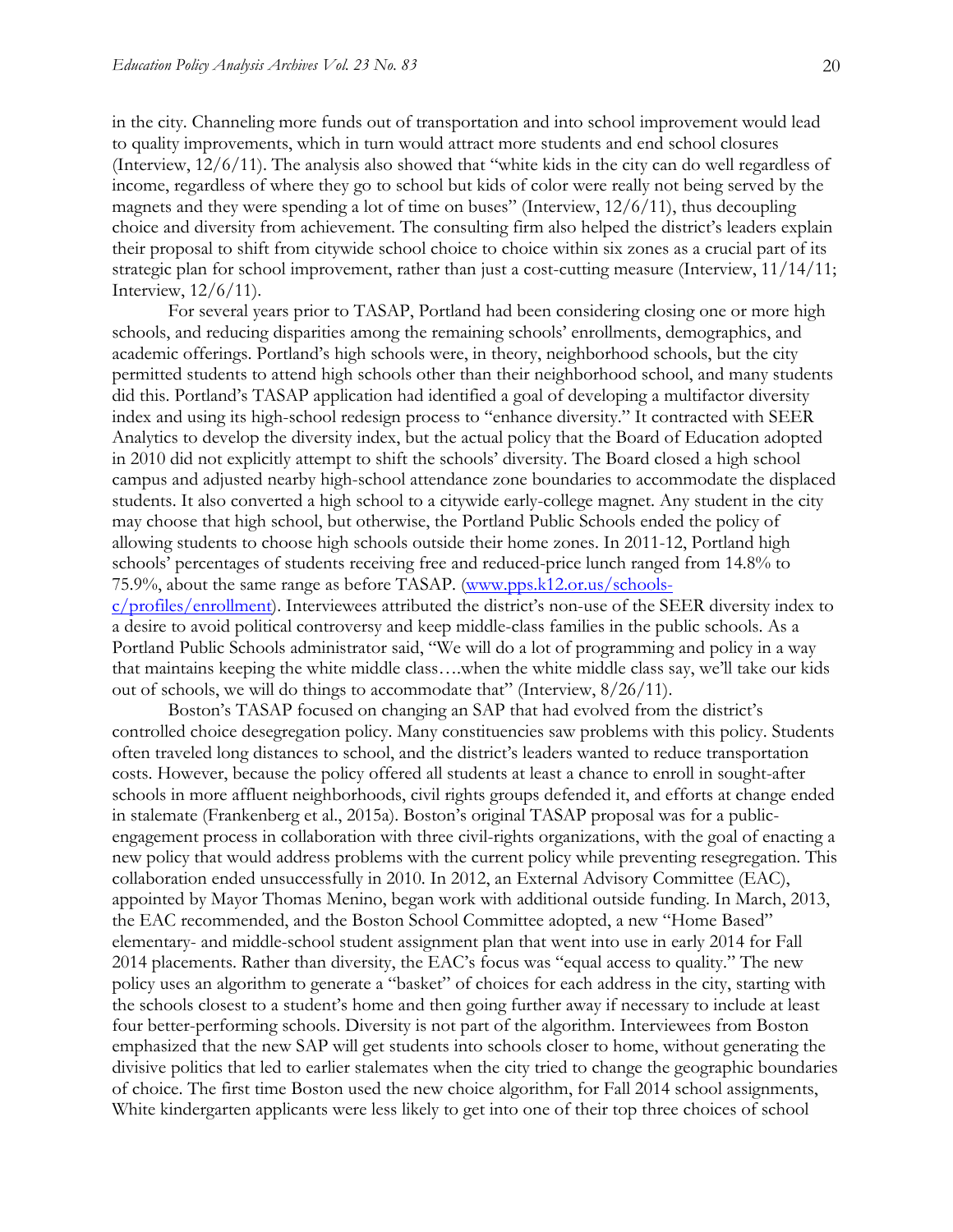than applicants from other groups, but Black students were likeliest to end up in lower-tier schools. This pattern most likely emerged because higher-performing schools tend to be in neighborhoods where there are more White students, and lower-performing schools in neighborhoods with more Black students. Residents of primarily White neighborhoods often have more than three upper-tier schools in their choice baskets, so they are likely to be assigned to upper-tier schools even when they do not get one of their top-ranked choices (McDermott & Fung-Morley, 2015, pp. 36-37).

As in Boston, Rockford's TASAP dismantled the remnants of a desegregation-era SAP. Rockford had proposed using TASAP funds to redesign its elementary school assignment process after one prior redesign had been unsuccessful in 2007. The district considered different scenarios that ranged from neighborhood schools to controlled choice as well as hybrids incorporating choice and neighborhood preference. However, the business community successfully influenced the board to view diversity as unrelated to improving achievement and to adopt a colorblind, zone-based assignment policy. According to the Chamber of Commerce president, its goal was "getting people to live here," when young professionals and young families "wanted to have a better relationship with the school that they feel like they didn't get through the choice system" (Interview, 3/2/12). In a residentially segregated community like Rockford, zone-based student assignment sustains the advantage of whites and subverts TASAP's diversity goal. Three months after the Rockford board's decision, the local NAACP branch publicly questioned the new plan. They (unsuccessfully) argued that the choice plan that the district replaced was "'the only way parents of color, students of color in this community, have an opportunity, even a chance, to get a good education'" (Fay, 2011).

#### **Overall Patterns**

Interviewees in several districts mentioned that TASAP gave student assignment redesign efforts more legitimacy inside and outside the district, even in districts that were just trying to improve implementation efforts (e.g., had already adopted a new diversity policy). As the San Francisco director noted, "there's a lack of trust in the capacity of a bureaucratic organization within a city, [that's] why people like to think there's expertise informing and guiding the work" (Interview, 8/5/11). This statement is an example of TASAP's symbolic benefit to districts. Similarly, the theme of building public trust and credibility was mentioned by the Portland coordinator as she described how the grant supported their process of redrawing high school boundaries and programs: "[SEER] is nice to have, sometimes a point of having outside vendors so you can point to "an outside vendor did this." Because we don't necessarily elicit the most trust in the world" (Interview, 8/22/11). However, Portland did not actually use diversity as a criterion when it adjusted its high-school attendance zones.

Although the federal funding increased the legitimacy of diversity work in some districts, the USED's deference to local preferences and unwillingness to insist on a particular definition of diversity also enabled local priorities other than diversity to crowd out TASAP's goals. Without federal insistence that the work maintain a connection to diversity, other local interests and needs dominated TASAP implementation. Most of the districts had declining enrollment and decreased budgets, both of which produced pressure for simpler student assignment policies and lower busing expenses. They also wanted to retain their middle-class students and possibly attract more of them. Middle-class families tended to want neighborhood schools or something very much like them, a preference that conflicts with diversity when neighborhoods are not diverse (see Frankenberg et al., 2015). In the subverting districts, TASAP became a source of aid for post-*PICS* revisions of SAPs in general, rather than diversity-promoting ones in particular.

Several TASAP coordinators mentioned being interested in how Seattle had changed its SAP after *PICS* (Interview, 8/6/10, Interview, 11/14/11). The reference to Seattle is evidence that decision makers in the districts with subverted TASAP implementation came to see the grants'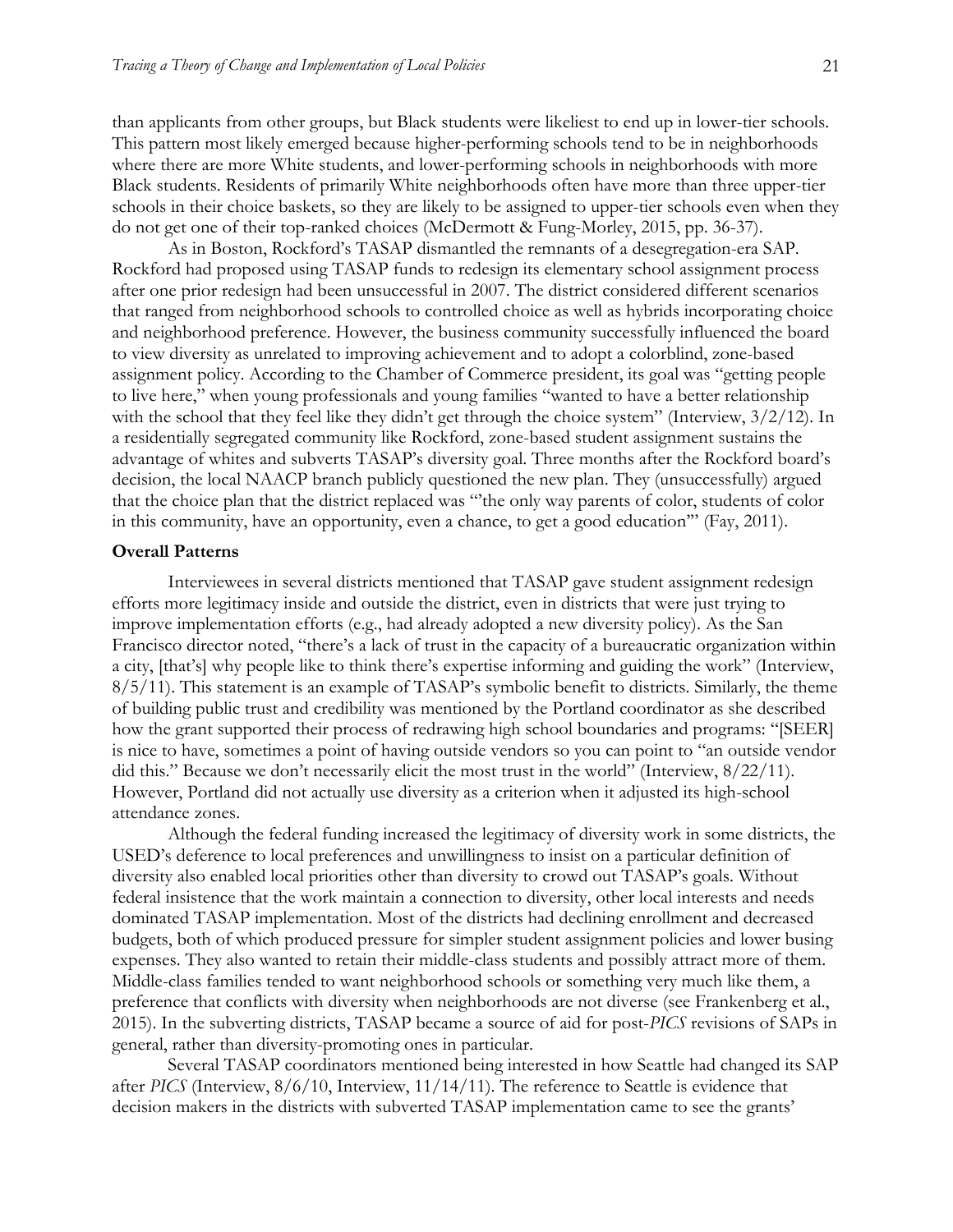purpose as supporting any kind of post*-PICS* change in student assignment policies, rather than focusing on changes that promoted diversity. Seattle, whose race-conscious SAP was struck down in *PICS*, had already suspended the policy before the ruling. Within months after the decision it had returned to having neighborhood high schools and was no longer pursuing any kind of diversity through student assignment (McDermott, DeBray, & Frankenberg, 2012). Like Seattle, the grantees with subverted TASAP implementation enacted new assignment plans that emphasized geography over diversity, and that responded to local needs other than maintaining diverse schools.

#### **Discussion**

CGCS's goal for TASAP was to use federal funds to stimulate and encourage local work on diversity-promoting student assignment plans. Based on our analysis, TASAP's diversity record is mixed. It did indeed support local efforts to revise and implement student-assignment policies, but only some of these efforts actually seem likely to enhance diversity and thus equity.

#### **Theory of Action**

As an inducement program, TASAP's primary, explicit theory of action was that providing federal competitive grants for work on diversity and student assignment would produce more such work than would happen in the absence of the grants. CGCS essentially had a something-beatsnothing theory of action. Its legislative staff wanted to enable school districts to "go at least in some direction" that would maintain diversity as a factor in student assignment policies. TASAP also had implicit, symbolic purposes, in that it expressed an ongoing federal commitment to encouraging local diversity efforts at a time when the legal climate was discouraging. TASAP was a subtle sort of symbol, though. Rather than a high-profile act of Congress, it was an earmark to the Equity Assistance Center budget, authorized via a Joint Explanatory Statement. TASAP provided encouragement to diversity advocates without arousing opposition from potential opponents. Thus, it represents a pro-diversity example of what some have called "dog whistle" politics (i.e., Haney López, 2014): a message audible to those who are intended to hear it, but not to others. Moreover, because many of the districts that wanted to continue with diversity as a goal were CGCS members, TASAP was a form of constituent service for the organization.

The flaw in the "something beats nothing" theory of action was that six of the "somethings" districts did with their TASAP funds lacked a focus on diversity. In terms of our conceptual framework, local subversion of the federal diversity goal was likelier than success in implementing it. Consistent with Lin's (2000) findings, local implementers' understanding of how TASAP fit with their own needs shaped subversion or success. Districts with current or past commitments to diversity could not necessarily sustain those commitments in the face of public indifference to diversity as a goal and of other pressing priorities, such as boosting test scores, implementing budget austerity, and attempting to recruit or retain middle-class and white students. Racial politics has changed since the days of massive resistance and anti-busing riots; resistance to racial diversity now looks like skepticism that racial categories still matter, or arguments that other goals (e.g., reducing students' travel time, or ensuring predictable school placements) are more important. One large challenge in evaluating federal programs that leave local leaders with broad discretion is that the line between mutual adaptation, which strikes a compromise between federal goals and local conditions, and subversion of legitimate federal goals, is blurry. Although some local school districts have been consistently supportive of diversity goals, in general, local leaders and institutions have trouble addressing equity issues (Hochschild, 2005; Welner, 2001). We believe it is worth following events in all of the TASAP districts to determine how the SAPs they continued or changed are affecting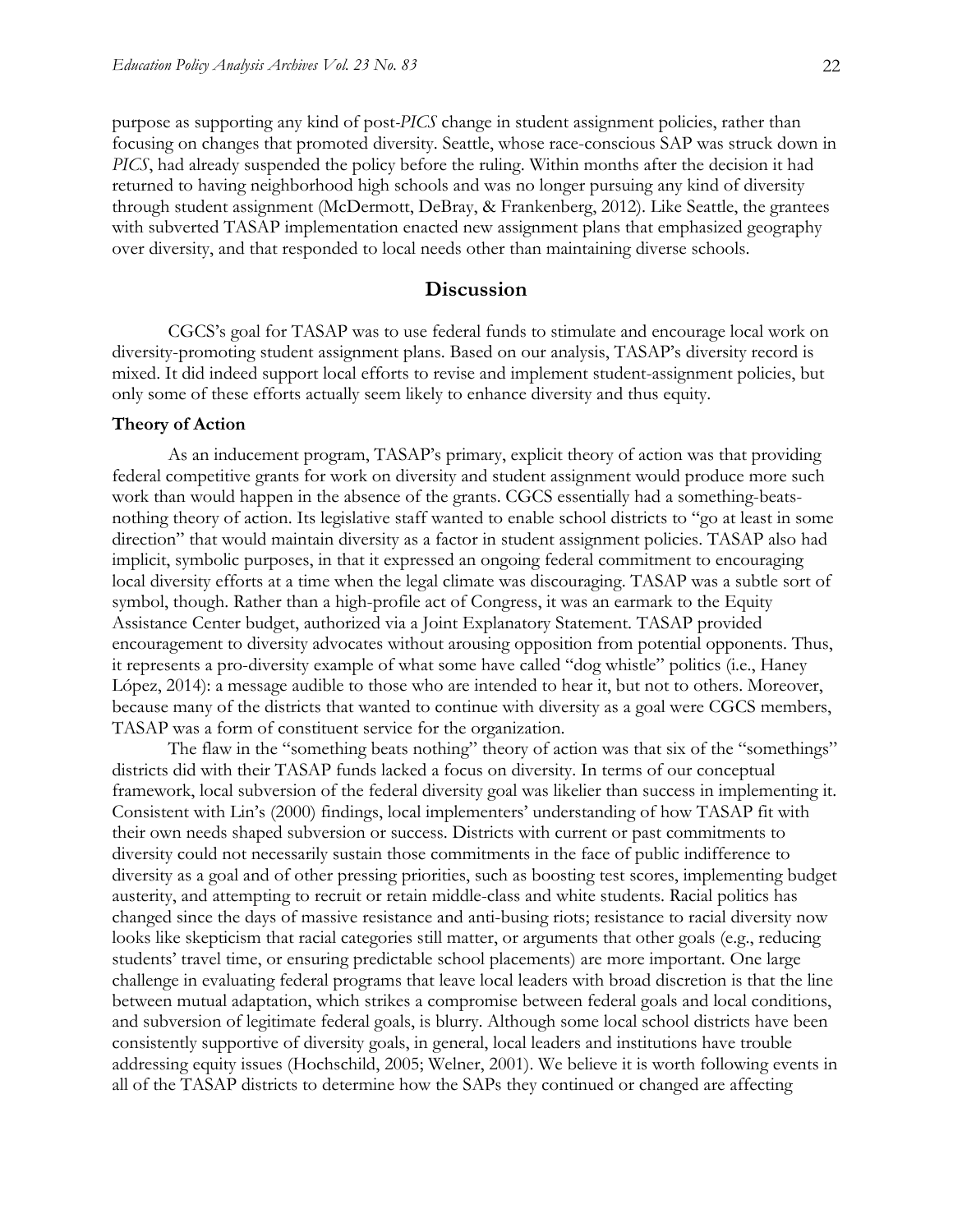students' access to seats in good schools and other scarce educational resources, and whether local politics become more, or less, receptive to integrative policies in the future.

#### **Promoting Diversity**

One reason for the TASAP grants' modest contribution to diversity policy at the local level was that the federal government's position on the use of race-conscious tools to pursue diversity or reduce racial isolation was ambiguous throughout the initial grant period. Federal policy sent mixed messages on diversity. The *PICS* decision had rejected Seattle's and Jefferson County's SAPs while at the same time reiterating that educational diversity is a compelling government interest. Justice Kennedy's *PICS* concurrence suggested that a majority on the Court would uphold some uses of race in SAPs, but the federal government's 2008 "Dear Colleague" letter told school district leaders to avoid all uses of race. The RFP for TASAP identified "facilitat[ing] student diversity" and "avoid[ing] racial isolation and resegregation" as Absolute Priorities (*Federal Register*, July 22, 2009, p. 36175), but USED's implementation of TASAP did not emphasize these priorities. In contrast to the mixed signals the federal government actually sent, the former director of Louisville's student assignment office described an unambiguous federal statement that diversity was important as what her district *really* needed in November 2009:

…what I really need, and what my community really needs right now, is for someone besides the local educators to be talking about the importance of vision and practicality of diversity in public education…we need to have people like the Secretary of Education, the President, and others talking about true transformation, and that is providing access and rigorous outcomes for all children in all of our schools through diversity" (remarks of Pat Todd, C-SPAN, November 13, 2009).

In other words, she sought a clearer normative and political messages coming from the "top."

Another reason for TASAP's drift away from diversity was that there was also not much pro-diversity mobilization from the "bottom up." Local officials were often preoccupied with lowering transportation costs or attempting to recruit and retain middle-class students, rather than with diversity. Civil rights organizations were generally not major participants in local TASAP projects, and there was little pro-diversity mobilization. In contrast, as in Rockford, community groups mobilized in favor of SAPs that did not have diversity as a priority. Our findings suggest that technical assistance can help districts carry out their existing commitments to diversity, but is less able to build political will. Many grantee districts were facing political, not technical, challenges. Where grantee districts' goals focused on continuing existing policies, their grant-funded work was likelier to promote diversity than when districts were enacting changes to SAPs.

#### **Recommendations**

Implementation of a future technical assistance policy would be far more effective if it were part of a larger federal strategy to support diversity, in which officials within the Education Department provided stronger and more consistent communication and were supported by the "bully pulpit" from the highest levels. Right now, there is no coherent federal strategy to support school-level diversity, although the December 2011 issuance of guidance to school districts by the Departments of Education and Justice was a positive first step.In a federal policy context dominated by policies like Race to the Top that do not make diversity a priority, it is easy for local leaders to view diversity as a distraction from real school improvement, or an optional add-on. The federal government could change this perception by building diversity incentives into multiple federal programs and priorities, which it has begun to some extent in the latter part of the Obama administration. Strengthening incentives for inter-district magnets within the Magnet School Assistance Program, and incentives for making federally funded charters less racially segregated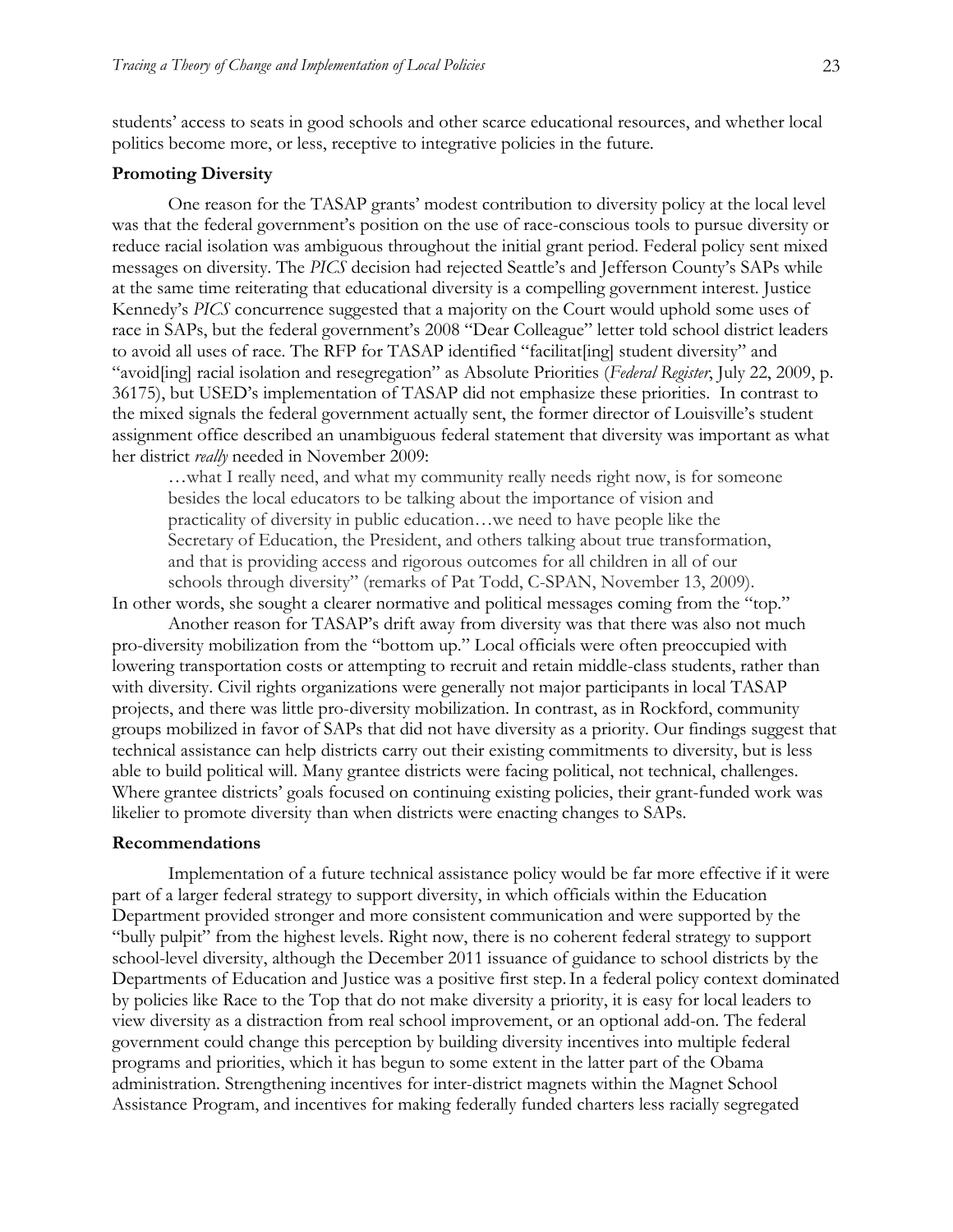come to mind, or putting more money behind inter-district choice. Unless there is a clear federal commitment to diversity, local political and normative dynamics have the potential to undermine the specified reform.

Even though McDonnell and Elmore's original typology of policy instruments treats "incentives" and "capacity building" separately, experience with TASAP suggests that if an incentive takes the form of a technical assistance grant, it is likelier to have its intended effect if it builds on existing local capacity, rather than attempting to alter local policy makers' agendas. This is particularly true for relatively small grants like the ones in TASAP. Strengthening districts' staffing and infrastructure for diversity in student assignment is one form such technical assistance could take. Additionally, a future TASAP-like technical assistance program could contribute to local capacity for diversity work by facilitating connections and mutual learning among grantees, as several of our local interviewees recommended.

Another part of the local context for diversity work is school district geography and demographics. The five districts that came out of TASAP with new student assignment policies that do not make diversity a priority are all single-municipality districts. Three of these five districts (Boston, Rockford, and St. Paul) have small and declining populations of white students, and large proportions of low-income students. Interviewees in those districts suggested that efforts to integrate white students with students of other races and to achieve socioeconomic diversity are a thing of the past because of these demographics. In these districts, like other large cities, student assignment now involves not just the district, but also networks of charter schools. Where most segregation is between rather than within districts, future federal diversity grants should concentrate on building capacity to avoid further re-segregation through inter-district choice.

The CGCS and the NAACP Legal Defense Fund, as well as the Ford Foundation and the National Coalition for School Diversity, can and should remain partners in thinking through future program design issues. Missing from TASAP were representatives of the Office of Civil Rights within ED, although clearly they are crucial players. The goal should be to have a coherent message about the importance of integration coming from various actors both in and around the federal government. Another role for CGCS member districts and the civil rights community is to continue and expand local-level efforts to build support for an equity and diversity agenda, so that there will continue to be politically receptive local contexts.

#### **Implications**

By itself, TASAP was just a small, relatively invisible technical assistance program. However, it is worthy of attention nonetheless. It provides an opportunity to learn about the conditions under which federal technical assistance is likeliest to produce the desired effects. TASAP's example shows that "technical" assistance works best when it is, in fact, technical rather than part of changing policy in a complex political environment. Furthermore, there is little chance of affecting policy changes unless a program is designed to anticipate local political tensions and prompt proactive school board and community planning about them, relative to desired outcomes.

For the past fifty years, policy analysts have become used to the idea that the federal government's role is to impose an equity agenda on recalcitrant local officials. Remembering his district's experience with desegregation, the head of the Evangeline Parish, Louisiana NAACP said, "you had to go through the court system. It wouldn't be for the court system, Ville Platte High would still be run down" (Interview, 10/14/11). Now the courts have pushed the federal racial equity role in the opposite direction – forbidding districts to enact the kinds of race-conscious policies that used to be federal requirements. In this new political context, the federal role should emphasize encouragement for local officials who have already expressed support for continuing racial equity work. Despite the flaws we have identified, TASAP did embody critical principles that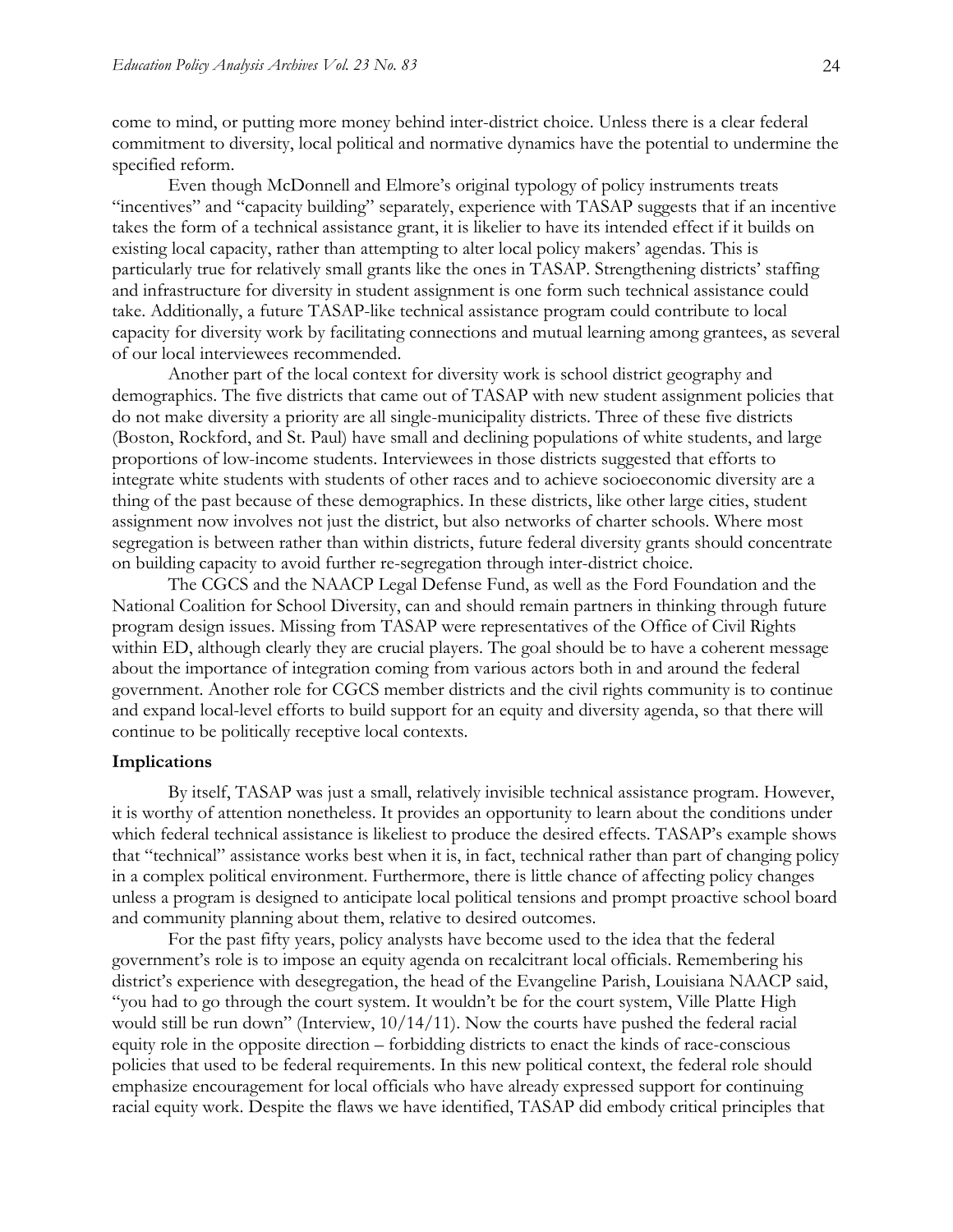may, in time, prove to have laid important precedent for the future of the federal role in equitybased and student assignment policies.

We hope that further research will build on our findings about the local-level complexities of implementing technical assistance for student assignment. Racism and racial inequality are by no means dead in the United States, but the local politics of diversity are different in 2015 from what they were in the 1960s and 1970s. White attitudes are more supportive of diversity, at least in principle. People of color have more political power, and they constitute the majority in many school districts. The way forward is not obvious, but there is potential for the federal government to be a vital partner with local school districts in preventing school segregation.

#### **Notes**

We would like to acknowledge the support of the Spencer Foundation in supporting this research project through its small grants program. Funding provided by Sources Spencer Foundation (grant No. 201100130).

#### **References**

- Cascio, E., Gordon, N., Lewis, E., & Reber, S. (2008). From *Brown* to busing. *Journal of Urban Economics, 64*, 296-325.
- Eisenhardt, K. (1989). Building theories from case study research. *The Academy of Management Review*, *14*(4), 532-550.
- Fay, E. (2011, February 23). NAACP asks dist. 205 school board to reconsider school assignment. *WREX*. Retrieved from http://www.wrex.com/Global/story.asp?S=14089135.
- Federal Register. (July 22, 2009). https://www.federalregister.gov
- Frankenberg, E., & DeBray, E. (Eds.) (2011). *Integrating schools in a changing society: New policies and legal options for a multiracial generation*. Chapel Hill, NC: University of North Carolina Press.
- Frankenberg, E., McDermott, K., DeBray, E., & Blankenship, A. (2015). The new politics of diversity: Lessons from a federal technical assistance grant. *American Educational Research Journal, 52,* 440-474.*.* doi:10.3102/0002831215584661
- Frankenberg, E. (2015, April). Understanding the diversity and equity of a new generation of controlled choice policies. Paper presented at the American Educational Research Association Annual Meeting, Chicago, IL.
- Gusfield, J. R. (1981). *The culture of public problems: Drinking-driving and the symbolic order.* Chicago. IL: University of Chicago Press.
- Haney López, I. (2014). *Dog whistle politics: How coded racial appeals have reinvented racism and wrecked the middle class*. New York, NY: Oxford University Press.
- Hess, F., and Kelly, A. (Eds.) (2011). *Carrots, sticks, and the bully pulpit: Lessons from a half-century of federal efforts to improve America's schools*. Cambridge, MA: Harvard Education Press.
- Hochschild, J. L. YEAR What school boards can and cannot (or will not) accomplish. In W. Howell (Ed), *Besieged: School boards and the future of education politics* (pp. 324-338). Washington, DC: Brookings Institution.
- Hodge, E. (2012, April). The Emergency School Aid Act, 1970-1981: The inducement as a policy tool for school desegregation. Paper presented at the American Educational Research Association, Vancouver, BC.
- Honig, M. I. (2006). Complexity and policy implementation: Challenges and opportunities for the field. In M. I. Honig (Ed.), *New directions in education policy implementation: Confronting complexity*  (pp. 1-24). Albany: State University of New York Press.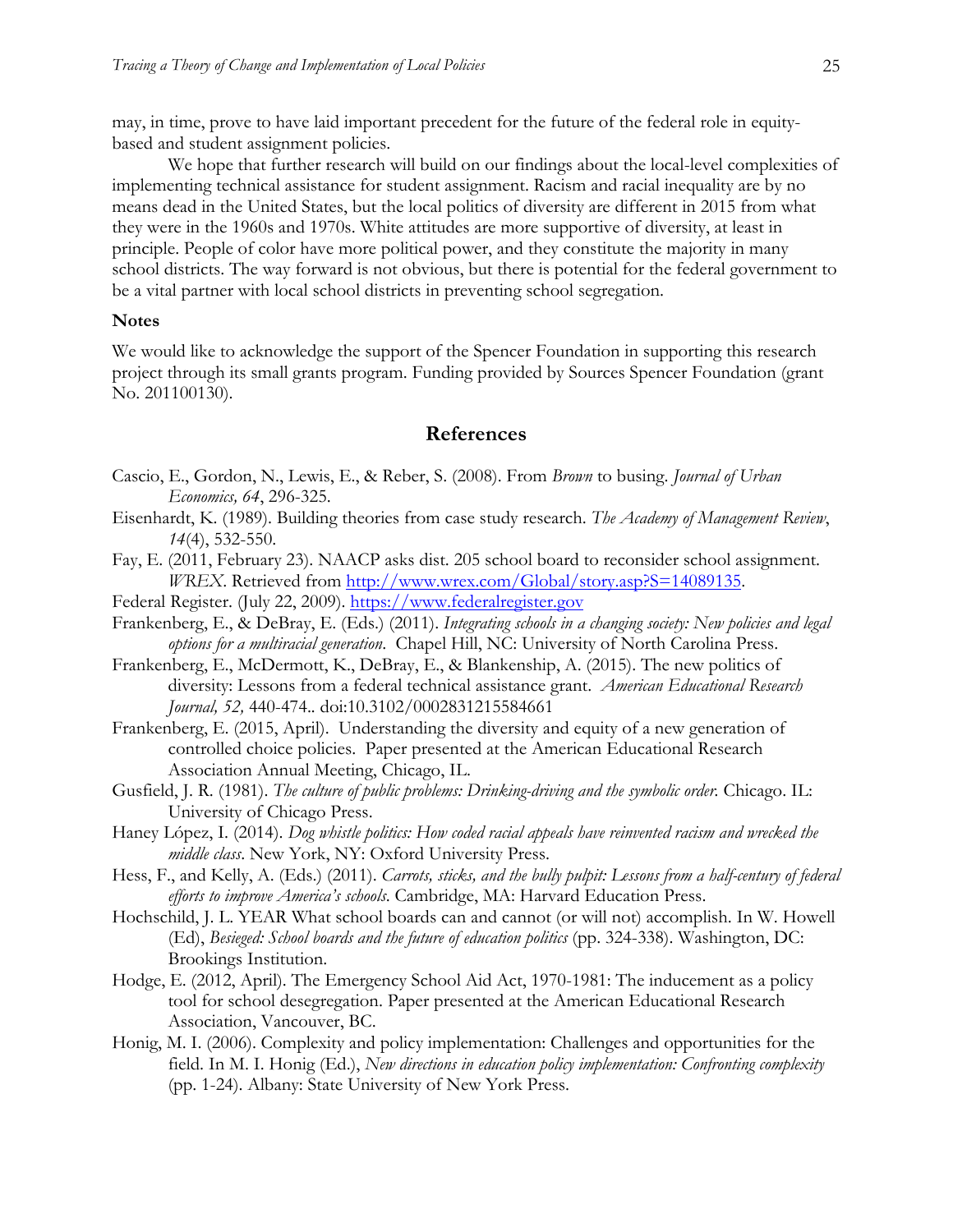- Johnson, R. C. (2014). Long-run Impacts of School Desegregation and School Quality on Adult Attainments. NBER working paper #16664. Cambridge, MA: National Bureau of Economic Research.
- Lazarus, J. (2010). Giving the people what they want? The distribution of earmarks in the U.S. House of Representatives. *American Journal of Political Science, 54*, 338-353.
- Lin, A. C. (2000). *Reform in the making: the implementation of social policy in prison*. Princeton, NJ: Princeton University Press.
- Linn, R. L., & Welner, K. G. (Eds.). (2007). *Race-conscious policies for assigning students to schools: Social science research and the Supreme Court cases.* Washington, DC: National Academy of Education.
- Luker, K. (2008). *Salsa dancing into the social sciences: Research in an age of info-glut.* Cambridge. MA: Harvard University Press.
- Malen, B., Croninger, R., Muncey, D., & Redmond-Jones, D. (2002). Reconstituting schools: "Testing" the "theory of action." *Educational Evaluation and Policy Analysis, 24*(2), 113-132.
- McDermott, K., DeBray, E., & Frankenberg, E. (2012). How does *Parents Involved in Community Schools* matter? Legal and political influence in education politics and policy. *Teachers College Record 114* (12)*,* 1-39.
- McDermott, K., DeBray, E., Frankenberg, E., Fung-Morley, A., & Blankenship, A. (2014). *Good intentions, limited impact: The Technical Assistance for Student Assignment Plans Program*. Amherst, MA: University of Massachusetts. Available at: http://works.bepress.com/kathryn\_mcdermott/20
- McDermott, K.A. & Fung-Morley, A. (2015, April). The politics of removing boundaries: Student assignment in the Boston Public Schools. Paper presented at the American Educational Research Association Annual Meeting, Chicago, IL.
- McDonnell, L. (2004). *Politics, persuasion, and educational testing*. Cambridge, MA: Harvard University Press.
- McDonnell, L. & Elmore, R. (1987). Getting the job done: Alternative policy instruments. *Educational Evaluation and Policy Analysis*, *9(2), 133-152*.
- McLaughlin, M. W. (1990). The Rand Change Agent Study Revisited: Macro Perspectives and Micro Realities. *Educational Researcher, 19*(9), 11-16.
- McLaughlin, M.W. (1987). Learning from experience: Lessons from policy implementation. *Educational Evaluation and Policy Analysis, 9*(2), 171-178.
- Merriam, S. B. (1988). *Case study research in education: A qualitative approach*. San Francisco, CA: Jossey-Bass.
- Mickelson, R. A., & Nkomo, M. (2012). Integrated schooling, life course outcomes, and social cohesion in multiethnic democratic societies. *Review of Research in Education, 36(1),* 197-238.
- Mintrop, H. & Sunderman, G. L. (2009). The predictable failure of federal sanctions-driven accountability for school improvement – and why we may retain it anyway. *Educational Researcher, 38*(5), 353-364.
- Murphy, J. (1971). Title I of ESEA: The politics of implementing federal education reform. *Harvard Educational Review 41*(1), 35-63.
- Omnibus Appropriations Act, 2009. H.R. 1105; P.L. 111-8. Joint Explanatory Statement, Division F, Title III, pp. 1446-1447. Accessed at http://www.gpo.gov/fdsys/pkg/CPRT-111JPRT47494/pdf/CPRT-111JPRT47494-DivisionF.pdf
- Orfield, G. (1969). *The reconstruction of southern education: The schools and the 1964 Civil Rights Act.* New York, NY: Wiley Interscience.
- *Parents Involved in Community Schools v. Seattle School District No. 1*, 551 U.S. 701 (2007).
- Peterson, P. E., Rabe, B. G., & Wong, K.K. (1986). *When federalism works*. Washington, DC: Brookings Institution Press.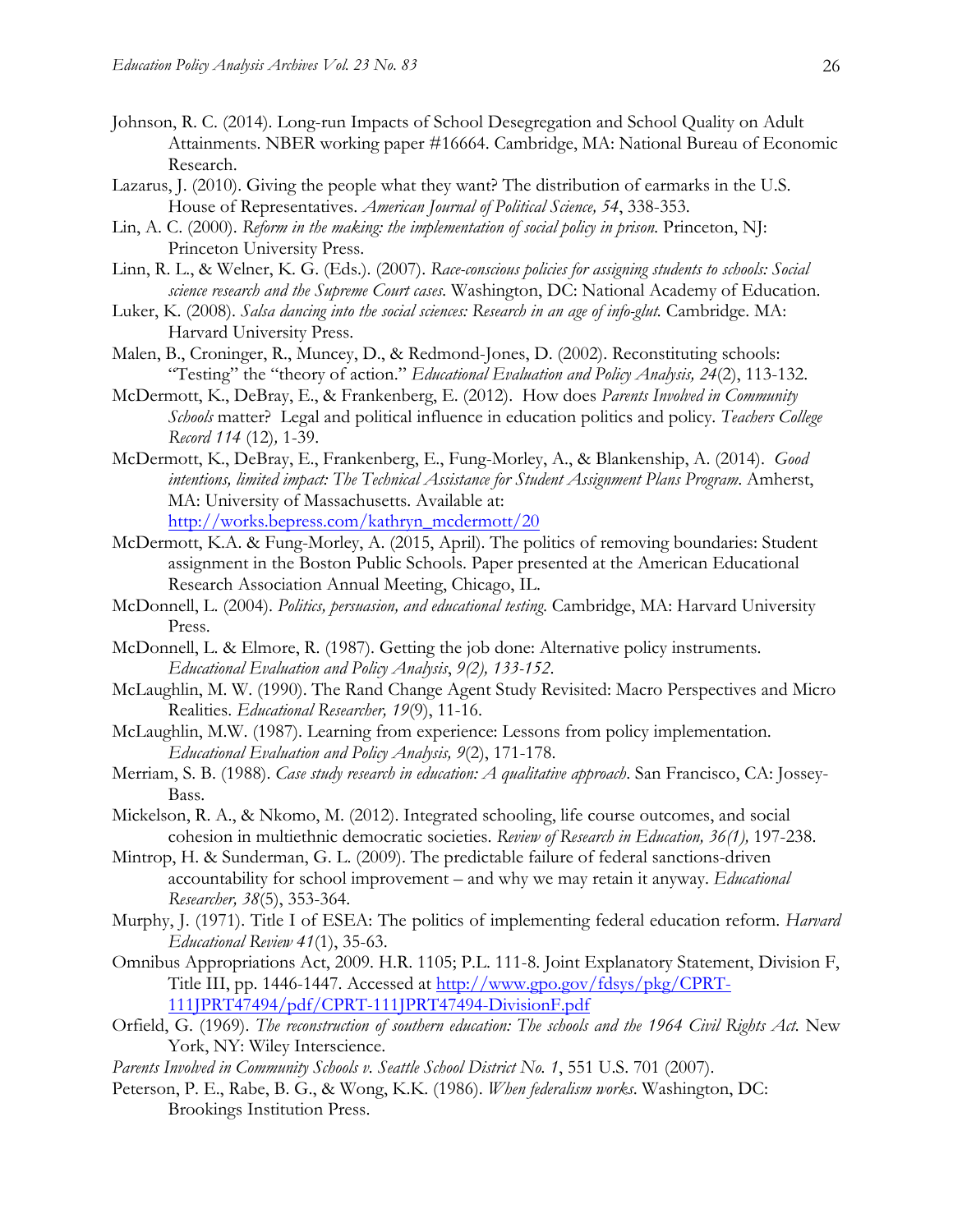Pressman, J. L., & Wildavsky, A. (1973). *Implementation.* Berkeley: University of California Press.

- Reardon, S., Grewall, E., Kalogrides, D., & Greenberg, E. (2012). *Brown* Fades: The end of courtordered desegregation and the resegregation of American schools. *Journal of Policy Analysis and Management 31*(4): 876-904.
- Remarks of Pat Todd at Howard Law School Conference (C-SPAN television broadcast Nov. 13, 2009). Accessed at http://www.c-span.org/video/?290005-1/governmental-role-integration. Time marker 1:02:37.
- Rocca, M. S., & Gordon, S. B. (2013). Earmarks as a means *and* an end: The link between earmarks and campaign contributions in the U.S. House of Representatives. *Journal of Politics, 75,* 241- 253.
- Rudalevige, A. (2011). Policy in a box: implementation perspectives. In F. Hess & A. Kelly (Eds.), *Carrots, sticks, and the bully pulpit: Lessons from a half-century of federal efforts to improve America's schools.* Cambridge, MA: Harvard Education Press.
- Sabatier, P. & Mazmanian, D. (1979). The conditions of effective implementation: A guide to accomplishing policy objectives. *Policy Analysis, 5*, 481-504.
- Salomone, R. C. (1986). *Equal education under law: Legal rights and federal policy in the post-*Brown *era.* New York: St. Martin's Press.
- San Diego Unified School District (2009). *Application for grants under the Technical Assistance for Student Assignment Plans.*
- San Diego Unified School District, Office of the Superintendent, Instructional Facilities Planning Department (2011, April 4). *TASAP Grant progress report and next steps.*
- San Francisco Unified School District. (2014, April). *Student assignment: 3rd annual report, 2013-14.*  Accessed on 4/29/15 at http://www.sfusd.edu/zh/assets/sfusd-staff/enroll/files/2014- 15/3rd\_annual\_report\_april\_24\_2014.pdf
- Schneider, A. L. (1990). Behavioral assumptions of policy tools. *Journal of Politics, 52*(2), 510-529.
- Schneider, A. L. & Ingram, H. (1997). *Policy design for democracy*. Lawrence, KS: University Press of Kansas.
- Smith, J. A. (2015, February 2). As parents get more choice, S.F. schools resegregate. *San Francisco Public Press.* Accessed on 4/29/15 at http://sfpublicpress.org/news/2015-02/as-parents-getmore-choice-sf-schools-resegregate
- Spillane, J. (2004). *Standards deviation: How schools misunderstand educational policy*. Cambridge, MA: Harvard University Press.
- Stoker, R. P. (1991). *Reluctant partners: Implementing federal policy.* Pittsburgh, PA: University of Pittsburgh Press.
- U.S. Department of Justice, Civil Rights Division, and U.S. Department of Education, Office of Civil Rights (2011). Guidance on the voluntary use of race to achieve diversity and avoid racial isolation in elementary and secondary schools. Retrieved May 17, 2012 from www2.ed.gov/about/offices/list/ocr/docs/guidance-ese-201111.html.
- Weiss, C. (1999). Nothing as practical as good theory: Exploring theory-based evaluation for comprehensive community initiatives for children and families. In J. Connell, A. Kubisch, L. Schorr, and C. Weiss (Eds.), *New approaches to evaluating community-wide initiatives Volume 1: Concepts, methods, and contexts*. PAGE # and PUB
- Welner, K., & Oakes, J. (2005). Mandates still matter: Examining a key policy tool for promoting successful equity-minded reform. In A. Wells & J. Petrovich (Eds.), *Bringing equity back: Research for a new era in American educational policy* (pp. 77-102). New York, NY: Teachers College Press.
- Yin, R. K. (1994). *Case study research* (2nd ed.) Thousand Oakes, CA: Sage.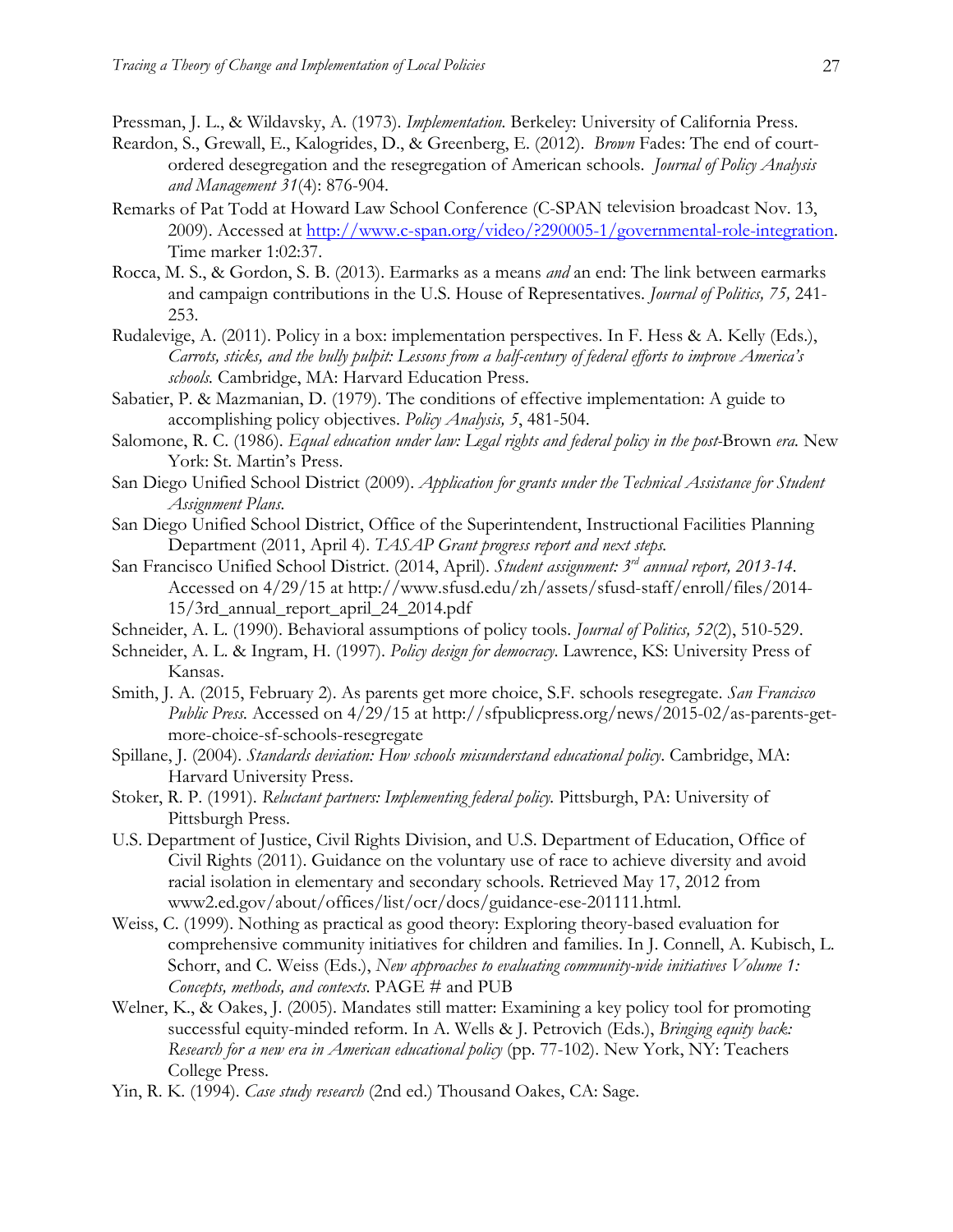## **Appendix A**

Table A1 *TASAP Grantees and District Demographics, 2009-10*

| Grantee                           | Enrollment | Percentage of District Students who are: |          |              |          |          |             |                            |                     |
|-----------------------------------|------------|------------------------------------------|----------|--------------|----------|----------|-------------|----------------------------|---------------------|
|                                   |            | American<br>Indian                       | Asian    | <b>Black</b> | Latino   | White    | Multiracial | $_{\text{Low-}}$<br>income | English<br>language |
|                                   |            |                                          |          |              |          |          |             |                            | learners            |
| Boston (MA)                       | 55,371     | $0.4\%$                                  | $8.7\%$  | 36.5%        | $39.6\%$ | $13.1\%$ | $1.8\%$     | 75.6%                      | 11.9%               |
| Champaign (IL)                    | 9,458      | $0.3\%$                                  | $9.7\%$  | $38.0\%$     | $7.6\%$  | $42.7\%$ | n/a         | 52.7%                      | $7.0\%$             |
| Evangeline Parish (LA)            | 5,994      | $0.2\%$                                  | $0.4\%$  | $40.1\%$     | $0.9\%$  | $58.4\%$ | n/a         | 79.2%                      | $0.2\%$             |
| Hillsborough County (Tampa, FL)   | 193,265    | $0.3\%$                                  | $3.1\%$  | 21.9%        | $28.5\%$ | $41.4\%$ | n/a         | 53.7%                      | $11.5\%$            |
| Jefferson County (Louisville, KY) | 98,808     | $0.1\%$                                  | $2.7\%$  | $35.5\%$     | $5.4\%$  | $50.6\%$ | n/a         | 58.2%                      | $5.0\%$             |
| Multnomah County (Portland, OR)   | 45,748     | $1.3\%$                                  | $9.6\%$  | $12.9\%$     | $14.3\%$ | $52.3\%$ | n/a         | 42.7%                      | $10.4\%$            |
| Orange County (Orlando, FL)       | 173,259    | $0.4\%$                                  | $4.5\%$  | $27.3\%$     | $32.2\%$ | $37.8\%$ | n/a         | $50.9\%$                   | $17.3\%$            |
| Rockford (IL)                     | 29,071     | $0.1\%$                                  | $3.3\%$  | $30.0\%$     | 22.8%    | $36.6\%$ | n/a         | 73.9%                      | $10.9\%$            |
| San Diego (CA)                    | 131,417    | $.39\%$                                  | $15.2\%$ | 11.6%        | $45.9\%$ | $23.4\%$ | $3.2\%$     | $64.5\%$                   | $28.3\%$            |
| San Francisco (CA)                | 55,140     | $0.4\%$                                  | $47.1\%$ | $11.0\%$     | $23.7\%$ | $10.7\%$ | $7.0\%$     | $56.6\%$                   | $37.9\%$            |
| St. Paul (MN)                     | 38,531     | $1.8\%$                                  | $29.3\%$ | $29.8\%$     | 13.7%    | $24.4\%$ | n/a         | $72.3\%%$                  | $36.1\%$            |

*Source*: NCES Common Core of Data 2009-10

Unfunded TASAP Applicants: Charleston City Schools, SC; Cincinnati City School District, OH; Clark County School District (Las Vegas), NV; Leake County Schools, MS; Metropolitan Nashville Public Schools, TN; Pulaski County Special School District, AR; Scholars Academy Charter School, GA; St. Landry Parish School District, LA; Tucson Unified School District, AZ; Walpole Public Schools, MA (applying with METCO, Boston's city-suburban transfer program); and Wichita Public Schools, KS.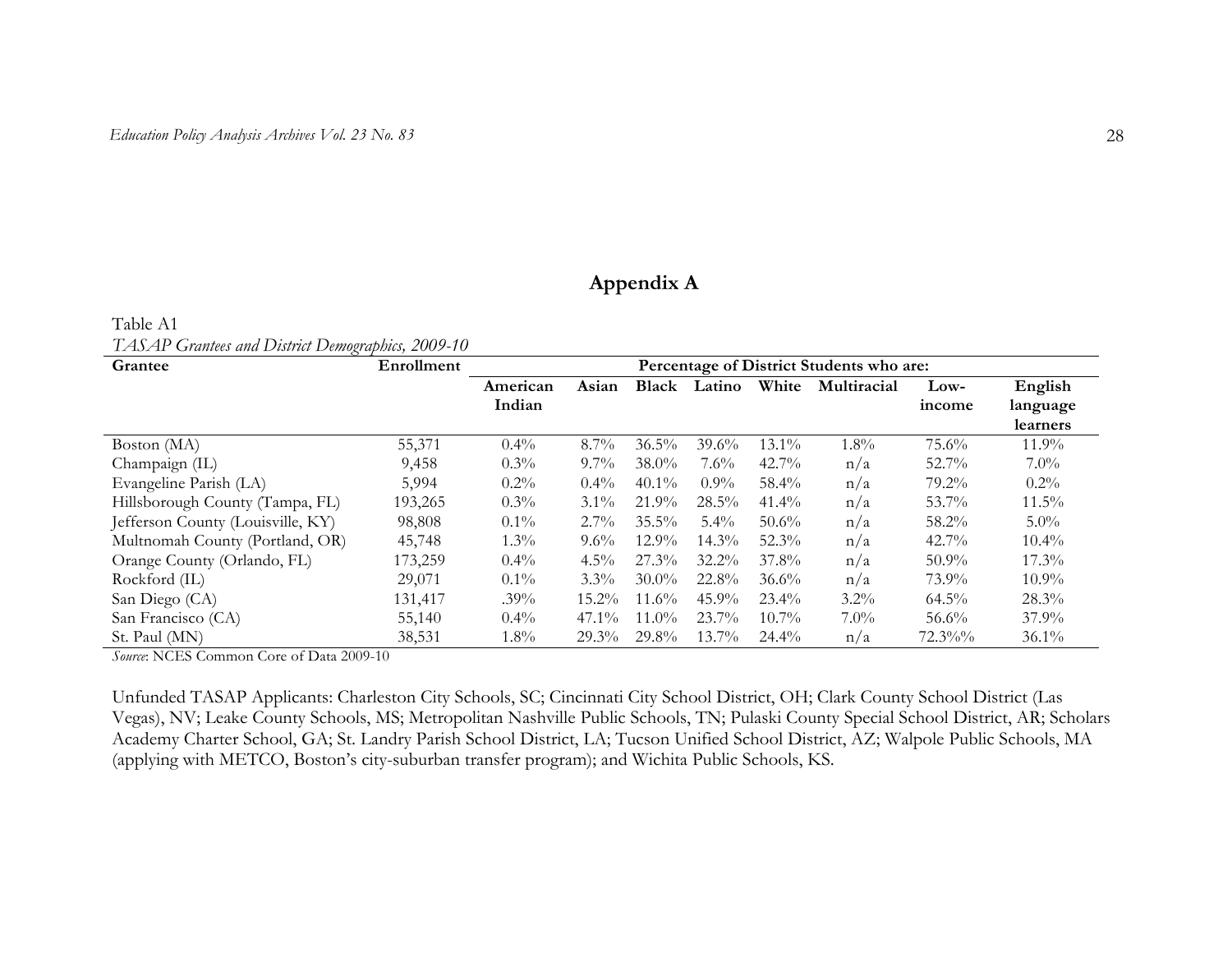## **Appendix B**

We first reached out to the TASAP grant coordinator, as listed on the application for funding, and interviewed him or her if possible. We conducted on-the-record interviews with TASAP coordinators in 9 of the 11 districts. If the TASAP coordinator recommended other school district staff for interviews because of their roles in the TASAP-funded activities, we interviewed those people. The second category of interviewee was school board members, whom we interviewed in 8 of the 10 districts where we conducted interviews. One of the remaining two was Boston, where the School Committee was less involved in TASAP because Boston Mayor Tom Menino and Superintendent Carol Johnson appointed an External Advisory Committee, which ultimately recommended an alternative student-assignment policy. In Boston, we interviewed a co-chair of the External Advisory Committee and the Menino administration's point person on student assignment. Despite repeated attempts to contact a board of education member in San Francisco, none agreed to be interviewed. However, we did observe a meeting of the board's student assignment committee during our fieldwork there, and because the district's TASAP activities involved implementation of board policy rather than developing or adopting new policies, district staff members seemed more important to interview.

The variation in how the districts used TASAP funds, and in the scope of their projects, required different selection strategies for our community-group interviews. Five of the districts (Boston, Champaign, Portland, Rockford, and St. Paul) used their TASAP funds to facilitate the adoption of new student-assignment policies. All of these districts spent part or all of their TASAP funds on public engagement, and, as a result, we interviewed at least one community-group representative such as an NAACP president or parent group leader. In four districts, we interviewed a technical assistance provider. In Champaign, we also interviewed the evaluators of the TASAP, whose findings informed the district's no-cost TASAP extension. At the urging of St. Paul districtlevel interviewees, we interviewed the consultant who worked with them on both data analysis and public engagement.

In the other five districts where we conducted interviews (Evangeline Parish, Hillsborough County, Jefferson County, Orange County, and San Francisco), which used their TASAP funds to build capacity to implement the policies they already had in place, or in Orange County's case, to inform the development of a unitary-status agreement, interviews focused on district staff, plus Hillsborough's consultant.

Interviews lasted in length from 30 minutes to approximately an hour and a half, depending on schedule constraints and the extent of the interviewee's involvement in and knowledge of TASAP activities. Of the district-level interviews, 19 were conducted by telephone and the rest were in person. Of the non-district interviews, 3 were by phone and 3 were in person. The vast majority of our interviewees chose to be identified by name and position. Almost all interviews were digitally recorded and subsequently transcribed.

Initial analysis and development of coding categories included all interviews. Subsequently, in order to give all of the districts equal weight for the analysis on which this manuscript draws, we fully coded only four interviews in each of nine districts, and all three interviews conducted in Orange County, Florida. The analysis in this paper includes all ten districts' TASAP coordinators, or in the case of Rockford where current district leaders would not discuss the TASAP, the former superintendent. The other interviews coded for each district were chosen purposively. Where possible, they include a current or former Board of Education member. In Portland, no school board interview was coded because the only board member interviewed chose to be off the record. In Boston, for reasons described above, instead of a School Committee member, our analysis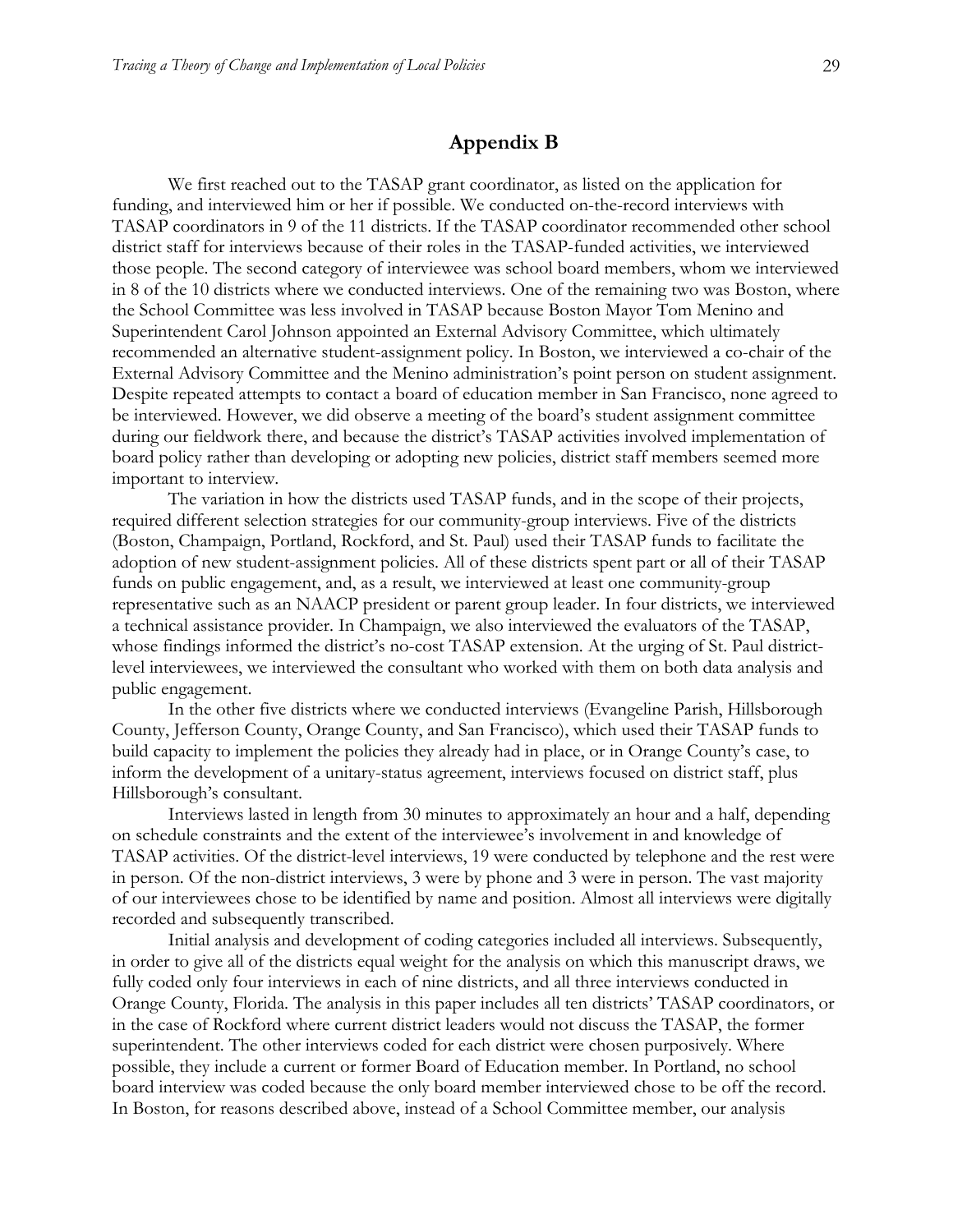Table B1

includes a co-chair of the External Advisory Committee and Mayor Tom Menino's liaison to the committee. The below table provides details about the interviews chosen for detailed analysis and coding.

| Interviews Analyzed                            |                                                                                                                                     |
|------------------------------------------------|-------------------------------------------------------------------------------------------------------------------------------------|
| <b>District</b>                                | Interviews                                                                                                                          |
| <b>Boston</b>                                  | TASAP coordinator, External Advisory Committee co-chair, Mayor's                                                                    |
|                                                | liaison to External Advisory Committee, educational activist                                                                        |
| Champaign                                      | TASAP coordinator, Board of Education member, former Board of                                                                       |
|                                                | Education member, project evaluator                                                                                                 |
| Evangeline Parish                              | TASAP coordinator, Board of Education president, NAACP president,                                                                   |
|                                                | TASAP contractor                                                                                                                    |
| Hillsborough County                            | TASAP coordinator, Board of Education chair, Board of Education                                                                     |
|                                                | member, TASAP contractor                                                                                                            |
| Jefferson County                               | TASAP coordinator, 2 Board of Education members, district research                                                                  |
|                                                | and evaluation staff member                                                                                                         |
| Orange County                                  | TASAP coordinator, Board of Education member, Board of Education                                                                    |
|                                                | attorney                                                                                                                            |
| Portland                                       | TASAP coordinators (2 over course of project), district Chief Equity                                                                |
|                                                | Officer, parent member of redistricting advisory committee                                                                          |
| Rockford*                                      | Former superintendent, Board of Education member, NAACP                                                                             |
|                                                | education chair, Chamber of Commerce president                                                                                      |
| St. Paul                                       | TASAP coordinator, Board of Education vice-chair, NAACP president,                                                                  |
|                                                | TASAP contractor                                                                                                                    |
| San Francisco                                  | TASAP coordinator, Associate Superintendent, Parents for Public                                                                     |
|                                                | Schools representative, Parents Advisory Council representative                                                                     |
| $\star$ T' $\sim$ T' $\star$ C $\star$ D<br>11 | $\mathbf{u}$ and $\mathbf{u}$ and $\mathbf{u}$ and $\mathbf{u}$ and $\mathbf{u}$ and $\mathbf{u}$ and $\mathbf{u}$ and $\mathbf{u}$ |

\* The TASAP coordinator in Rockford did not allow us to record her interview, thus we have not selected it for analysis here.

Guiding Questions for Semi-Structured Interviews

#### A. District Policy-Makers

#### **I. Background**

- 1. Tell me how long you have been in this position? Do you live in this community; if so, for how long?
- 2. Describe how the decision was made by the district leadership to apply for the TASAP.
- 3. What groups were consulted, if any, during the application process?
- 4. What were the major problems/issues with former student assignment policies that the district sought to address through the grant?

#### **II. Process/Politics**

1. Please describe in detail any changes in student assignment policies in recent years, whether connected to TASAP or not. How specifically were these changes adopted?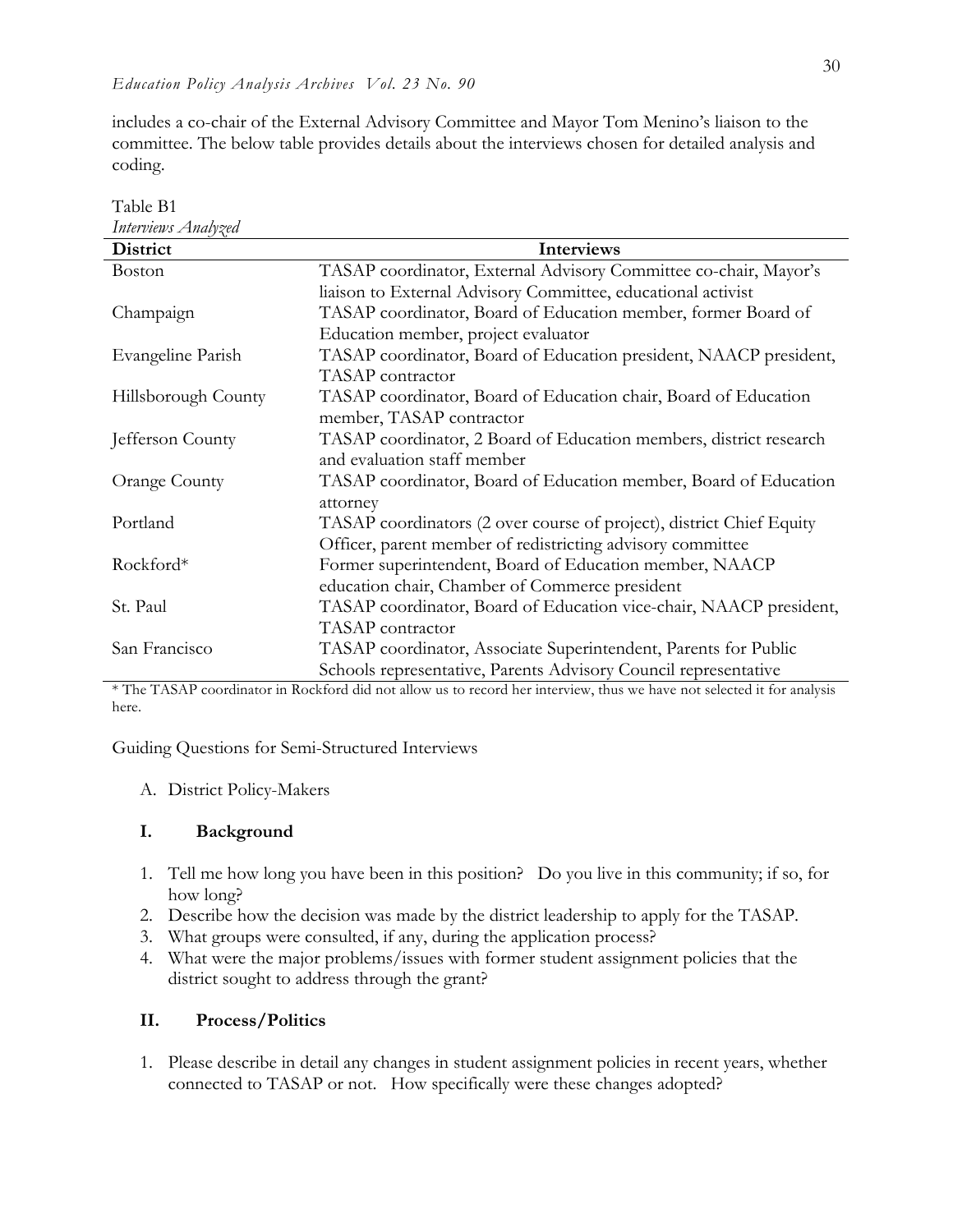- 2. Now that the project period is ending, what were the major activities/services on which the funds were spent?
	- [cues: technical support, outside consultants, community convenings?]
- 3. What parent, community, or civil rights groups have been most engaged with the implementation of TASAP? In what arenas?
- 4. Has there been what you would characterize as political conflict or opposition to the new student assignment plans? If so, please describe in what settings the conflict has occurred. [cues: school board or community meetings, the media]
- 5. Are there any differences between how policymakers and other stakeholders (parents, community leaders, school administrators) frame the issue of increased diversity?

## **III. Impact and Next Steps**

- 1. Did having the grant make a difference? If you were eligible to apply for further federal aid to support the district's assignment plans, would you? What would be the areas of greatest need?
- 2. What do you see as the major challenges moving forward with implementation?
- 3. Whom else should we speak with? [cues: community group or civil rights leaders; other policymakers including board members; parent activists; scholars who have written about local history prior to us]
- B. Community Group Representatives

## **I. Background**

- 1. How did you get involved with [this group]? About how long have you been involved? [probe on where person lives if relevant to group/cleavage in community]
- 2. When did you first find out about the [new assignment policy/federal grant]

## **II. Process/Politics**

3. Did [group] have a role in planning/designing the [new assignment policy/federal grant/ however we think people in a particular place will recognize it when we refer to it] 4. What does [group] think of the [new assignment policy/federal grant/ however we think people in a particular place will recognize it when we refer to it]?

Probe: were there problems before, and is the [whatever] likely to solve them? 5. What has your group done in response to the [new assignment policy/federal grant/ however we think people in a particular place will recognize it when we refer to it]?

[cues: school board or community meetings, demonstrations/organizing, the media]

## **III. How this person understands the issues**

6. What do you/your group [need to think about which] think should be the goals of the district's policy for assigning students to schools?

7. Do you think the mix of students in a school affects the quality of the educational process?

Finally: what didn't I ask that I should have? With whom else should I meet?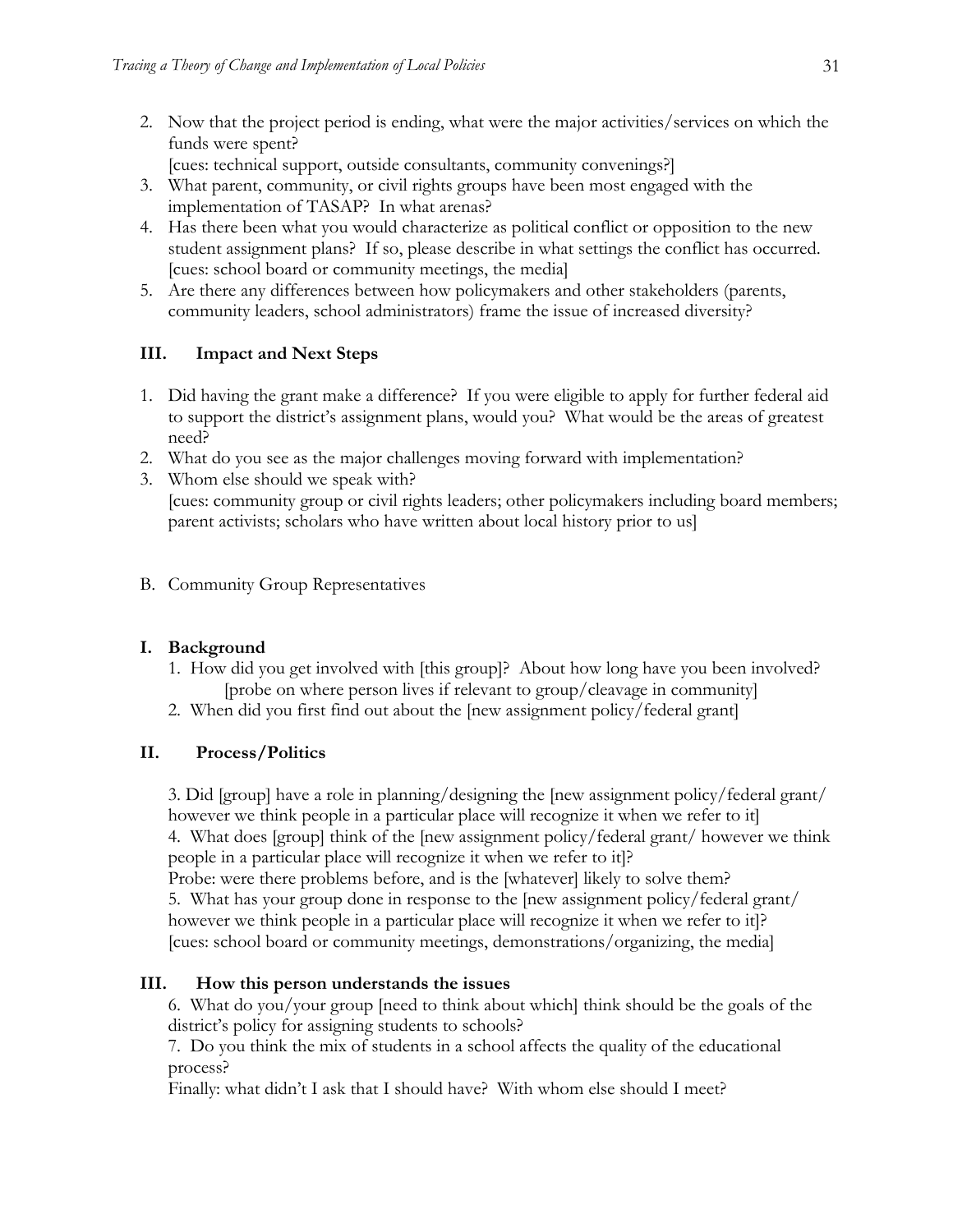## **About the Authors**

#### **Elizabeth DeBray**

University of Georgia edebray@uga.edu

Elizabeth DeBray is a professor in the Department of Lifelong Education, Administration & Policy in the College of Education, University of Georgia. She received her EdD from Harvard University. Her research interests are the politics of federal education policy, interest group politics, use of research evidence, and implementation of policies to support school-level diversity. She is the author of *Politics, Ideology, and Education: Federal Policy during the Clinton and Bush Administrations* (Teachers College Press, 2006); and co-edited (with Erica Frankenberg) *Integrating Schools in a Changing Society: New Policies and Legal Options for a Multiracial Generation* (University of North Carolina Press, 2011).

#### **Kathryn A. McDermott**

University of Massachusetts mcdermott@educ.umass.edu

Kathryn A. McDermott is a professor of education and public policy at the University of Massachusetts, Amherst. She is a political scientist who studies the connections between education policy and equity. Most commonly, she uses qualitative and case-study methodology. She is the author of *Controlling Public Education: Localism Versus Equity* (University Press of Kansas, 1999) and *High Stakes Reform: The Politics of Educational Accountability* (Georgetown University Press, 2011).

#### **Erica Frankenberg**

Pennsylvania State University

## Euf10@psu.edu

Erica Frankenberg is an associate professor in the Department of Education Policy Studies at the Pennsylvania State University. Her research interests focus on racial desegregation and inequality in K–12 schools and the connections between school segregation and other metropolitan policies. Recent book publications include *Educational Delusions? Why Choice Can Deepen Inequality and How to Make Schools Fair* (with Gary Orfield), *The Resegregation of Suburban Schools: A Hidden Crisis in American Education (*with Gary Orfield), and *Integrating Schools in a Changing Society: New Policies and Legal Options for a Multiracial Generation* (with Elizabeth DeBray).

#### **Ann Elizabeth Blankenship**

University of Southern Mississippi Ann.blankenship@usm.edu

Ann Blankenship is an assistant professor of education law and policy in The University of Southern Mississippi's Department of Educational Leadership and School Counseling. Her research focuses on teacher employment law and equality of educational opportunity in P–12 public schools.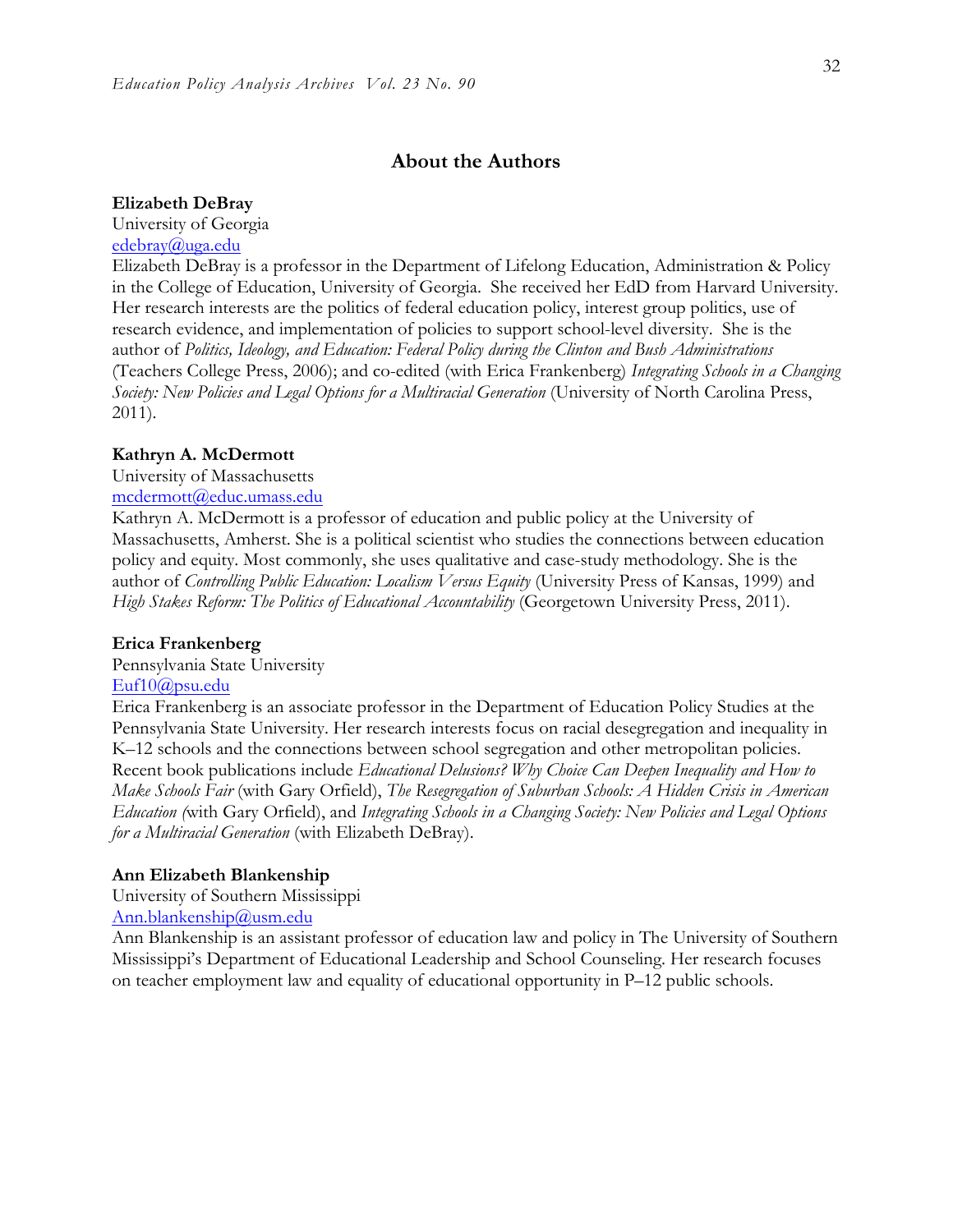## education policy analysis archives

Volume 23 Number 83 September 7<sup>th</sup>, 2015 ISSN 1068-2341

☺ SOME RIGHTS RESERVED Readers are free to copy, display, and distribute this article, as long as the work is attributed to the author(s) and **Education Policy Analysis Archives,** it is distributed for noncommercial purposes only, and no alteration or transformation is made in the work. More details of this Creative Commons license are available at

http://creativecommons.org/licenses/by-nc-sa/3.0/. All other uses must be approved by the author(s) or **EPAA**. **EPAA** is published by the Mary Lou Fulton Institute and Graduate School of Education at Arizona State University Articles are indexed in CIRC (Clasificación Integrada de Revistas Científicas, Spain), DIALNET (Spain), Directory of Open Access Journals, EBSCO Education Research Complete, ERIC, Education Full Text (H.W. Wilson), QUALIS A2 (Brazil), SCImago Journal Rank; SCOPUS, SOCOLAR (China).

Please contribute commentaries at http://epaa.info/wordpress/ and send errata notes to Gustavo E. Fischman fischman@asu.edu

**Join EPAA's Facebook community** at https://www.facebook.com/EPAAAAPE and **Twitter feed** @epaa\_aape.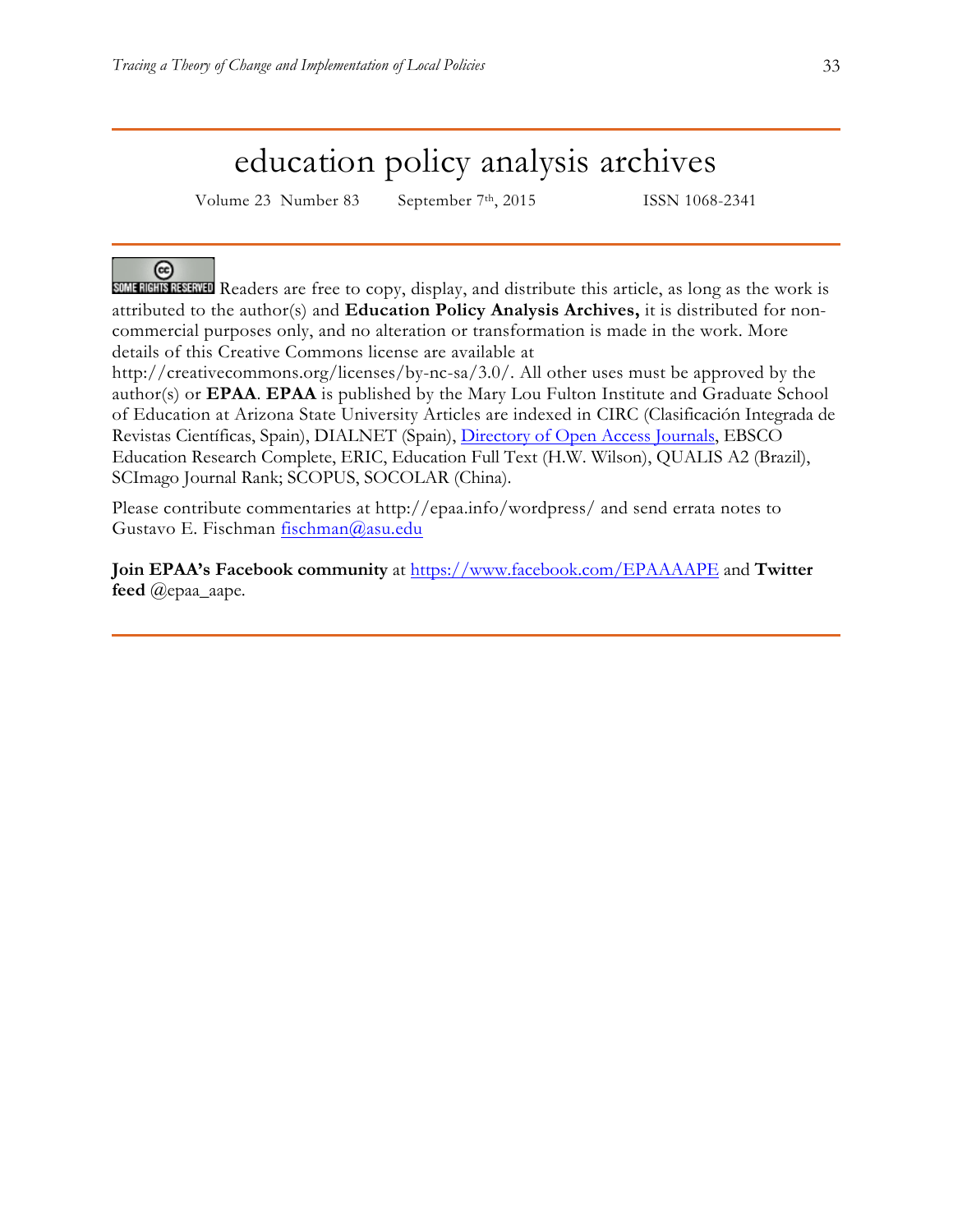## education policy analysis archives editorial board

#### Editor **Gustavo E. Fischman** (Arizona State University) Associate Editors: **Audrey Amrein-Beardsley** (Arizona State University), **Jeanne M. Powers** (Arizona State University)

**Michael W. Apple** University of Wisconsin, Madison **David C. Berliner** Arizona State University **Maria Martinez-Coslo** University of Texas, **Robert Bickel** Marshall University **William Mathis** University of Colorado, Boulder **Wendy C. Chi** Jefferson County Public Schools in Golden, Colorado **Casey Cobb** University of Connecticut **Sharon Nichols** University of Texas, San Antonio **Arnold Danzig** California State University, San Jose **Antonia Darder** Loyola Marymount University **João Paraskveva** University of Massachusetts, **Linda Darling-Hammond** Stanford University **Laurence Parker** University of Utah **Chad d'Entremont** Rennie Center for Education Research and Policy **John Diamond** Harvard University **John Rogers** University of California, Los Angeles **Tara Donahue** McREL International **A. G. Rud** Washington State University **Christopher Joseph Frey** Bowling Green State University **Melissa Lynn Freeman** Adams State College **Kimberly Scott** Arizona State University **Amy Garrett Dikkers** University of North Carolina Wilmington **Gene V Glass** Arizona State University **Maria Teresa Tatto** Michigan State University **Ronald Glass** University of California, Santa Cruz **Larisa Warhol** Arizona State University **Harvey Goldstein** University of Bristol **Cally Waite** Social Science Research Council **Eric M. Haas** WestEd **Kevin Welner** University of Colorado, Boulder **Kimberly Joy Howard** University of Southern California **Aimee Howley** Ohio University **Terrence G. Wiley** Center for Applied Linguistics

**Jessica Allen** University of Colorado, Boulder **Jaekyung Lee** SUNY Buffalo **Gary Anderson** New York University **Christopher Lubienski** University of Illinois, Urbana-Champaign **Sarah Lubienski** University of Illinois, Urbana-Champaign **Angela Arzubiaga** Arizona State University **Samuel R. Lucas** University of California, Berkeley Arlington **Henry Braun** Boston College **Tristan McCowan** Institute of Education, London **Eric Camburn** University of Wisconsin, Madison **Michele S. Moses** University of Colorado, Boulder **Julianne Moss** Deakin University

**Noga O'Connor** University of Iowa

Dartmouth **Susan L. Robertson** Bristol University

**Sherman Dorn** Arizona State University **Felicia C. Sanders** Institute of Education Sciences **Janelle Scott** University of California, Berkeley

**Dorothy Shipps** Baruch College/CUNY

**Jacob P. K. Gross** University of Louisville **John Weathers** University of Colorado, Colorado Springs **Ed Wiley** University of Colorado, Boulder

**Craig Howley** Ohio University **John Willinsky** Stanford University

**Steve Klees** University of Maryland **Kyo Yamashiro** Los Angeles Education Research Institute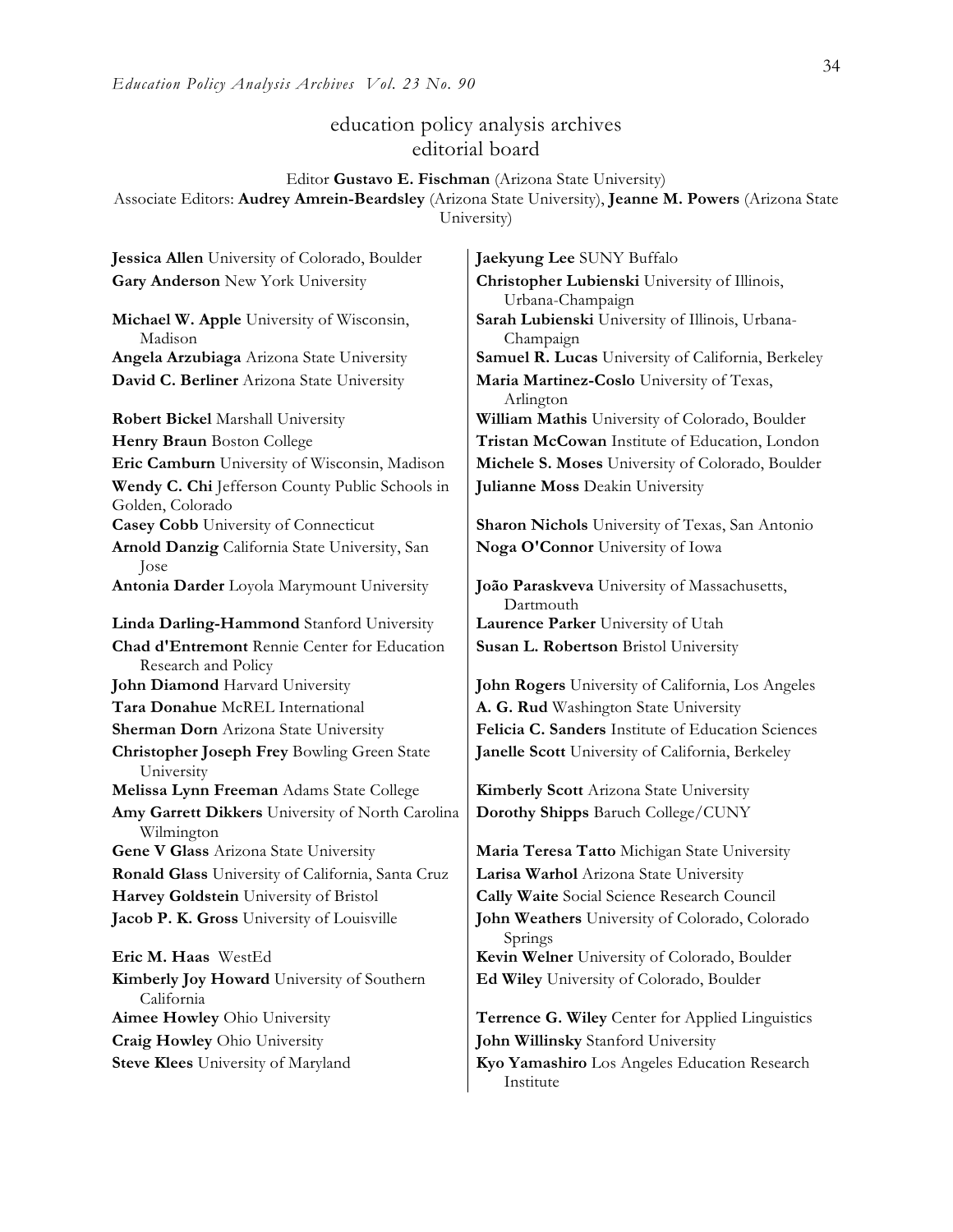## archivos analíticos de políticas educativas consejo editorial

Editores: **Gustavo E. Fischman** (Arizona State University), **Jason Beech** (Universidad de San Andrés), **Alejandro Canales** (UNAM) y **Jesús Romero Morante** (Universidad de Cantabria)

**Armando Alcántara Santuario** IISUE, UNAM México

**Claudio Almonacid** University of Santiago, Chile **Imanol Ordorika** Instituto de Investigaciones

**Pilar Arnaiz Sánchez** Universidad de Murcia, España

**Xavier Besalú Costa** Universitat de Girona, España

**Jose Joaquin Brunner** Universidad Diego Portales, Chile

**Damián Canales Sánchez** Instituto Nacional para la Evaluación de la Educación, México

**María Caridad García** Universidad Católica del Norte, Chile

**Raimundo Cuesta Fernández** IES Fray Luis de León, España

**Marco Antonio Delgado Fuentes** Universidad Iberoamericana, México

**Inés Dussel** DIE**-**CINVESTAV, Mexico

**Rafael Feito Alonso** Universidad Complutense de Madrid. España

**Pedro Flores Crespo** Universidad Iberoamericana, México

**Verónica García Martínez** Universidad Juárez Autónoma de Tabasco, México

**Francisco F. García Pérez** Universidad de Sevilla, España

**Edna Luna Serrano** Universidad Autónoma de Baja California, México

**Alma Maldonado** DIE-CINVESTAV México

**Alejandro Márquez Jiménez** IISUE, UNAM México

**Jaume Martínez Bonafé**, Universitat de València, España

**José Felipe Martínez Fernández** University of California Los Angeles, Estados Unidos

**Fanni Muñoz** Pontificia Universidad Católica de Perú,

Economicas – UNAM, México **Maria Cristina Parra Sandoval** Universidad de

Zulia, Venezuela

**Miguel A. Pereyra** Universidad de Granada, España

**Monica Pini** Universidad Nacional de San Martín, Argentina

**Paula Razquin** Universidad de San Andrés, Argentina

**Ignacio Rivas Flores** Universidad de Málaga, España

**Daniel Schugurensky** Arizona State University, Estados Unidos

**Orlando Pulido Chaves** Instituto para la Investigacion Educativa y el Desarrollo Pedagogico IDEP

**José Gregorio Rodríguez** Universidad Nacional de Colombia

**Miriam Rodríguez Vargas** Universidad Autónoma de Tamaulipas, México

**Mario Rueda Beltrán** IISUE, UNAM México

**José Luis San Fabián Maroto** Universidad de Oviedo, España

**Yengny Marisol Silva Laya** Universidad Iberoamericana, México

**Aida Terrón Bañuelos** Universidad de Oviedo, España

**Jurjo Torres Santomé** Universidad de la Coruña, España

**Antoni Verger Planells** University of Barcelona, España

**Mario Yapu** Universidad Para la Investigación Estratégica, Bolivia